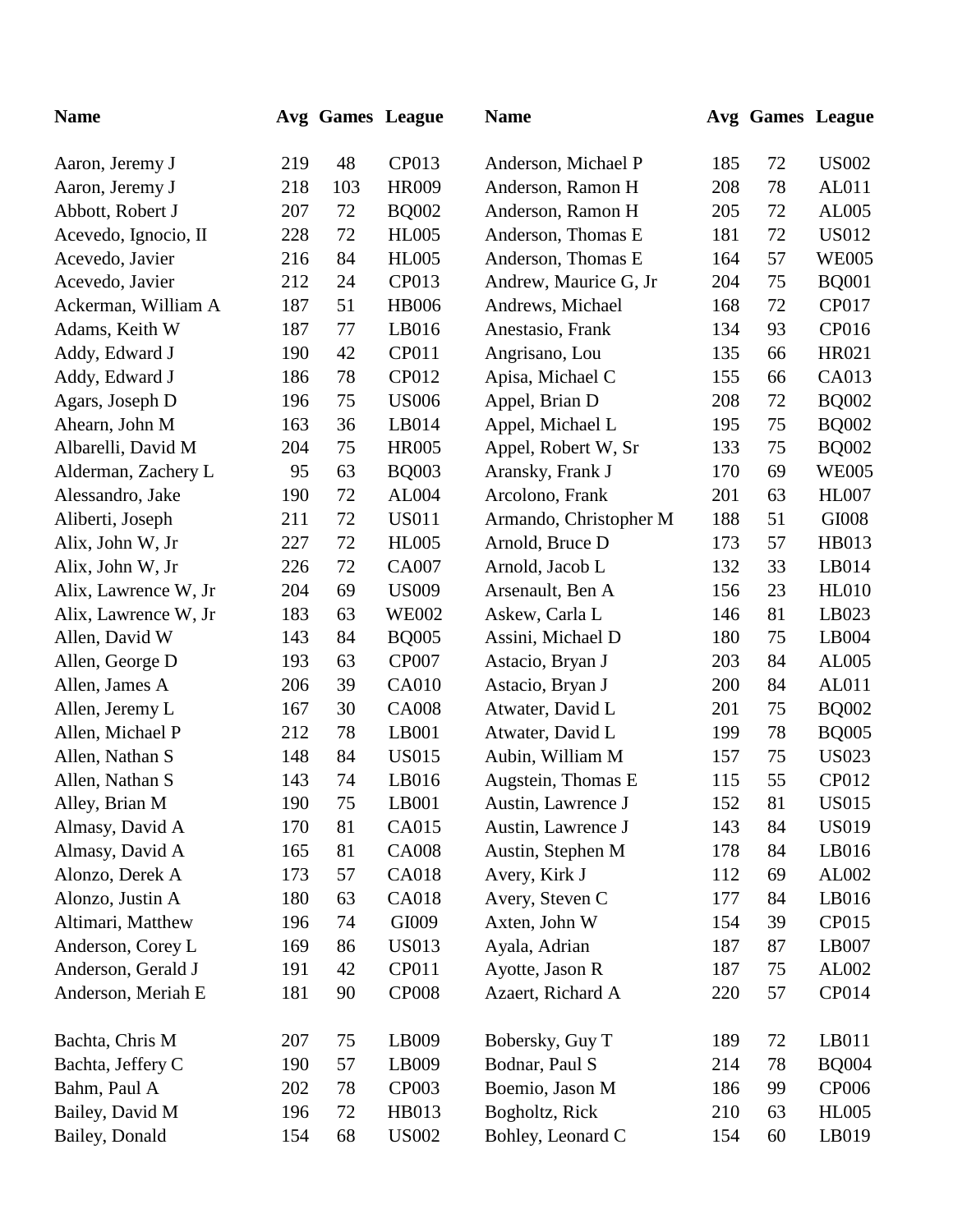| Bailey, Michael J         | 147 | 24 | <b>HL006</b> | Bomba, Harry M            | 154 | 37 | HR002        |
|---------------------------|-----|----|--------------|---------------------------|-----|----|--------------|
| Bailey, Willard D         | 162 | 63 | GI017        | Bonesteel, Ross A         | 179 | 41 | LB022        |
| Bailey, Willard D         | 145 | 81 | <b>US002</b> | Bonner, Richard W         | 192 | 75 | HR002        |
| Baird, Matt M             | 175 | 24 | <b>CA015</b> | Bonneville, Kevin A       | 200 | 66 | <b>US009</b> |
| Baker, Chris              | 138 | 72 | CP022        | Boomhower, Claude A       | 141 | 78 | <b>BQ003</b> |
| Baker, Dave A             | 184 | 66 | CP020        | Boomhower, James C        | 146 | 74 | CP016        |
| Baker, Donald R           | 163 | 66 | CP020        | Boomhower, James E        | 184 | 88 | CP016        |
| Baker, Garry E, Sr        | 184 | 60 | <b>HL001</b> | Borden, Gary M            | 212 | 78 | <b>HL005</b> |
| Baker, Jason, A           | 174 | 30 | <b>HL001</b> | Borden, Gary M            | 205 | 75 | HB009        |
| Baklavas, Sean P          | 185 | 48 | <b>BQ002</b> | Borden, Kelly M           | 203 | 75 | HB009        |
| Balistreri, Francis J     | 149 | 72 | <b>US015</b> | Bornhorst, Benjamin J     | 121 | 47 | HR013        |
| Balistreri, Mark J        | 166 | 54 | <b>US015</b> | Bornitzke, Steven R       | 184 | 84 | LB023        |
| Ball, Joshua D            | 219 | 75 | HL002        | Bornt, Kenny R            | 160 | 78 | <b>HB007</b> |
| Ball, Joshua D            | 197 | 66 | AL013        | Borthwidk, Paull R        | 126 | 21 | LB009        |
| Bamrick, Todd B           | 181 | 39 | <b>BQ004</b> | Boschelli, Shawn D        | 210 | 75 | <b>HL009</b> |
| Bamrick, Todd B           | 175 | 62 | <b>BQ002</b> | Bosko, David M            | 221 | 69 | GI013        |
| Baniak, Edward J, Jr      | 135 | 48 | <b>US024</b> | Bosko, David M            | 200 | 45 | CA002        |
| Banker, Jonathan P        | 123 | 81 | <b>US016</b> | Bosko, Margaret M         | 203 | 51 | GI013        |
| Banker, Sherman W         | 166 | 75 | AL007        | Bosko, Matthew G          | 232 | 81 | CA002        |
| Barb, Kevin J             | 171 | 39 | CP015        | Bosko, Matthew G          | 222 | 75 | <b>US011</b> |
| Barber, Charles, Jr       | 166 | 81 | LB017        | Bosko, Matthew G          | 219 | 27 | CA007        |
| Bardin, Chris B           | 184 | 99 | CP016        | Bouchard, Bradley S       | 116 | 21 | <b>US010</b> |
| Bariteau, Lawrence R      | 170 | 71 | GI009        | Bouchard, Frank M         | 197 | 78 | LB017        |
| Barkamian, Vicken T       | 135 | 30 | <b>US015</b> | Bouchard, Frank M         | 189 | 78 | CP021        |
| Barkman, Matthew M        | 214 | 39 | LB012        | Boudreau, John D, Jr      | 175 | 69 | GI013        |
| Barnes, John P            | 143 | 57 | <b>US004</b> | Boudreau, Robert J        | 180 | 72 | GI013        |
| Barney, Frank A           | 147 | 75 | LB018        | Bourdeau, Warren J        | 173 | 72 | <b>US019</b> |
| Barrows, Beauregard J     | 175 | 75 | CP022        | Bowen, David L            | 197 | 81 | <b>HB007</b> |
| Barscz, Thomas R, Jr      | 187 | 69 | <b>CA004</b> | Bowen, James R            | 208 | 81 | <b>HB006</b> |
| Bartley, Daniel M         | 192 | 69 | LB019        | Bowen, Leonard N          | 215 | 81 | CA013        |
| Basle, Derek              | 172 | 71 | GI009        | Bowers, Stephen T         | 165 | 75 | <b>HR001</b> |
| Bassett, William F, Jr    | 145 | 74 | <b>HR001</b> | Boyce, James A            | 158 | 72 | <b>CP007</b> |
| Batchelder, Christopher B | 192 | 81 | AL007        | Boyce, Kenneth W          | 212 | 81 | <b>HB007</b> |
| Bates, Edward C           | 171 | 83 | LB023        | Boyce, Kenneth W          | 208 | 69 | <b>HB003</b> |
| Bates, Shirley            | 157 | 84 | LB023        | Brady, Frank J, Jr        | 193 | 36 | GI002        |
| Battaglia, Joseph J       | 151 | 51 | <b>US024</b> | Breeyear, Bernard A       | 166 | 62 | GI009        |
| Battistoni, Eli           | 209 | 39 | LB001        | Brenenstuhl, Clark P      | 148 | 69 | <b>BQ001</b> |
| Bayly, Todd J             | 184 | 78 | GI013        | Brenenstuhl, Clark P      | 145 | 63 | <b>BQ005</b> |
| Bear, Howard J            | 209 | 75 | <b>CA007</b> | Brenenstuhl, Robert O, Sr | 180 | 64 | <b>BQ002</b> |
| Beardsley, Gary J         | 185 | 60 | LB001        | Brennan, Darren G         | 175 | 76 | GI008        |
| Beardsley, Sam J          | 229 | 57 | LB001        | Briggs, Anetta K          | 124 | 57 | AL004        |
| Beattie, James C          | 166 | 24 | <b>CA008</b> | Bright, Gary J            | 179 | 80 | <b>US028</b> |
| Beaudoin, John J          | 154 | 69 | LB008        | Brin, Ronald J            | 167 | 78 | <b>US002</b> |
| Beaulac, Paul J           | 178 | 81 | <b>HB006</b> | Brisson, David J          | 158 | 87 | <b>CP006</b> |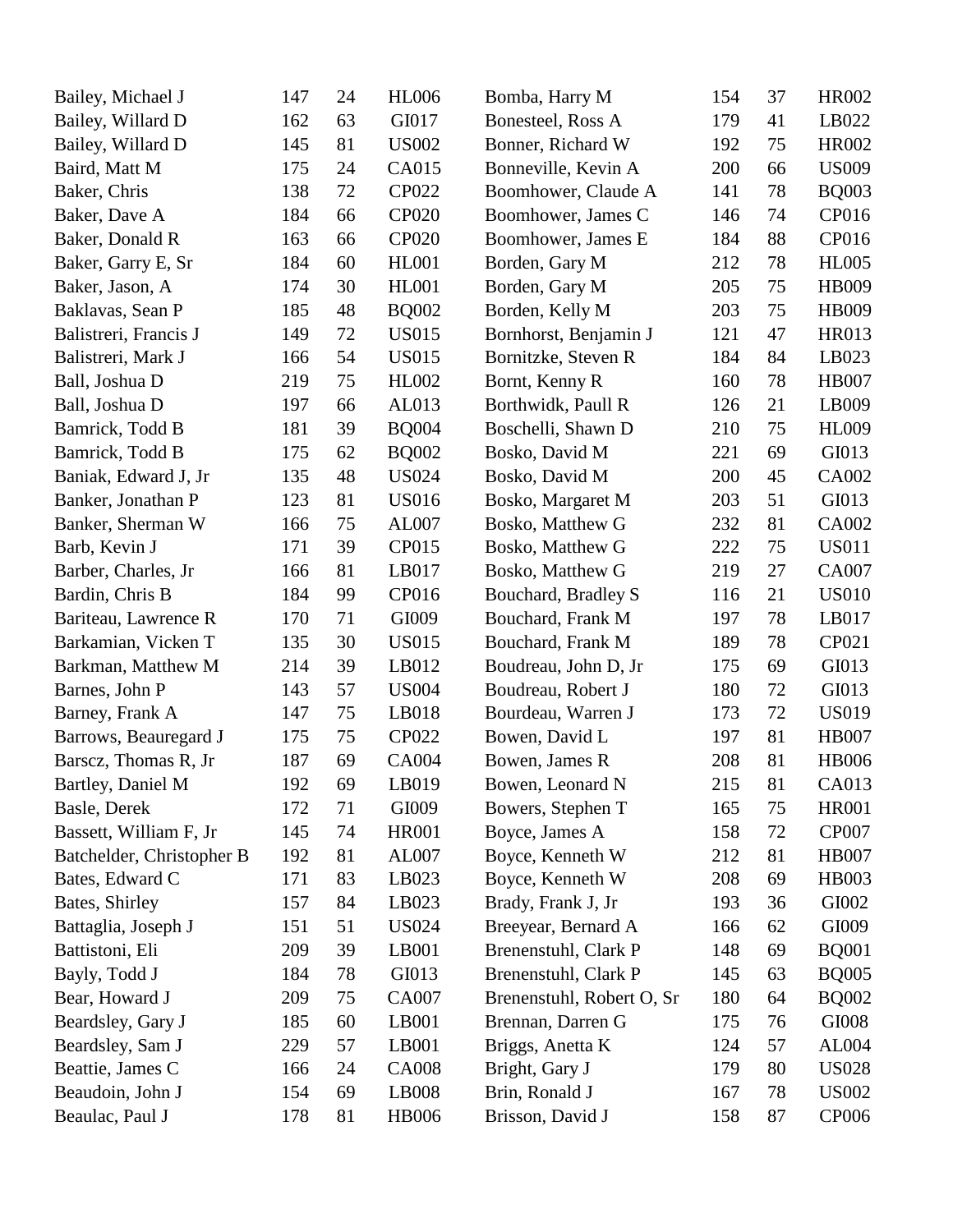| Bechand, George J       | 160 | 39 | CA005        | Bristol, John P       | 183 | 81 | HB017        |
|-------------------------|-----|----|--------------|-----------------------|-----|----|--------------|
| Beck, Matthew           | 163 | 84 | <b>BQ005</b> | Brizzell, Benjamin D  | 182 | 63 | LB015        |
| Becker, Michael G       | 172 | 47 | HR002        | Brizzell, David E     | 170 | 72 | LB015        |
| Becker, Shane W         | 209 | 69 | <b>BQ002</b> | Brizzell, James P     | 187 | 89 | LB015        |
| Bedford, Edward W       | 200 | 81 | <b>BQ001</b> | Brizzell, John T      | 189 | 84 | LB015        |
| Bedford, Edward W       | 191 | 75 | AL005        | Broadhurst, Edward F  | 191 | 70 | <b>CA018</b> |
| Bedford, George W, II   | 182 | 70 | <b>BQ001</b> | Broadhurst, Richard M | 184 | 69 | <b>CA018</b> |
| Bedford, George W, II   | 182 | 81 | <b>HB005</b> | Brock, Allan B        | 221 | 81 | <b>BQ001</b> |
| Bedford, Kathy A        | 187 | 24 | <b>BQ001</b> | Brock, Clifford J, Sr | 175 | 66 | GI008        |
| Bedford, Richard W      | 191 | 75 | AL013        | Brock, Daniel J       | 187 | 56 | <b>BQ004</b> |
| Bedford, Richard W      | 189 | 83 | AL005        | Brock, David E        | 176 | 75 | <b>BQ005</b> |
| Bedford, Richard W      | 187 | 77 | AL016        | Brock, James R        | 134 | 81 | <b>BQ005</b> |
| Bedford, Ryan M         | 208 | 81 | <b>BQ001</b> | Brock, Jon D          | 200 | 61 | <b>BQ005</b> |
| Bedford, Ryan M         | 202 | 81 | <b>HB005</b> | Brock, Jon D          | 196 | 59 | <b>BQ004</b> |
| Bedford, Theodore C, Jr | 208 | 78 | <b>BQ001</b> | Brogue, Barry W       | 215 | 72 | <b>BQ002</b> |
| Bedford, Theodore C, Sr | 186 | 63 | <b>BQ001</b> | Brogue, Theodore V    | 161 | 75 | <b>BQ002</b> |
| Bedford, Theodore C, Sr | 183 | 63 | AL005        | Brooks, Paul          | 167 | 71 | <b>WE004</b> |
| Bedford, William        | 184 | 63 | <b>BQ001</b> | Browe, William T, Jr  | 197 | 54 | HR021        |
| Bedford, William        | 182 | 63 | AL005        | Browe, William T, Sr  | 182 | 51 | HR021        |
| Bedford, Zachary R      | 187 | 81 | AL005        | Brown, Corey N        | 207 | 75 | LB017        |
| Bedford, Zachary R      | 186 | 78 | AL016        | Brown, David W, Jr    | 191 | 81 | GI008        |
| Bee, Kenneth B          | 187 | 81 | <b>HL007</b> | Brown, David W, Jr    | 183 | 36 | LB001        |
| Begin, Drake E          | 230 | 73 | <b>HL011</b> | Brown, Debra S        | 205 | 84 | <b>HL001</b> |
| Begin, Drake E          | 224 | 78 | <b>HL007</b> | Brown, Debra S        | 197 | 84 | <b>HL005</b> |
| Begin, Drake E          | 220 | 75 | <b>CA007</b> | Brown, Edward W       | 117 | 66 | <b>HL009</b> |
| Begin, Victor A         | 209 | 81 | <b>HL007</b> | Brown, James A        | 187 | 63 | GI001        |
| Begin, Victor A         | 207 | 81 | <b>HL011</b> | Brown, James A        | 185 | 57 | <b>CA001</b> |
| Bellard, Louis A        | 140 | 72 | AL004        | Brown, James L        | 221 | 84 | <b>HL001</b> |
| Bellard, Thomas M       | 167 | 33 | CP023        | Brown, James L        | 212 | 81 | <b>HL005</b> |
| Belonga, Scott A        | 226 | 75 | <b>HL005</b> | Brown, Kyle R         | 229 | 84 | CA007        |
| Benbow, James           | 179 | 75 | GI016        | Brown, Kyle R         | 215 | 78 | CA002        |
| Bender, Arthur M        | 190 | 69 | LB004        | Brown, Kyle R         | 208 | 21 | <b>US009</b> |
| Bennett, James M        | 207 | 63 | GI011        | Brown, Kyle R         | 200 | 75 | <b>US011</b> |
| Bennett, James M        | 189 | 45 | CA002        | Brown, Michael C      | 193 | 66 | <b>HL005</b> |
| Bennett, Richard J      | 220 | 82 | <b>BQ005</b> | Brown, Peter          | 82  | 69 | <b>HR006</b> |
| Bennett, Richard J      | 215 | 78 | <b>BQ004</b> | Browne, Greg          | 98  | 81 | CP012        |
| Bennett, Timothy J      | 211 | 81 | <b>CA008</b> | Brownell, Matthew J   | 240 | 78 | <b>BQ001</b> |
| Benoit, Jay W, Sr       | 201 | 63 | HL011        | Brownell, Matthew J   | 233 | 78 | <b>BQ002</b> |
| Benoit, Jay W, Sr       | 196 | 63 | <b>CP020</b> | Brownell, Matthew J   | 230 | 81 | <b>BQ005</b> |
| Benoit, Joseph D        | 158 | 66 | <b>WE001</b> | Brownell, Stanley J   | 207 | 65 | <b>BQ002</b> |
| Benoit, Paul J, Jr      | 214 | 76 | HL011        | Brucato, Paul A       | 169 | 42 | CP011        |
| Benoit, Paul J, Jr      | 191 | 69 | CP020        | Brucato, Paul A       | 167 | 89 | CP012        |
| Benoit, Paul J, Sr      | 132 | 77 | <b>HL011</b> | Bruce, John R         | 181 | 75 | <b>WE005</b> |
| Benoit, Robert J, Jr    | 199 | 75 | HL011        | Brundige, Glen C      | 212 | 69 | <b>HL007</b> |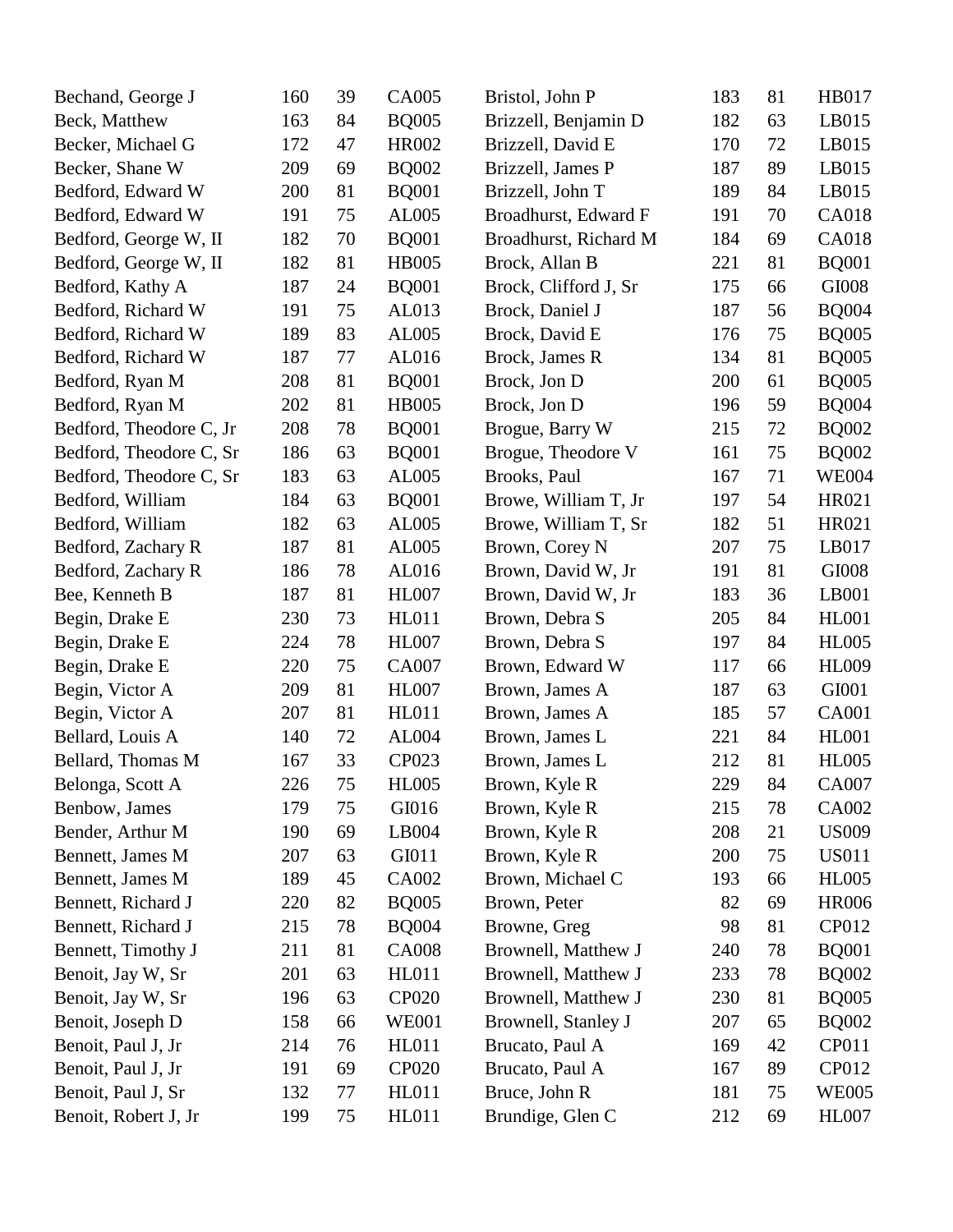| Benoit, Robert J, Sr | 210 | 78  | <b>HL011</b> | Brundige, Robert J       | 198 | 78  | GI008        |
|----------------------|-----|-----|--------------|--------------------------|-----|-----|--------------|
| Benoit, Robert J, Sr | 201 | 69  | CP020        | Brundige, Scott S        | 171 | 75  | <b>HB007</b> |
| Benson, Brian D      | 142 | 38  | CP011        | Bruno, Daniel S          | 187 | 76  | GI023        |
| Benson, William J    | 201 | 81  | <b>HL004</b> | Bruno, James S           | 196 | 75  | GI008        |
| Bentley, Bryan J     | 152 | 63  | HB013        | Bruno, Joseph F          | 185 | 67  | GI023        |
| Bentley, Lawrence C  | 186 | 81  | <b>BQ002</b> | Bruno, Mark A            | 162 | 102 | CP016        |
| Bentley, Richard K   | 172 | 72  | <b>BQ001</b> | Bruso, Brian P           | 204 | 75  | CP013        |
| Berdar, Robert A, Jr | 223 | 60  | <b>HL005</b> | Bryan, Scott W           | 176 | 51  | <b>HR018</b> |
| Berdar, Robert A, Jr | 222 | 24  | <b>CA007</b> | Bryans, William B        | 184 | 21  | CP020        |
| Berger, Keith E      | 207 | 45  | LB022        | Bryant, Roy D            | 205 | 69  | LB005        |
| Bernard, Paul R, Jr  | 154 | 48  | AL007        | Bryer, Matthew D         | 176 | 36  | <b>US019</b> |
| Bernash, Adam J      | 200 | 81  | HL002        | Buchanan, John T         | 168 | 63  | CP021        |
| Berner, Derek S      | 201 | 72  | <b>US006</b> | Buck, Bryan M            | 189 | 78  | HR020        |
| Berner, Wayne F      | 206 | 69  | HR021        | Buck, John M             | 200 | 84  | AL011        |
| Berner, Wayne F      | 200 | 100 | <b>HR009</b> | Buck, John M             | 197 | 86  | HR020        |
| Berry, Thomas J, Sr  | 186 | 66  | <b>CP010</b> | Budka, Richard           | 162 | 75  | <b>US006</b> |
| Berryann, James M    | 159 | 75  | HR013        | Bufalini, Mark E         | 158 | 66  | LB011        |
| Bertrand, Pamela     | 220 | 72  | <b>HL001</b> | Bull, Chester J          | 213 | 78  | <b>HL005</b> |
| Bertrand, Richard P  | 205 | 78  | <b>CA018</b> | Bull, Paul L, Jr         | 210 | 77  | <b>HL007</b> |
| Bertrand, Richard P  | 199 | 75  | LB018        | Bullis, Roger A          | 215 | 81  | <b>HL003</b> |
| Bessette, David E    | 178 | 81  | CA004        | Bullis, Thomas E         | 194 | 84  | GI027        |
| Bessette, LeRoy J    | 198 | 87  | CP021        | Bunting, Jason H         | 121 | 72  | CP022        |
| Best, John A, Jr     | 194 | 66  | <b>HL006</b> | Burdick, Michael J       | 123 | 66  | CP016        |
| Betke, Brian G       | 181 | 84  | AL005        | Burdick, Michael S       | 198 | 78  | <b>BQ004</b> |
| Bettie, Jeff M       | 116 | 75  | AL016        | Burdo, Donald C          | 146 | 45  | <b>HB005</b> |
| Betts, Frank E       | 201 | 42  | CP015        | Burdo, Donald C, Sr      | 146 | 84  | <b>HB005</b> |
| Bewsher, Eli         | 213 | 81  | CA002        | Burgess, Richard A       | 161 | 81  | <b>US016</b> |
| Bidwell, Dave J      | 163 | 54  | HR021        | Burgess, Scott F         | 185 | 66  | <b>CA018</b> |
| Bielawa, Edward T    | 171 | 81  | LB010        | Burke, Ronald J          | 213 | 78  | HB009        |
| Bierwirth, Thomas W  | 195 | 72  | HL011        | Burke, Thomas P          | 172 | 75  | <b>WE005</b> |
| Bierwirth, Thomas W  | 177 | 69  | <b>HR002</b> | Burke, Timothy M         | 204 | 81  | <b>HB006</b> |
| Bills, Alfred D      | 185 | 75  | CP021        | Burkhart, Charles H, III | 206 | 75  | <b>HB007</b> |
| Bills, Dan           | 145 | 45  | <b>CP010</b> | Burnash, Harry H         | 196 | 84  | <b>HL002</b> |
| Bintz, Michael T     | 207 | 81  | LB023        | Burns, Donald G          | 178 | 69  | HB013        |
| Bishop, Dave R       | 146 | 75  | LB011        | Burns, Paul D            | 205 | 72  | HB013        |
| Bixler, Michael L    | 238 | 78  | CP013        | Burns, Robert W          | 160 | 36  | LB014        |
| Bixler, Michael L    | 232 | 77  | LB001        | Burns, Terry P, Jr       | 163 | 52  | CA010        |
| Blaauboer, Matthew J | 169 | 42  | HB011        | Burns, Terry P, Sr       | 140 | 45  | CA010        |
| Blaauw, Robert E, Jr | 192 | 96  | HR009        | Burridge, Joseph A       | 185 | 50  | HB017        |
| Black, Bruce D       | 220 | 81  | AL010        | Burt, James V, Jr        | 207 | 108 | <b>HR009</b> |
| Black, Bruce D       | 212 | 71  | AL005        | Burton, Bud              | 148 | 72  | LB015        |
| Blair, Arthur J, Sr  | 151 | 78  | AL012        | Burton, Dustin G         | 183 | 81  | LB015        |
| Blair, Dan J         | 160 | 81  | <b>BQ002</b> | Busdiecker, James        | 173 | 45  | LB012        |
| Blair, Edgar J       | 146 | 42  | AL007        | Busdiecker, John A       | 205 | 57  | LB027        |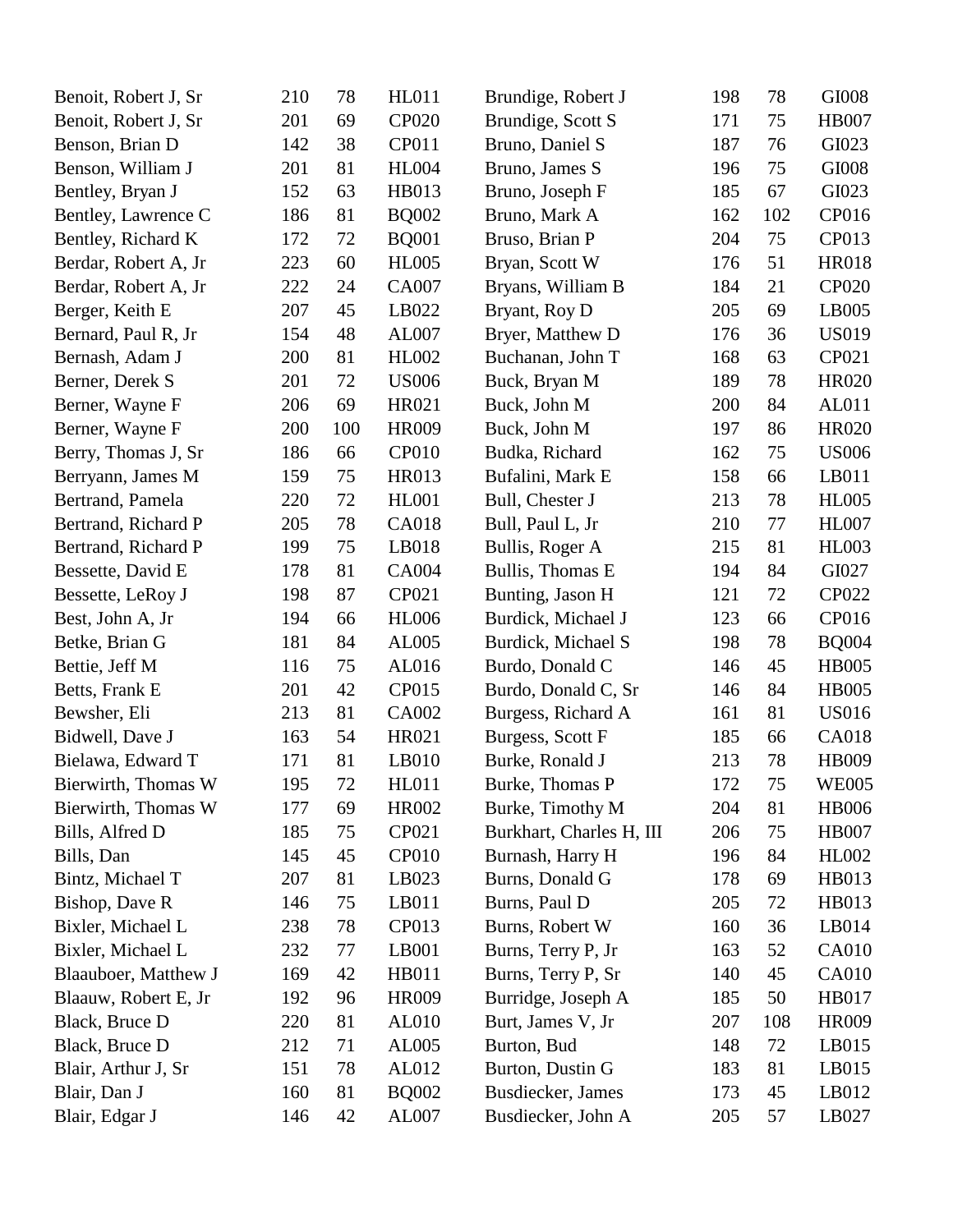| Blair, Michael J         | 197 | 78 | <b>BQ002</b> | Bush, Kurt F             | 132 | 72  | <b>BQ003</b> |
|--------------------------|-----|----|--------------|--------------------------|-----|-----|--------------|
| Blanchet, Roland C       | 181 | 70 | HB013        | Bushey, Dean E           | 204 | 74  | <b>BQ002</b> |
| Blanchet, Roland C       | 180 | 84 | <b>HB006</b> | Bushnell, Richard T, III | 185 | 69  | HB002        |
| Blankenship, Albert E    | 208 | 76 | GI016        | Bustza, John W           | 192 | 75  | AL004        |
| Bleau, Jed W             | 173 | 63 | <b>US020</b> | Butt, William C          | 184 | 75  | <b>HB010</b> |
| Bleau, John W            | 150 | 81 | <b>US020</b> | Button, Kevin D          | 211 | 60  | <b>BQ005</b> |
| Bloomfield, Pat W        | 155 | 78 | <b>US019</b> | Button, Kevin D          | 209 | 63  | <b>BQ002</b> |
| Blot, Adam               | 195 | 39 | <b>US024</b> | Byrne, Patrick A         | 183 | 82  | AL005        |
| Bobelak, Nicholas        | 168 | 63 | GI002        |                          |     |     |              |
| Cadwell, Alvin R         | 170 | 81 | GI009        | Cipollo, Michael A       | 191 | 66  | HR013        |
| Cahill, Timothy E        | 217 | 75 | <b>BQ004</b> | Cipperly, Carl W         | 161 | 77  | <b>BQ005</b> |
| Cahrenger, Mark A        | 171 | 53 | GI013        | Cipperly, Carl W         | 160 | 30  | <b>BQ001</b> |
| Caivana, Thomas G        | 209 | 81 | <b>HL003</b> | Cipperly, Daryl T        | 210 | 81  | <b>BQ002</b> |
| Caivana, Thomas G        | 206 | 72 | <b>HL007</b> | Cipperly, William F, Jr  | 205 | 27  | <b>BQ002</b> |
| Calautti, Michael J      | 166 | 68 | <b>US016</b> | Cipperly, William F, Jr  | 199 | 81  | <b>BQ001</b> |
| Caldwell, Jason M        | 169 | 47 | <b>CP001</b> | Cipperly, William F, Jr  | 196 | 84  | <b>BQ005</b> |
| Calhoun, Ed J, Jr        | 201 | 72 | <b>HB007</b> | Clancy, Edward P         | 189 | 87  | GI027        |
| Callagan, Ryan C         | 145 | 78 | <b>US022</b> | Clancy, Edward P         | 183 | 81  | GI012        |
| Callagan, Thomas         | 160 | 75 | <b>US022</b> | Clancy, Lawrence         | 142 | 45  | CP002        |
| Callahan, John C         | 189 | 81 | <b>HL003</b> | Clark, Christopher C     | 192 | 63  | AL013        |
| Callahan, Michael E      | 159 | 78 | <b>HL003</b> | Clark, David J           | 184 | 60  | LB004        |
| Callahan, Rich           | 151 | 68 | <b>BQ002</b> | Clark, David J           | 181 | 54  | CA015        |
| Callahan, Walter W       | 221 | 21 | <b>BQ002</b> | Clark, Guy H, III        | 194 | 75  | <b>BQ001</b> |
| Callahan, Walter W       | 216 | 63 | <b>BQ004</b> | Clark, Joseph A          | 196 | 66  | <b>US004</b> |
| Callander, Leonard G     | 175 | 75 | HR012        | Clark, Joseph J          | 150 | 57  | LB002        |
| Caloprete, Mario J       | 172 | 81 | GI012        | Clarke, Bruce R          | 196 | 36  | <b>CP002</b> |
| Campana, William C       | 178 | 54 | GI017        | Clarke, Bruce R          | 195 | 54  | CP020        |
| Campana, William C       | 173 | 75 | AL013        | Clarke, Daniel R         | 197 | 69  | <b>HR011</b> |
| Campbell, Michael J      | 185 | 59 | <b>HL002</b> | Claus, Christopher H     | 219 | 78  | <b>HL007</b> |
| Campbell, William R      | 128 | 78 | <b>HL004</b> | Clay, Curtis M           | 133 | 45  | LB005        |
| Canam, Merl H            | 158 | 54 | <b>HB011</b> | Clements, Kenneth H      | 163 | 67  | CP017        |
| Cancilla, Christopher A  | 206 | 75 | <b>HL009</b> | Clements, Paul A         | 193 | 75  | <b>HL004</b> |
| Cancilla, Tracey H       | 165 | 78 | <b>HL001</b> | Clute, Charles W         | 139 | 36  | CP011        |
| Canfield, Bliss C        | 169 | 75 | <b>HL001</b> | Clute, Mark A            | 197 | 56  | <b>US011</b> |
| Cannizzo, Frank A        | 140 | 75 | LB004        | Cobbert, Daniel C        | 163 | 78  | <b>HL010</b> |
| Cannizzo, Thomas J       | 160 | 75 | LB004        | Cocca, Vincent J         | 196 | 75  | GI023        |
| Canty, Bennie, Jr        | 184 | 72 | GI016        | Cocco, Barbara J         | 185 | 72  | <b>CA004</b> |
| Capozzelli, Joseph P, Sr | 187 | 69 | <b>CA001</b> | Cocco, Eric J            | 201 | 75  | <b>US006</b> |
| Capuano, Michael J       | 200 | 72 | <b>BQ004</b> | Cocco, Eric J            | 187 | 100 | HR009        |
| Carabis, Thomas C        | 202 | 78 | GI008        | Cocco, Jason M           | 199 | 69  | <b>US006</b> |
| Carabis, Timothy C, Sr   | 196 | 81 | AL012        | Coghill, David C         | 201 | 81  | AL012        |
| Carabis, Timothy, Jr     | 195 | 75 | AL012        | Coil, John J             | 201 | 78  | HL002        |
| Carbonneau, Gary T, III  | 196 | 84 | AL011        | Coleman, Edward R        | 172 | 67  | <b>CP020</b> |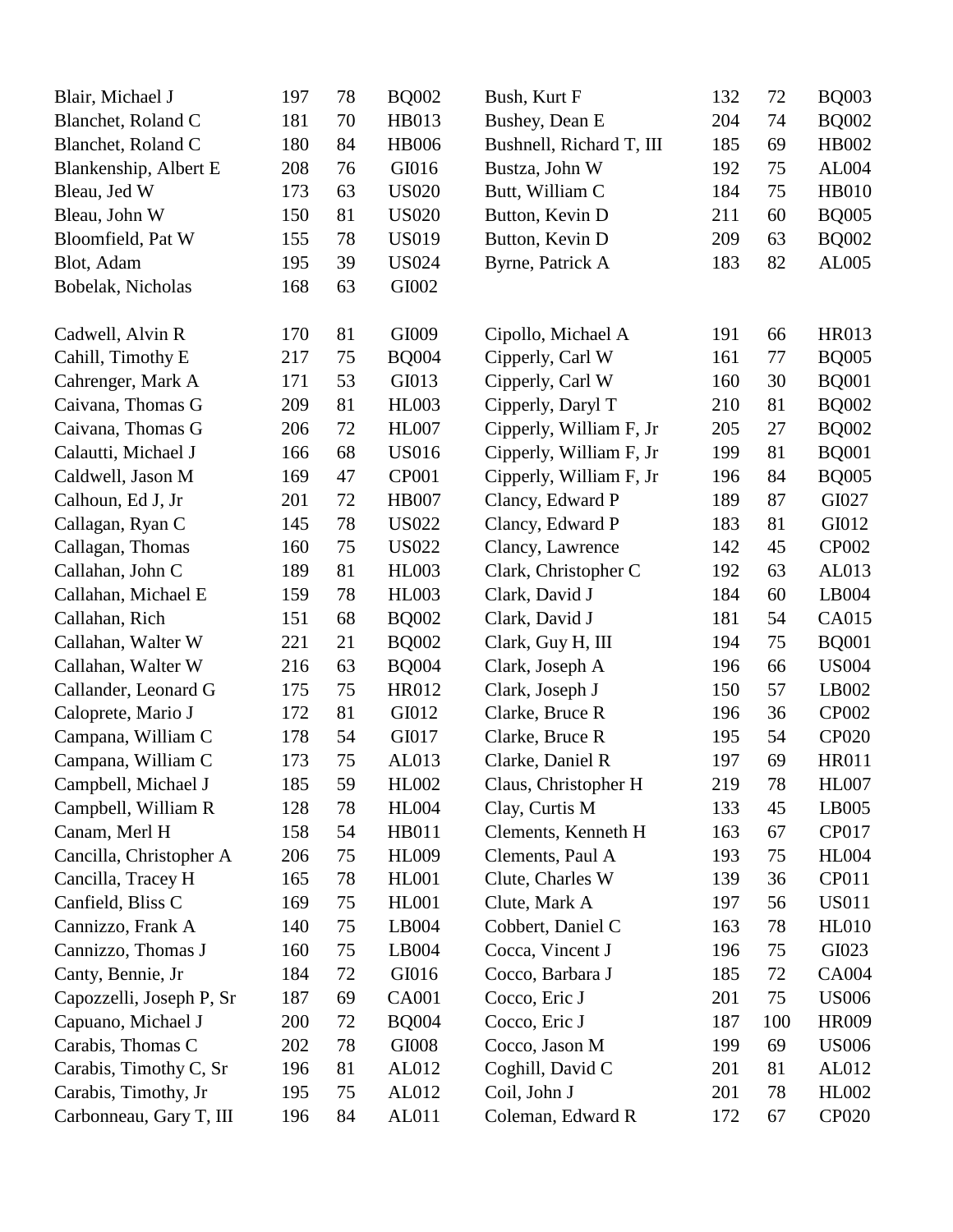| Carbonneau, Gary T, Jr    | 187 | 80 | AL011        | Coleman, Gene H        | 134 | 84 | <b>US015</b> |
|---------------------------|-----|----|--------------|------------------------|-----|----|--------------|
| Carcia, Anthony J         | 147 | 37 | LB010        | Collette, Robert M, Jr | 190 | 60 | HL002        |
| Carcia, Daniel J          | 188 | 69 | LB010        | Collette, Robert M, Sr | 188 | 74 | HL002        |
| Cardany, John E           | 172 | 69 | GI003        | Collington, Aaron C    | 215 | 84 | <b>US013</b> |
| Carey, James E            | 184 | 68 | LB007        | Collington, Aaron C    | 209 | 36 | HB009        |
| Cargile, Harry M          | 181 | 57 | <b>HL009</b> | Collins, Alfred J      | 204 | 81 | <b>HL004</b> |
| Carhart, Philip R, Sr     | 163 | 51 | <b>US022</b> | Collins, Brendan J     | 191 | 75 | <b>HL004</b> |
| Carley, Mike E            | 169 | 69 | AL004        | Collins, Hughey        | 197 | 78 | GI016        |
| Carmody, Kevin J          | 163 | 75 | <b>HR011</b> | Collins, Jack M        | 146 | 57 | <b>US023</b> |
| Carnevale, Dennis C       | 205 | 48 | CP013        | Collins, Kyle M        | 146 | 51 | LB004        |
| Carnevale, Greg E         | 206 | 30 | CP013        | Collins, Ronald C      | 205 | 78 | HR013        |
| Caron, Ron A              | 200 | 81 | <b>BQ001</b> | Collins, Ronald C      | 199 | 72 | <b>HR008</b> |
| Caron, Ron A              | 198 | 75 | <b>BQ004</b> | Colvin, Brad G         | 195 | 81 | <b>BQ002</b> |
| Carpenter, David J        | 154 | 63 | <b>HL001</b> | Colvin, Robert J       | 183 | 42 | LB012        |
| Carpenter, Harry          | 137 | 48 | LB020        | Colvin, Rodney C       | 181 | 27 | <b>HL003</b> |
| Carrigan, Michael E       | 136 | 66 | HB013        | Colvin, Ronald G       | 196 | 78 | <b>BQ002</b> |
| Carroll, Harry W, Jr      | 138 | 73 | <b>US007</b> | Combs, Edwin R         | 121 | 33 | <b>CP006</b> |
| Carroll, Mark A           | 145 | 72 | <b>WE002</b> | Comtois, Edward F      | 180 | 81 | LB004        |
| Carroll, Peter F, III     | 185 | 66 | <b>US019</b> | Comtois, Kenneth L     | 198 | 73 | GI011        |
| Carroll, Scott R          | 103 | 75 | <b>US007</b> | Conde, Edward          | 174 | 84 | <b>CP006</b> |
| Carrozza, Jeremy D        | 206 | 60 | <b>HB007</b> | Conklin, Robert W      | 173 | 75 | LB011        |
| Carter, Homer M, Sr       | 172 | 66 | AL002        | Conley, Chris S        | 164 | 72 | AL011        |
| Carter, Jonathan M, Sr    | 168 | 84 | AL002        | Conley, Chris S        | 161 | 81 | <b>HR020</b> |
| Carter, Ryan M            | 135 | 63 | GI002        | Connelly, Shawn P      | 218 | 74 | <b>HL001</b> |
| Carter, Wayne M           | 164 | 78 | AL002        | Connolly, David F      | 178 | 99 | <b>CP006</b> |
| Caruso, Thomas J          | 167 | 78 | HB017        | Connolly, Robert       | 169 | 48 | HB011        |
| Casavant, Jim L           | 148 | 81 | <b>BQ003</b> | Connors, William E     | 110 | 84 | <b>WE002</b> |
| Casavant, Larry S         | 153 | 72 | <b>BQ003</b> | Conroy, Brian M        | 205 | 63 | AL013        |
| Case, Joshua J            | 184 | 21 | <b>BQ005</b> | Conroy, John J         | 210 | 72 | AL013        |
| Casey, David J            | 211 | 27 | GI013        | Constable, Francis     | 172 | 69 | GI026        |
| Castaneda, Russell P      | 149 | 39 | CP011        | Conti, Chad E          | 147 | 84 | CP012        |
| Casterella, John, Jr      | 223 | 78 | <b>HL007</b> | Conti, Philip          | 159 | 87 | CP012        |
| Casterella, John, Jr      | 219 | 36 | <b>HL001</b> | Contino, Anthony J     | 180 | 63 | AL011        |
| Casterella, John, Jr      | 219 | 72 | <b>HL005</b> | Cooke, Paul A          | 153 | 72 | <b>US012</b> |
| Castlegrande, Rocco A     | 181 | 63 | <b>CP020</b> | Cooke, Timothy J       | 169 | 36 | LB014        |
| Castracane, Michael R, II | 200 | 72 | GI012        | Coon, Michael J, Sr    | 141 | 75 | HL002        |
| Caswell, Dennis E         | 181 | 62 | LB023        | Coon, Richard M        | 188 | 78 | <b>HL007</b> |
| Catalfamo, Derek S        | 191 | 84 | <b>HL001</b> | Coonrad, Darrell M     | 230 | 81 | <b>HL005</b> |
| Catalfamo, Joseph M       | 211 | 33 | <b>HL009</b> | Coonrad, Darrell M     | 226 | 80 | CA007        |
| Catalfamo, Joseph M       | 201 | 66 | <b>HL001</b> | Coonrad, Kevin M       | 163 | 72 | HR013        |
| Catallo, Joseph M         | 181 | 84 | <b>HL001</b> | Coonrad, Ronald E      | 154 | 75 | <b>US022</b> |
| Catlin, Corey             | 153 | 60 | HR015        | Coonradt, Mark D, Jr   | 173 | 51 | <b>US004</b> |
| Catlin, Lee S, Jr         | 178 | 78 | <b>HR008</b> | Coonradt, Mark D, Sr   | 202 | 70 | <b>US007</b> |
| Catlin, Lee S, Jr         | 170 | 72 | HR013        | Coonradt, Mark D, Sr   | 200 | 78 | <b>US004</b> |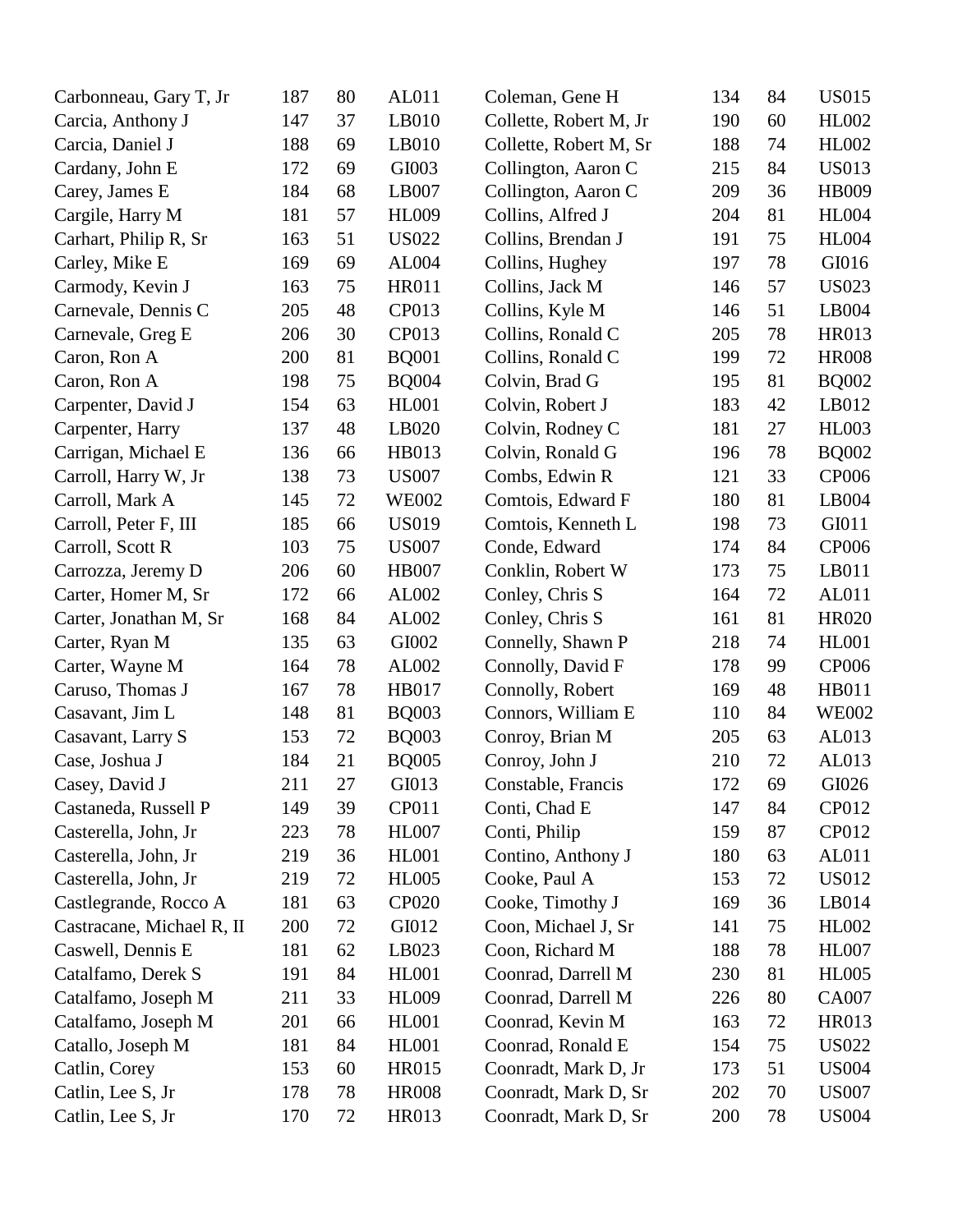| Caulfield, Gary J        | 189 | 81 | <b>HB006</b> | Coons, Kevin T        | 179 | 63 | GI002        |
|--------------------------|-----|----|--------------|-----------------------|-----|----|--------------|
| Caulfield, Joseph P      | 165 | 81 | GI009        | Cooper, Terry C       | 204 | 71 | CP021        |
| Caulfield, Michael M     | 163 | 81 | GI009        | Cooper, William L     | 183 | 72 | AL010        |
| Cavanaugh, Dale T        | 192 | 23 | AL005        | Coraldi, Ryan F       | 211 | 81 | <b>HL001</b> |
| Cavanaugh, Michael J     | 148 | 90 | CP016        | Corbeil, Mike J       | 210 | 75 | <b>HL007</b> |
| Caverly, Brian C         | 202 | 81 | HR021        | Cordell, Edward J     | 181 | 69 | CP003        |
| Caverly, Steven F        | 205 | 32 | HR009        | Corsi, Sherry L       | 148 | 69 | LB023        |
| Cazasta, Robert          | 168 | 27 | LB012        | Cosgrave, Timothy J   | 187 | 78 | CP014        |
| Cellucci, Paul M         | 144 | 24 | HB011        | Cossey, James W, Sr   | 178 | 75 | GI001        |
| Centra, Stephen          | 108 | 75 | <b>CP017</b> | Costello, Timothy S   | 192 | 23 | AL005        |
| Ceremuga, Jack J         | 177 | 84 | CP021        | Cotch, David L        | 186 | 69 | <b>US020</b> |
| Chalachanis, Andrew J    | 166 | 39 | LB012        | Cotch, Mark A         | 180 | 78 | <b>US020</b> |
| Chamberlain, Everett A   | 167 | 72 | CP021        | Coughlin, Raymond F   | 150 | 45 | CP002        |
| Charbonneau, Jason T     | 142 | 81 | CA006        | Coultes, Ryan M       | 173 | 42 | <b>US002</b> |
| Charbonneau, Lawrence R  | 200 | 78 | GI003        | Couture, Garrett      | 145 | 78 | AL002        |
| Charbonneau, Lawrence R  | 177 | 78 | <b>US003</b> | Couture, Gregory T    | 201 | 78 | LB017        |
| Charbonneau, Thomas F    | 150 | 81 | CA006        | Couture, Scott        | 133 | 81 | AL002        |
| Charette, Jason L        | 135 | 71 | CA010        | Couzelis, Michael E   | 166 | 75 | GI026        |
| Charette, Lawrence M, Sr | 199 | 69 | <b>US020</b> | Cox, Edward H         | 181 | 59 | <b>WE004</b> |
| Charette, Mark E         | 180 | 74 | CA010        | Craft, Heath T        | 222 | 72 | <b>HL005</b> |
| Charette, Michael A      | 130 | 68 | CA010        | Craft, Heath T        | 222 | 80 | <b>HL004</b> |
| Charron, Richard M       | 177 | 81 | CP006        | Craft, Heath T        | 215 | 75 | <b>HL007</b> |
| Cheeley, Matthew B       | 202 | 78 | GI016        | Crammond, Richard E   | 130 | 48 | CP023        |
| Chenail, Ray             | 149 | 76 | CA010        | Crandall, Harold, III | 201 | 81 | <b>US004</b> |
| Chenaille, Thomas J      | 224 | 84 | <b>HB010</b> | Crandall, Harry J, Jr | 200 | 75 | <b>BQ004</b> |
| Chenaille, Thomas J      | 220 | 84 | HB009        | Crandall, Joseph      | 132 | 57 | HB002        |
| Chenes, Christopher P    | 212 | 75 | HB009        | Crandall, Michael L   | 181 | 75 | <b>BQ004</b> |
| Cheney, John F           | 169 | 84 | GI009        | Crandall, Richard J   | 222 | 72 | <b>HL005</b> |
| Cherniwchan, Gerald A    | 176 | 59 | <b>HB010</b> | Crandall, Richard J   | 207 | 84 | <b>HL002</b> |
| Chesbro, Matthew J       | 208 | 78 | <b>US011</b> | Crandall, Richard J   | 206 | 77 | <b>HL006</b> |
| Chesbro, Matthew J       | 206 | 81 | CA002        | Cravens, Patrick W    | 136 | 75 | CP003        |
| Chestnut, Pat P          | 187 | 81 | <b>CA008</b> | Crawford, Harold R    | 188 | 66 | <b>CP020</b> |
| Chestnut, Philip J       | 152 | 75 | <b>CA008</b> | Crawford, Richard H   | 179 | 54 | CP020        |
| Chestnut, Ryan M         | 209 | 79 | LB001        | Crawmer, Arthur W     | 162 | 81 | AL007        |
| Chiera, Salvatore M      | 219 | 81 | GI008        | Crier, David W        | 220 | 81 | <b>HL007</b> |
| Chiera, Salvatore M      | 214 | 84 | LB001        | Crier, David W        | 207 | 74 | AL012        |
| Chiera, Salvatore P, Jr  | 210 | 78 | GI008        | Crier, Theodore R     | 128 | 75 | AL012        |
| Chiera, Salvatore P, Jr  | 196 | 81 | LB001        | Critelli, Justin D    | 182 | 78 | CP016        |
| Childs, George, Jr.      | 171 | 57 | LB002        | Cropsey, Merritt      | 166 | 84 | HR015        |
| Childs, Jeffery M        | 210 | 63 | <b>CP020</b> | Crucetti, Anthony J   | 190 | 63 | <b>WE005</b> |
| Childs, Jeffery M        | 204 | 71 | CP021        | Crucetti, Paul G      | 164 | 66 | <b>WE005</b> |
| Childs, William R        | 198 | 54 | LB017        | Crucetti, William     | 186 | 78 | <b>WE004</b> |
| Chillemi, Danette F      | 178 | 75 | CP013        | Crumb, Richard K      | 131 | 67 | <b>HB005</b> |
| Chillemi, Thomas E       | 227 | 78 | <b>HL005</b> | Cruver, Richard D     | 166 | 66 | CP012        |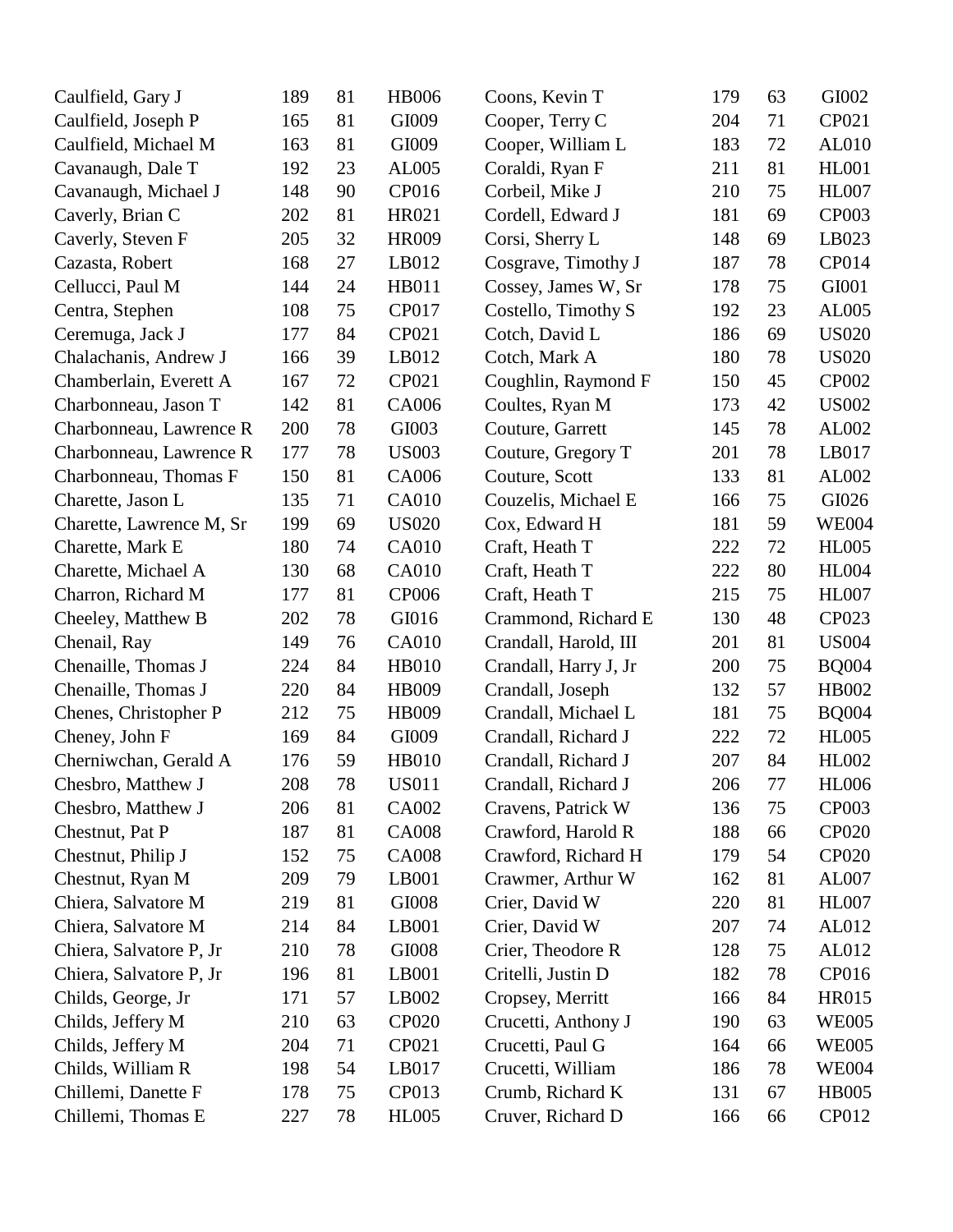| Chillemi, Thomas E       | 212 | 66 | CP013        | Cudemo, Nick C        | 184 | 69  | <b>HR002</b> |
|--------------------------|-----|----|--------------|-----------------------|-----|-----|--------------|
| Chiplock, William S, Jr  | 199 | 45 | CP015        | Cudmore, Roger W      | 199 | 100 | <b>HR009</b> |
| Chomycz, William M       | 196 | 84 | LB023        | Cumm, Timothy C       | 203 | 69  | <b>BQ002</b> |
| Choquette, Thomas        | 181 | 57 | <b>HR006</b> | Cummings, Howard      | 175 | 84  | <b>CA008</b> |
| Christensen, Carl S      | 185 | 69 | <b>BQ001</b> | Cummings, Jeremy P    | 189 | 78  | <b>US003</b> |
| Christiansen, Dale       | 207 | 75 | <b>US009</b> | Cunniff, Chad M       | 191 | 33  | CP015        |
| Christiansen, Dale       | 206 | 75 | LB011        | Cunningham, Joe F     | 161 | 75  | LB011        |
| Christiansen, Zach       | 159 | 55 | <b>US009</b> | Cunningham, Thomas A  | 192 | 47  | AL015        |
| Christmas, Fred H        | 195 | 70 | <b>CA008</b> | Curran, Gerard        | 221 | 81  | HB009        |
| Christmas, Fred H        | 190 | 78 | CA004        | Curran, Gerard        | 215 | 78  | <b>US011</b> |
| Christopher, Louis J, Jr | 206 | 81 | <b>HL007</b> | Curtis, Dale R        | 196 | 69  | GI013        |
| Christopher, Louis J, Jr | 197 | 84 | <b>HL005</b> | Curtis, Terry L       | 188 | 72  | <b>US016</b> |
| Ciaccia, Charles A, III  | 195 | 77 | <b>HB001</b> | Curtis, Terry L       | 175 | 78  | <b>US017</b> |
| Ciarlone, Frank M        | 196 | 78 | <b>US015</b> | Cusack, Kevin P       | 170 | 81  | <b>US002</b> |
| Ciarlone, Scott F        | 178 | 78 | <b>US015</b> | Cusack, Michael R     | 156 | 63  | AL010        |
| Cicchinelli, Anthony D   | 201 | 75 | GI009        | Cushmen, Gene         | 182 | 77  | <b>HL011</b> |
| Cicchinelli, Anthony D   | 197 | 74 | GI017        | Cutitta, Chris        | 179 | 33  | CP011        |
| Cicchinelli, Joseph      | 192 | 66 | <b>US011</b> | Cuva, Fred J, Sr      | 131 | 75  | CP017        |
| Cicchinelli, Joseph      | 181 | 69 | <b>CA007</b> | Cylkoff, Leon J       | 164 | 36  | LB014        |
| Cicchinelli, Vincent     | 223 | 42 | <b>CA007</b> | Czarnecki, Adam J     | 165 | 66  | CP021        |
| Cicchinelli, Vincent     | 223 | 81 | CA002        | Czech, Matthew P      | 211 | 78  | LB027        |
| Cicchinelli, Vincent     | 222 | 36 | GI003        | Czesnik, Andrew W     | 184 | 81  | GI008        |
| Cicchinelli, Vincent     | 207 | 78 | <b>US011</b> |                       |     |     |              |
|                          |     |    |              |                       |     |     |              |
| Dagostino, David J       | 163 | 63 | GI002        | DeVoe, Danielle M     | 205 | 78  | CP013        |
| D'Agostino, Sally A      | 146 | 48 | <b>US024</b> | DeVoe, Ronald G       | 209 | 59  | <b>CP010</b> |
| Dahlin, Mark C           | 213 | 66 | <b>HL001</b> | DeVoe, Ronald G       | 207 | 87  | <b>CP006</b> |
| Daigle, Cary J           | 161 | 33 | CP015        | DeVoe, Ronald G       | 206 | 78  | CP013        |
| Daigneault, James M      | 199 | 81 | GI013        | Dewey, Harold T       | 179 | 57  | <b>US012</b> |
| Daigneault, John A       | 212 | 72 | <b>HB006</b> | Di Bacco, William G   | 183 | 84  | LB015        |
| Daigneault, Robert A, Jr | 236 | 81 | CA002        | Di Giulio, David M    | 197 | 63  | LB011        |
| Daigneault, Robert A, Jr | 233 | 84 | <b>CA007</b> | Di Giulio, David M    | 193 | 32  | LB014        |
| Daigneault, Robert A, Jr | 232 | 78 | <b>US011</b> | Di Nuzzo, Robert F    | 218 | 21  | <b>CA007</b> |
| Daigneault, Robert A, Sr | 216 | 84 | <b>HL005</b> | Diamante, Keith D     | 195 | 78  | AL012        |
| Daigneault, Robert A, Sr | 209 | 78 | CA007        | DiCarlo, Ryan G       | 123 | 57  | LB009        |
| D'Allaird, Thomas J      | 175 | 75 | GI013        | Dickinson, Andrew J   | 210 | 71  | <b>HL005</b> |
| D'Aloia, Angelo J        | 186 | 75 | <b>HL011</b> | Dietlein, Richard A   | 181 | 69  | LB011        |
| D'Aloia, Angelo J        | 170 | 63 | <b>CP020</b> | Digaudio, Joseph      | 170 | 63  | <b>CP001</b> |
| Dalpe, Leo P, Jr         | 191 | 79 | CP021        | DiGioia, Jim          | 142 | 81  | LB020        |
| Dalton, Frank T          | 187 | 40 | GI013        | DiMura, Paul M        | 164 | 78  | GI001        |
| D'Ambrois, Dominic D     | 142 | 75 | <b>US023</b> | Dinardo, Jeff         | 210 | 72  | AL013        |
| Dames, Robert R          | 161 | 51 | GI008        | Dobert, Christopher J | 181 | 78  | HB002        |
| Danbury, Chris S         | 135 | 21 | <b>US010</b> | Dobert, Daniel M      | 159 | 75  | HR012        |
| Dane, Charles P          | 176 | 78 | <b>BQ005</b> | Dobert, David A       | 172 | 69  | GI013        |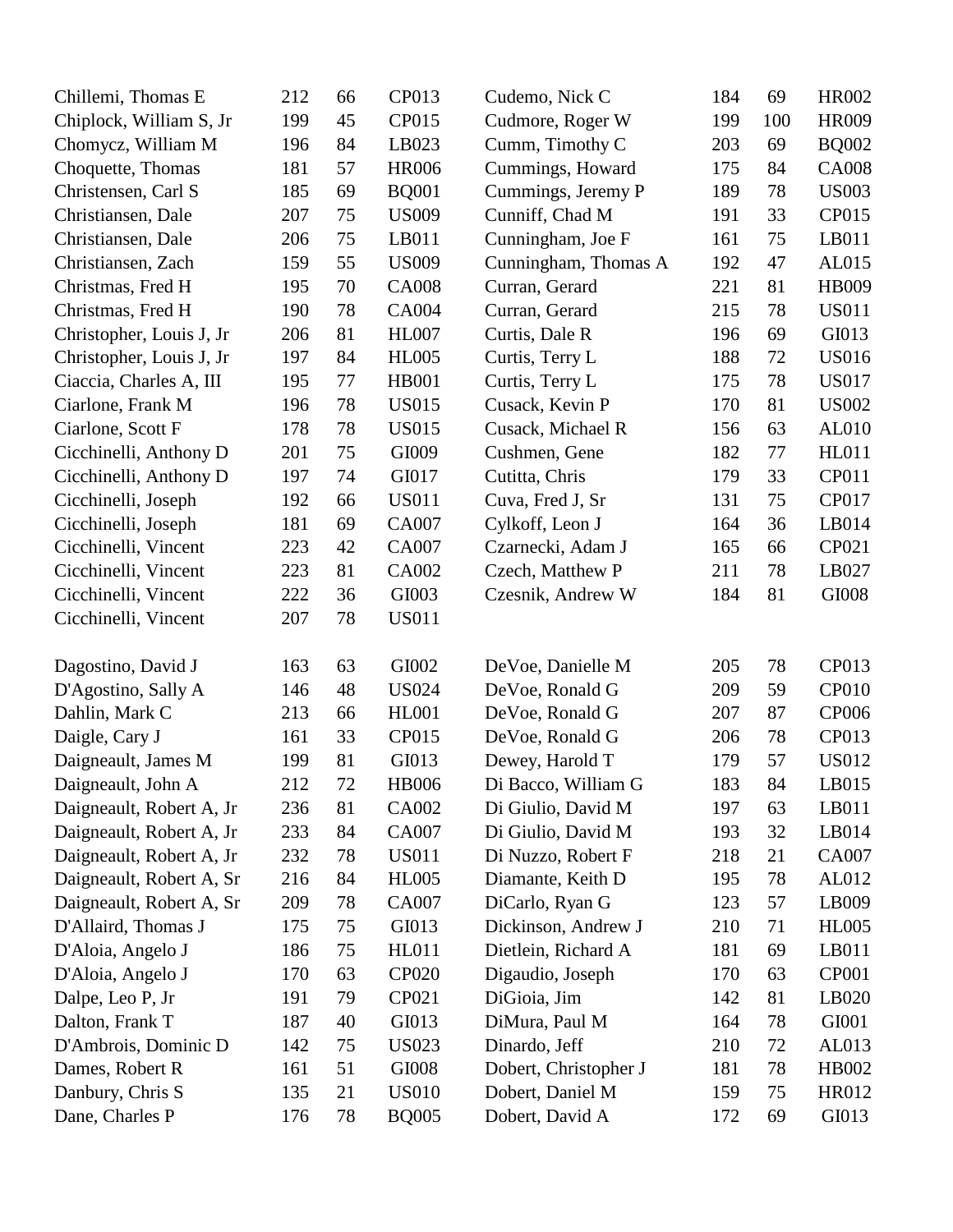| Dane, John A               | 216 | 75 | <b>BQ002</b> | Dobert, Mark D         | 162 | 75 | HR012        |
|----------------------------|-----|----|--------------|------------------------|-----|----|--------------|
| Dane, John A               | 215 | 72 | <b>BQ005</b> | Doble, Matthew         | 205 | 81 | HB009        |
| Danei, A. Gus              | 153 | 66 | GI001        | Dobransky, John S      | 172 | 45 | <b>HR002</b> |
| Danei, Paul                | 177 | 57 | <b>CP020</b> | Dodge, Jeremy J        | 171 | 72 | <b>HR013</b> |
| Daniels, David J           | 207 | 24 | GI008        | Dolan, John J          | 185 | 81 | <b>US019</b> |
| Daniels, David J           | 184 | 24 | GI018        | Dominy, Michael R      | 164 | 39 | LB008        |
| Daniels, Robert E          | 136 | 78 | <b>HB001</b> | Dominy, Robert L       | 127 | 39 | LB008        |
| Danish, Bob                | 158 | 84 | LB020        | Donnelly, Dan          | 183 | 76 | AL005        |
| Danzy, Robert, Jr          | 226 | 84 | HB009        | Donnelly, John J, Sr   | 207 | 84 | AL005        |
| Darst, Jeffrey             | 157 | 51 | <b>CP003</b> | Dooley, Benjamin T     | 195 | 26 | <b>US002</b> |
| Daurio, Eric S             | 162 | 93 | CP016        | Dooley, E. John        | 203 | 63 | GI017        |
| Davidson, Robert E         | 194 | 78 | AL001        | Dooley, Richard J      | 192 | 81 | <b>US002</b> |
| Davis, Edward F            | 176 | 78 | AL012        | Doremus, Albert F      | 167 | 69 | LB005        |
| Davis, Kevin M             | 170 | 72 | LB005        | Doremus, Albert F      | 163 | 78 | <b>WE004</b> |
| Davis, Robert J            | 212 | 78 | <b>HL005</b> | Dorgan, Daniel E       | 153 | 39 | CP015        |
| Davis, Robert J            | 202 | 75 | CP013        | Dorman, Phillip T      | 180 | 74 | <b>BQ002</b> |
| Davis, Robert M            | 166 | 78 | CP021        | Dorstek, Henry A       | 213 | 78 | GI003        |
| De Bernardo, Christopher J | 156 | 73 | <b>CP007</b> | Dorward, James D       | 184 | 33 | LB014        |
| De Fruscio, Scott A        | 194 | 65 | <b>CA010</b> | Doty, James A, Jr      | 203 | 81 | <b>HL004</b> |
| De Genero, Angelo T        | 182 | 66 | <b>HR011</b> | Doty, James A, Jr      | 198 | 81 | <b>HL007</b> |
| De Genero, Angelo T        | 182 | 84 | <b>HR006</b> | Doty, Stephen M        | 145 | 84 | <b>HL004</b> |
| De Genero, Dave            | 197 | 72 | <b>HR006</b> | Dougherty, Ned         | 195 | 78 | <b>HB006</b> |
| De Groodt, Keith A         | 191 | 66 | LB004        | Douglas, Lester H, III | 206 | 66 | GI017        |
| De Lude, Richard A, Sr     | 182 | 78 | <b>CA005</b> | Douglas, Lester H, IV  | 197 | 54 | GI017        |
| De Maranville, Lloyd S     | 154 | 69 | <b>WE004</b> | Doukas, Constantine    | 140 | 65 | LB017        |
| De Mento, James J          | 177 | 84 | GI009        | Dowd, Joseph P         | 208 | 72 | HB013        |
| De Midio, Vincent J        | 159 | 84 | GI009        | Dowgos, Christopher    | 172 | 84 | GI027        |
| De Voe, Alan T             | 174 | 54 | <b>CP010</b> | Downer, Nicholas C     | 201 | 78 | <b>US017</b> |
| De Voe, Craig W            | 205 | 63 | <b>CP010</b> | Doyle, Mike            | 147 | 86 | CP006        |
| De Voe, Lawrence W         | 176 | 84 | <b>CP010</b> | Doyle, Warren F        | 177 | 27 | LB013        |
| De Witt, Olin D, Jr        | 141 | 33 | HR013        | Dozois, Raymond        | 179 | 84 | CP021        |
| Dean, Frank J              | 116 | 66 | <b>WE001</b> | Dozois, Raymond        | 177 | 87 | <b>CP006</b> |
| DeArroyo, Alphonse M       | 108 | 69 | LB002        | Dragon, Scott          | 182 | 62 | GI018        |
| Debell, Chester O          | 129 | 66 | <b>CA018</b> | Dragon, Wayne W, Sr    | 177 | 74 | GI018        |
| DeBlock, Matthew D         | 132 | 81 | LB009        | Dragonette, Angelo     | 158 | 78 | <b>HL004</b> |
| Decatur, Francis J         | 142 | 81 | AL002        | Dragt, Dwayne D        | 208 | 84 | <b>HL001</b> |
| DeCitise, Charles P, Jr    | 193 | 66 | HB017        | Dragt, Dwayne D        | 206 | 75 | <b>HL009</b> |
| Decker, Edward L           | 146 | 36 | LB014        | Dragt, Michele M       | 188 | 75 | <b>HL009</b> |
| Decker, James E            | 188 | 27 | <b>BQ002</b> | Dragt, Michele M       | 185 | 84 | <b>HL001</b> |
| Decker, Patrick A          | 195 | 72 | <b>BQ004</b> | Driggers, Clyde J      | 197 | 57 | <b>HL007</b> |
| Decker, Stephen P          | 204 | 69 | <b>CP020</b> | Drobnack, Michael      | 130 | 92 | CA012        |
| Deere, David L             | 167 | 75 | <b>US002</b> | Drucker, Scott A       | 182 | 42 | <b>CP002</b> |
| Deere, David L             | 166 | 66 | <b>US007</b> | Drumm, James J         | 175 | 72 | LB011        |
| Deerfield, Robert          | 147 | 77 | HR015        | Drzymala, Peter S      | 146 | 73 | <b>WE002</b> |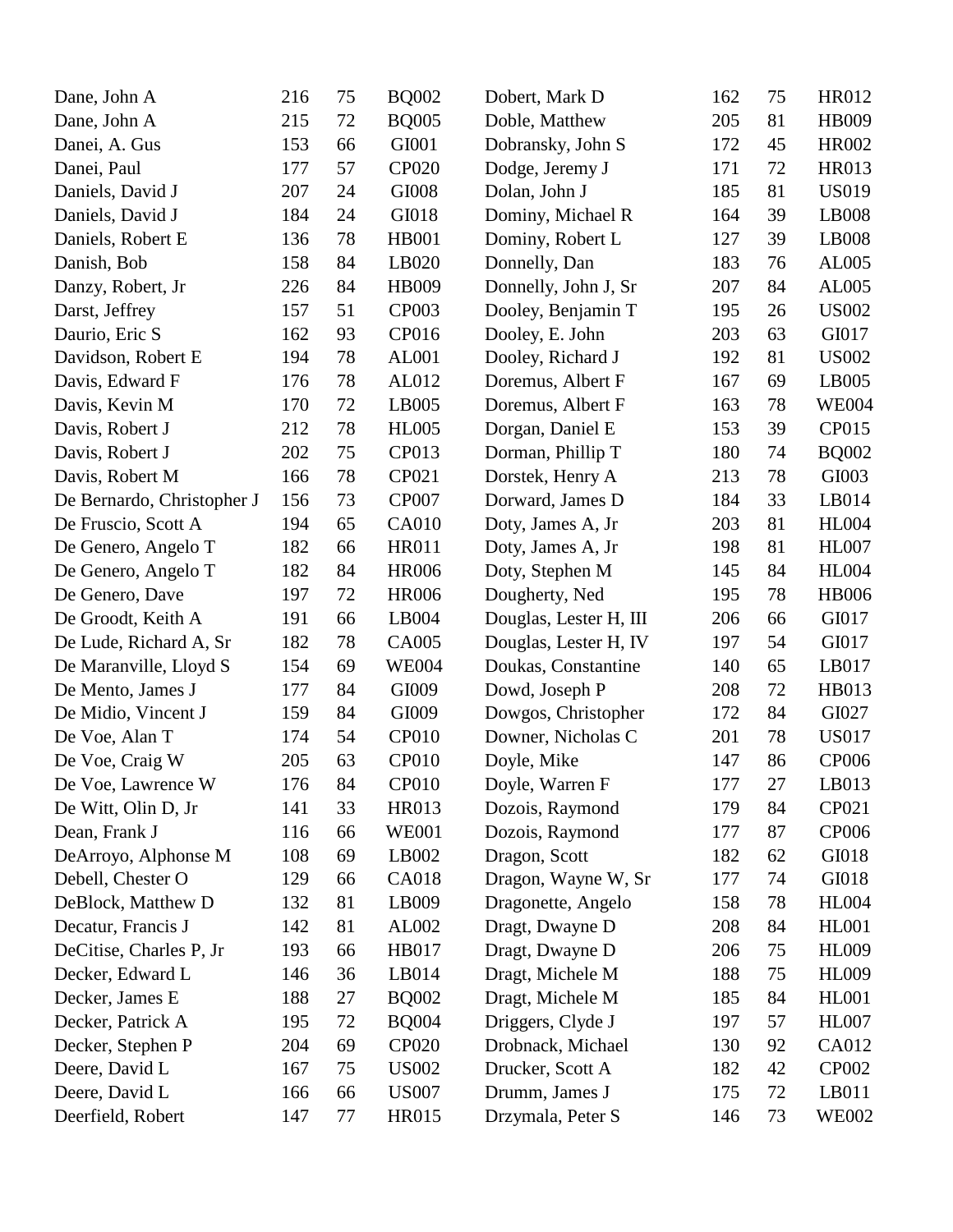| DeFelice, Bruce E       | 151 | 81 | <b>CP003</b> | Du Bray, Deborah       | 167 | 75 | <b>US003</b> |
|-------------------------|-----|----|--------------|------------------------|-----|----|--------------|
| DeForge, Michael J      | 180 | 39 | HB011        | Du Bray, Michael W     | 174 | 75 | <b>US003</b> |
| DeForge, Michael J      | 176 | 57 | <b>HB005</b> | DuBois, Joh P          | 120 | 54 | <b>BQ003</b> |
| Delaney, James A        | 169 | 66 | <b>HL011</b> | Dubrey, Jason R        | 158 | 51 | <b>US015</b> |
| Delsignore, Albert D    | 157 | 72 | <b>CA004</b> | Duclos, Bob J          | 156 | 81 | <b>HB007</b> |
| DeLuca, Richard         | 192 | 68 | <b>CP020</b> | Duda, Stanley P        | 190 | 24 | HR013        |
| DeLuca, Vincent         | 159 | 58 | <b>CP020</b> | Duff, Robert A         | 178 | 65 | <b>CP020</b> |
| DeMars, Randy           | 180 | 45 | HB017        | DuFrain, Chris J       | 117 | 57 | CP022        |
| Demartino, Joel H       | 166 | 66 | CP020        | Dufresne, David E      | 144 | 57 | <b>CA008</b> |
| DeMontozon, James M     | 134 | 66 | LB010        | Duket, John R          | 167 | 66 | <b>BQ001</b> |
| Denekar, Andrew F       | 138 | 66 | AL004        | Duma, Peter M          | 186 | 57 | CA002        |
| Denison, Lester E       | 162 | 72 | <b>US006</b> | Dumas, Paul G          | 230 | 78 | <b>HB009</b> |
| Denner, Robert W        | 127 | 69 | AL004        | Duncan, Joseph B       | 210 | 69 | AL011        |
| Dennis, Robert          | 143 | 69 | CP016        | Duncan, Kirk E         | 174 | 68 | <b>HB001</b> |
| Denue, Thomas R         | 182 | 84 | <b>WE004</b> | Duncan, Matthew, III   | 215 | 72 | CA002        |
| Derocher, Joseph A, Jr  | 219 | 69 | <b>US011</b> | Dupont, Robert P       | 152 | 96 | <b>CP006</b> |
| Derocher, Joseph A, Jr  | 217 | 78 | CA007        | Duquette, Brandon L    | 193 | 75 | CP003        |
| DeRosa, Daniel D        | 203 | 75 | <b>HL005</b> | Duquette, Homer E      | 120 | 63 | <b>CA001</b> |
| Derrick, William J      | 151 | 75 | GI003        | Durivage, Arthur E     | 176 | 75 | AL004        |
| DeRusso, Vincent L      | 149 | 74 | LB009        | Durnberg, James A      | 194 | 42 | CP015        |
| DeSain, Douglas J       | 156 | 75 | <b>CP022</b> | Durr, Monchello D      | 191 | 93 | <b>US013</b> |
| DeSain, Thomas N        | 119 | 78 | <b>CP022</b> | Dushane, David J, Jr   | 192 | 81 | AL007        |
| Desantels, Kevin M      | 157 | 48 | CP012        | Dushane, David J, Sr   | 154 | 81 | AL007        |
| Desautels, Daniel       | 156 | 63 | CA013        | Dutcher, James R       | 185 | 72 | HR012        |
| Desautels, John F       | 162 | 54 | CP021        | Duudon, Michael D      | 151 | 74 | LB023        |
| Desautels, Kenneth M    | 152 | 69 | CP012        | Duval, Edward A        | 144 | 42 | <b>CP002</b> |
| Desautels, Mark K       | 138 | 66 | CP012        | Duval, Michael L, Jr   | 191 | 36 | GI013        |
| Desmond, Carl R         | 160 | 57 | CP014        | Dworak, Eric P         | 156 | 78 | CP014        |
| Desnoyers, Robert W, Jr | 177 | 75 | <b>US009</b> | Dworak, James D        | 150 | 81 | CP014        |
| Desnoyers, Shawn E      | 198 | 81 | CA002        | Dyer, Charles F, Jr    | 189 | 43 | <b>HL007</b> |
| Desnoyers, Shawn E      | 189 | 75 | <b>US009</b> | Dyer, Robert S         | 103 | 68 | <b>HR018</b> |
| Desnoyers, Shawn E      | 186 | 81 | AL011        | Dynko, Michael D       | 201 | 81 | CA015        |
| Deuel, Louis R          | 208 | 75 | <b>HR011</b> | Dziamba, Christopher P | 190 | 75 | AL004        |
| Devaren, Paul M         | 193 | 78 | <b>US011</b> |                        |     |    |              |
| Eakin, Timothy J        | 191 | 83 | <b>CP006</b> | Ellott, Sean M         | 169 | 78 | LB017        |
| Early, Benjamin T       | 147 | 30 | <b>HL010</b> | Elston, Wallace J      | 141 | 90 | CP012        |
| Eaton, William E        | 220 | 75 | CA007        | Ely, Trevor W          | 194 | 60 | <b>BQ005</b> |
| Edmond, Joseph D        | 154 | 24 | <b>US003</b> | Ely, Trevor W          | 193 | 81 | <b>BQ003</b> |
| Edwards, Andrew F       | 197 | 81 | GI009        | Emanatian, Anthony P   | 196 | 72 | <b>US011</b> |
| Edwards, Michael J, Sr  | 204 | 72 | <b>CA010</b> | Endres, Kirk A         | 164 | 72 | LB016        |
| Edwards, Robert M       | 186 | 59 | GI009        | English, Arthur J, Jr  | 189 | 63 | <b>BQ002</b> |
| Edwards, Roger H        | 155 | 72 | LB011        | Eno, Carlton P         | 197 | 78 | GI003        |
| Edwards, Ryan M         | 215 | 33 | GI013        | Erno, Raymond J        | 210 | 78 | CP013        |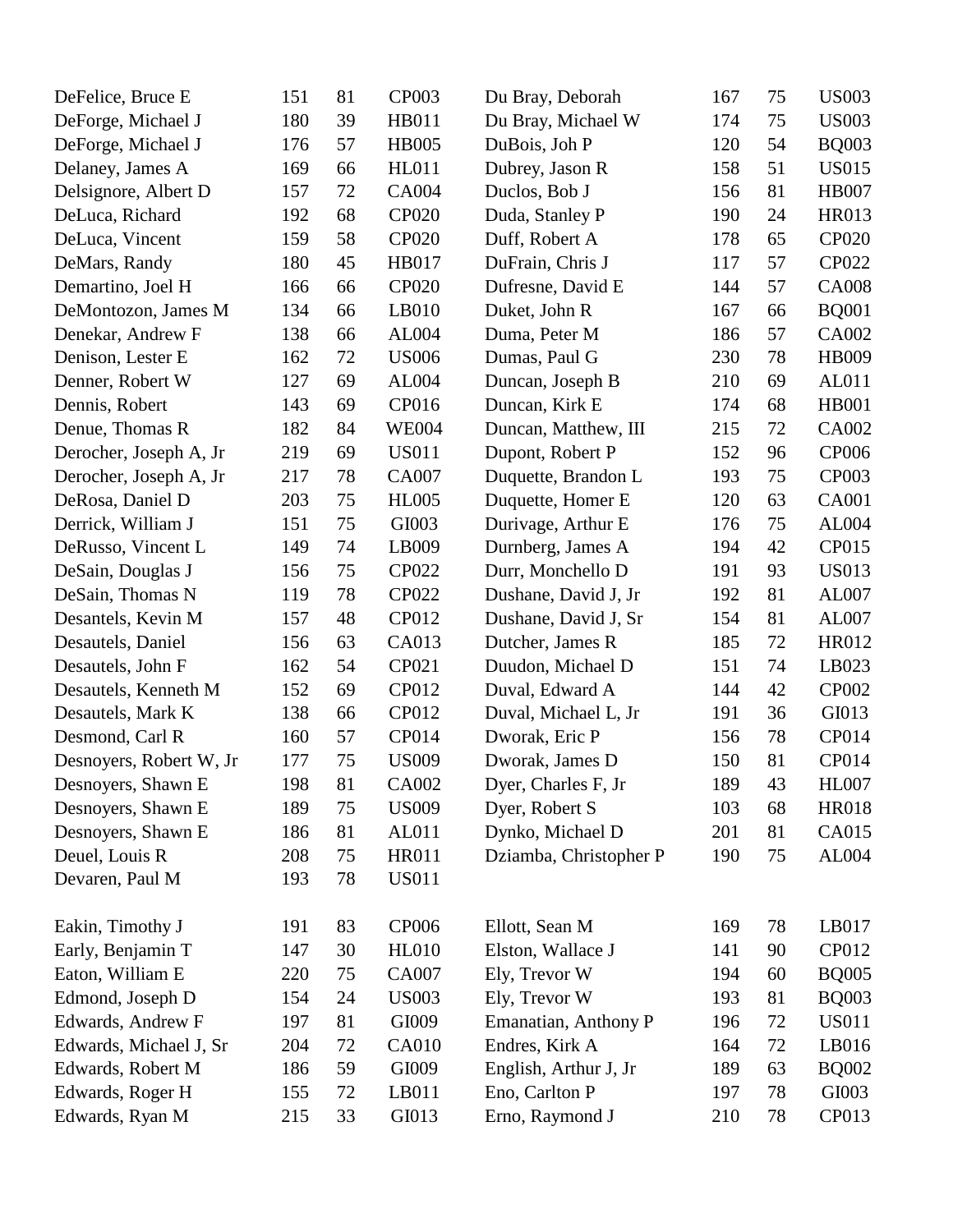| Edwards, Ryan M           | 207 | 78 | <b>HL005</b> | Erno, Robert J, Sr       | 209 | 72       | CP013        |
|---------------------------|-----|----|--------------|--------------------------|-----|----------|--------------|
| Eidelbus, Stephen R       | 160 | 78 | LB017        | Espey, Donald R          | 182 | 39       | CP015        |
| Einbinder, Eric B         | 193 | 72 | LB017        | Estep, Thomas            | 163 | 21       | LB016        |
| Ellett, Jason G           | 206 | 33 | CA002        | Evans, Brian             | 177 | 75       | LB009        |
| Ellinger, Mark E          | 196 | 78 | CP021        | Evans, John P            | 155 | 72       | HR021        |
| Ellis, Jeffrey J          | 163 | 39 | CP021        | Evans, Raymond E         | 219 | 72       | <b>US011</b> |
| Ellis, Lyndon C           | 168 | 72 | LB017        | Evans, Robert J, Jr      | 208 | 78       | <b>HL005</b> |
| Ellison, John A           | 188 | 71 | <b>HL004</b> | Everson, Philip G        | 184 | 84       | CP021        |
| Facteau, Karl F           | 164 | 81 | AL002        | Flanger, Aaron D         | 172 | 69       | <b>CP010</b> |
| Fairlee, Jeff A           | 172 | 81 | LB009        | Flanigan, Bryon P        | 195 | 78       | <b>US019</b> |
| Falasco, James J, Jr      | 210 | 78 | GI012        | Flatley, Jason E         | 201 | 72       | CA002        |
| Falasco, James J, Sr      | 137 | 67 | GI012        | Flatley, Joseph A        | 194 | 78       | CA002        |
| Falasco, Joseph M         | 187 | 81 | GI012        | Flowers, Matthew, Jr     | 202 | 81       | <b>US013</b> |
| Falasco, Peter S          | 207 | 78 | GI012        | Flynn, Robert            | 173 | 42       | CP011        |
| Falasco, Philip J, II     | 220 | 63 | GI012        | Flynn, Tom R             | 190 | 21       | CP011        |
| Falato, James J           | 188 | 84 | CA016        | Fogarty, Peter R         | 192 | 48       | <b>HB005</b> |
| Falconio, Leo J           | 212 | 75 | CA016        | Fogarty, Timothy J       | 152 | 81       | <b>HB005</b> |
| Fallarca, Frank M         | 143 | 75 | <b>HR008</b> | Foland, Steven E         | 157 | 69       | CP016        |
|                           | 145 | 57 | CA006        |                          | 175 |          | <b>US022</b> |
| Fan, Kim J                | 157 | 42 | <b>CP002</b> | Foley, Michael R         | 133 | 36<br>72 | GI003        |
| Fannucci, Charles A       |     |    |              | Foley, Thomas J          | 176 |          |              |
| Fargione, Vincent A       | 165 | 66 | LB017        | Follett, Michael J       |     | 78       | GI008        |
| Farinaccio, Michael J, Sr | 183 | 42 | CP015        | Fonda, Kenneth R, Jr     | 195 | 63       | CA002        |
| Farley, Michael J         | 160 | 54 | <b>CP008</b> | Fonda, Kenneth R, Jr     | 193 | 72       | <b>US009</b> |
| Farley, Timothy D         | 201 | 78 | HR021        | Fonda, Kenneth R, Jr     | 185 | 23       | <b>US002</b> |
| Faroni, Michael J         | 130 | 69 | HB013        | Forbes, Robert A         | 200 | 69       | CP001        |
| Fasoldt, Tom              | 183 | 63 | HR021        | Forbes, Robert A         | 193 | 24       | CP013        |
| Favro, Gary M             | 179 | 47 | <b>HB011</b> | Forbes, Robert A         | 192 | 84       | CP021        |
| Fecura, Jason M           | 206 | 84 | CP021        | Forbes, Steven C, Jr     | 217 | 84       | CP021        |
| Fecura, Jason M           | 197 | 84 | <b>CA008</b> | Forbes, Steven C, Jr     | 216 | 51       | CP013        |
| Fecura, Patrick M         | 206 | 21 | <b>CA008</b> | Forcucci, Ben S          | 154 | 72       | <b>CP010</b> |
| Fecura, Patrick M         | 200 | 56 | CA015        | Ford, Thomas E, Jr       | 142 | 39       | CP015        |
| Fecura, Robert E, Jr      | 187 | 75 | GI009        | Forget, Eugene J, Jr     | 153 | 30       | CP011        |
| Fecura, Robert E, Sr      | 163 | 81 | CA015        | Forkel, Shane D          | 173 | 84       | <b>CA008</b> |
| Fedler, Condon W          | 184 | 70 | <b>BQ001</b> | Fortune, Daniel J        | 187 | 72       | AL013        |
| Fedorchak, Thomas M       | 187 | 42 | CP011        | Fortune, James A         | 184 | 60       | AL013        |
| Fedorchak, Thomas M       | 184 | 84 | CP012        | Fossett, Richard J       | 142 | 80       | <b>HL007</b> |
| Fedoreshenko, James A     | 178 | 78 | CA013        | Foss-Stockwell, Tucker B | 162 | 75       | <b>CP007</b> |
| Feiden, Kathleen M        | 202 | 72 | LB001        | Foster, Daniel P         | 187 | 84       | <b>US007</b> |
| Feiden, Kenneth J, Jr     | 183 | 59 | <b>HR011</b> | Foulks, Robert L         | 160 | 78       | <b>US020</b> |
| Feiden, Kenneth J, Jr     | 175 | 73 | AL010        | Fountaine, Theodore J    | 134 | 81       | <b>CP010</b> |
| Feliciano, Jason C        | 172 | 48 | LB010        | Fournier, Gerald E       | 199 | 63       | GI008        |
| Fera, Michael J           | 180 | 68 | LB005        | Fowler, Greg C           | 185 | 36       | CA015        |
| Ferguson, Charles D       | 212 | 84 | HB009        | Fox, James C             | 145 | 42       | <b>HL007</b> |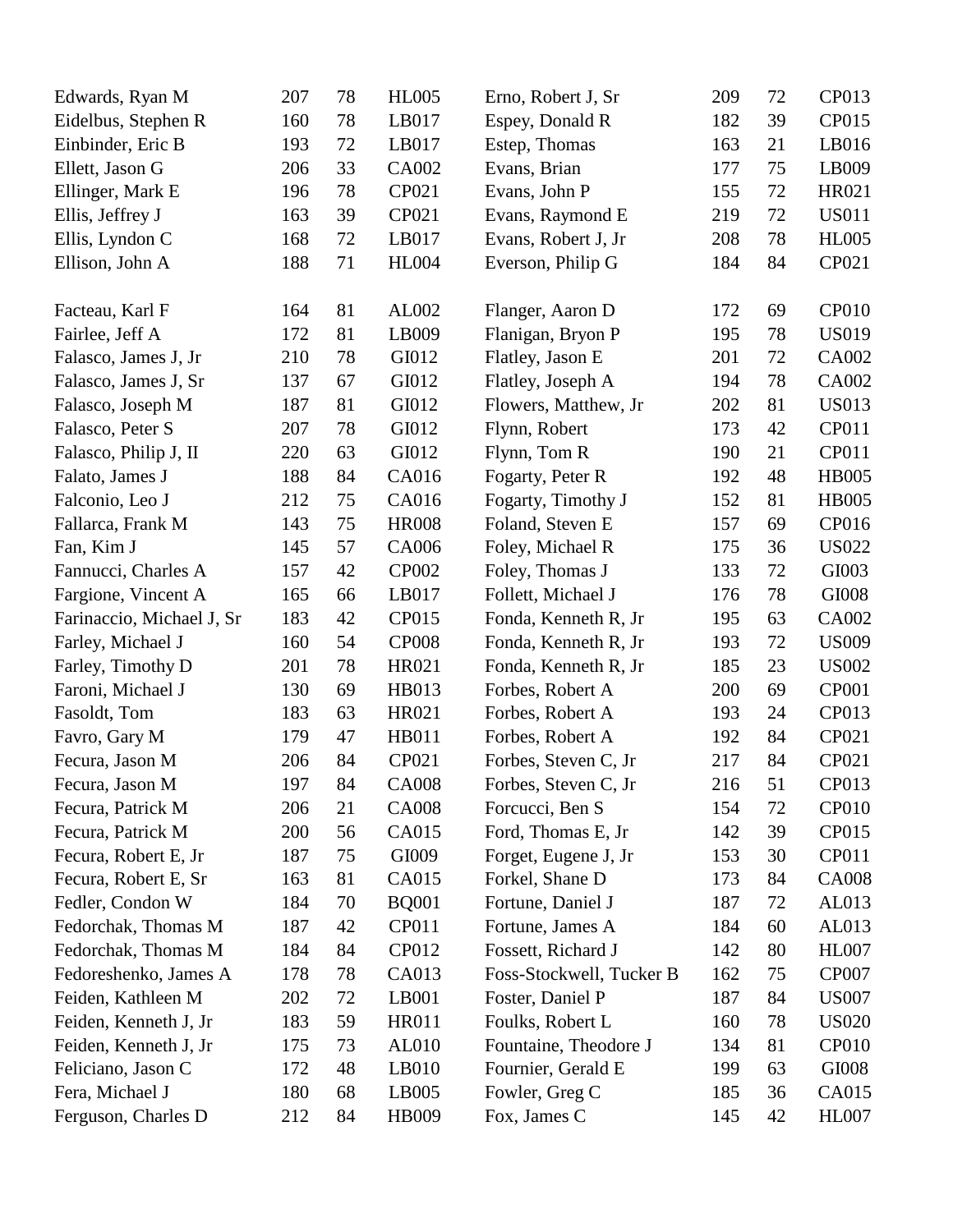| Fernandez, Anthony D   | 194 | 27  | GI002        | Fox, Michael A            | 205 | 75 | GI023        |
|------------------------|-----|-----|--------------|---------------------------|-----|----|--------------|
| Ferrandino, Joseph S   | 181 | 66  | <b>US007</b> | Fox, Tom E                | 194 | 81 | AL011        |
| Ferrucci, Frank P, Jr  | 227 | 69  | GI002        | Francese, Vincent J       | 167 | 37 | LB014        |
| Ferrucci, Frank P, Sr  | 167 | 69  | GI002        | Francisco, Dale B         | 197 | 84 | CP021        |
| Fifield, Craig S       | 179 | 84  | <b>BQ005</b> | Frank, Chris T            | 177 | 78 | <b>US019</b> |
| Fifield, Gene P        | 179 | 21  | <b>BQ005</b> | Franklin, Richard D       | 140 | 70 | AL007        |
| Figersky, Adam A       | 142 | 36  | GI013        | Franklin, William D       | 182 | 72 | AL007        |
| Filarecki, Donald      | 183 | 58  | <b>CP001</b> | Frankow, William J, Jr    | 142 | 65 | <b>HL006</b> |
| Finelli, Mark F        | 189 | 48  | <b>US006</b> | Frazier, Earl             | 203 | 61 | GI016        |
| Finkin, Jordan B       | 96  | 27  | <b>CP010</b> | Fredricks, Edward E       | 125 | 57 | <b>HR002</b> |
| Fisher, Downey Jay     | 156 | 78  | AL012        | Fredricks, Thomas F       | 171 | 57 | <b>HR002</b> |
| Fisher, Joshua K       | 173 | 78  | HR013        | Freedman, David           | 155 | 73 | <b>US005</b> |
| Fisher, Paul F         | 168 | 42  | HR015        | Freer, William T          | 198 | 75 | AL013        |
| Fisher, William D      | 174 | 72  | HB013        | Freije, Fred              | 139 | 42 | CA016        |
| Fisher, William R      | 165 | 78  | HR013        | French, Boyd S            | 195 | 45 | <b>CP002</b> |
| Fitch, Herbert D, Jr   | 234 | 84  | <b>HL001</b> | French, Charles W         | 190 | 69 | <b>CP020</b> |
| Fitch, Herbert D, Jr   | 224 | 84  | <b>HL005</b> | French, Darin P           | 177 | 65 | <b>CP020</b> |
| Fitch, Mark S          | 209 | 74  | GI016        | Frenger, David M          | 180 | 75 | GI027        |
| Fitch, Mark S          | 204 | 84  | <b>US013</b> | Frenger, Henry L          | 176 | 81 | GI027        |
| Fitch, Praphai T       | 212 | 81  | <b>HL001</b> | Friedman, Lee E           | 144 | 75 | <b>CP006</b> |
| Fitch, Praphai T       | 205 | 69  | CP013        | Fryer, Bill J             | 192 | 45 | <b>BQ004</b> |
| Fitz[Patrick, Jeff D   | 178 | 69  | <b>HR002</b> | Fryer, Frank M            | 130 | 75 | <b>US023</b> |
| Fitzgerald, Joseph     | 202 | 84  | <b>US010</b> | Fuesse, Brian             | 141 | 84 | CP016        |
| Fitzpatrick, John M    | 192 | 75  | GI023        | Fulgan, Peter A           | 205 | 69 | <b>US011</b> |
| Fitzpatrick, William   | 179 | 56  | <b>WE004</b> | Fuller, Michael R         | 224 | 66 | <b>HB006</b> |
| FitzPatrick, William J | 224 | 81  | CA002        | Funaro, Richard J         | 236 | 63 | <b>HL005</b> |
| FitzPatrick, William J | 216 | 72  | <b>US009</b> | Funiciello, Anthony J     | 186 | 72 | HL002        |
| Fitzsimmons, Michael H | 185 | 81  | HB002        | Furlong, Jason M          | 105 | 63 | LB027        |
| Fitzsimmons, Michael H | 181 | 66  | <b>US012</b> | Furlong, Kerry J          | 154 | 32 | LB008        |
| Fitzsimmons, Walter J  | 225 | 72  | <b>BQ004</b> | Fusci, Kenneth G          | 167 | 51 | LB018        |
| Flaherty, Johnathan W  | 119 | 57  | <b>BQ003</b> |                           |     |    |              |
| Gabriel, Joseph C      | 214 | 84  | HB009        | Golden, Christopher T     | 189 | 60 | <b>HL007</b> |
| Gabriel, Steven J      | 231 | 75  | HB009        | Golden, Walter C          | 202 | 39 | CP023        |
| Gabriel, Steven J      | 228 | 78  | <b>HL005</b> | Goldstein, Marc D         | 199 | 51 | <b>CP020</b> |
| Gabriele, Anthony D    | 187 | 60  | <b>CP020</b> | Goldston, Anthony         | 180 | 66 | AL004        |
| Gabriele, Anthony D    | 178 | 54  | <b>CP001</b> | Golonka, Edward T         | 145 | 60 | LB010        |
| Gabriele, Jordan M     | 126 | 36  | LB009        | Gongoleski, Chester R     | 211 | 81 | CA007        |
| Gaedje, John W         | 150 | 78  | CP022        | Goodall, Hazen B          | 110 | 51 | GI001        |
| Gaetano, Michael L     | 222 | 84  | <b>HL005</b> | Goodermote, Donald J, Jr  | 222 | 36 | <b>BQ005</b> |
| Gagliardi, Kasandra L  | 113 | 57  | AL004        | Goodermote, Donald J, Jr  | 209 | 78 | <b>BQ004</b> |
| Gagliardi, Nichola W   | 186 | 100 | <b>HR009</b> | Goodermote, Kenneth L, Jr | 159 | 54 | <b>HR006</b> |
| Gagnon, Edward         | 125 | 60  | <b>HL006</b> | Gordon, Eric S            | 172 | 77 | GI013        |
| Gagnon, Gregg R        | 190 | 27  | AL010        | Gordon, Gregory S         | 180 | 63 | <b>BQ001</b> |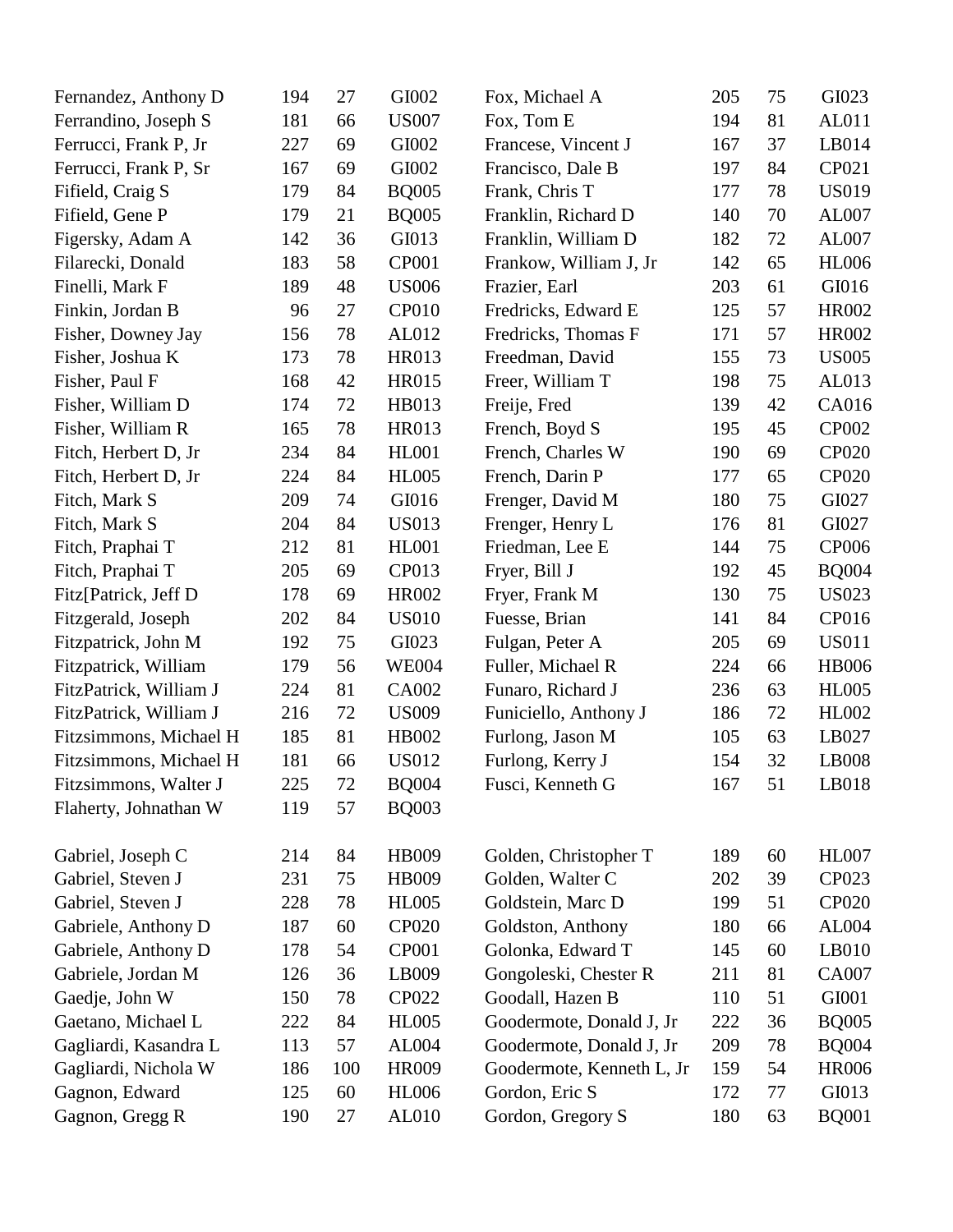| Gaige, Christopher L    | 193 | 81 | LB016        | Gordon, Joe F          | 183 | 69 | LB023        |
|-------------------------|-----|----|--------------|------------------------|-----|----|--------------|
| Gaige, Kevin J          | 205 | 75 | LB016        | Gordon, Kevin          | 145 | 30 | HB011        |
| Galarneau, Edward A     | 144 | 60 | <b>CA018</b> | Gordon, William E      | 195 | 78 | AL005        |
| Galarneau, Thomas J     | 222 | 72 | HB009        | Gorman, Andrew M       | 196 | 33 | LB001        |
| Galasso, Richard M      | 177 | 84 | AL011        | Gorman, George B       | 234 | 84 | <b>CA007</b> |
| Galasso, Richard M      | 172 | 78 | AL005        | Gorman, George B       | 211 | 69 | <b>US011</b> |
| Galkiewicz, David E     | 172 | 30 | <b>WE002</b> | Gorman, Joshua P       | 159 | 36 | LB012        |
| Garcia, Raul R          | 108 | 75 | <b>HL006</b> | Gorman, Keith R        | 190 | 72 | <b>WE005</b> |
| Gardner, Gregg E        | 211 | 75 | HR021        | Gorman, Peter J        | 112 | 84 | <b>US004</b> |
| Gardner, Ronald P       | 234 | 84 | <b>HL005</b> | Gorski, Jack           | 162 | 84 | CA016        |
| Gardner, Ronald P       | 221 | 78 | HB009        | Gould, Chuck E         | 153 | 75 | LB009        |
| Gardner, Shane G        | 138 | 42 | <b>HL009</b> | Gould, Thomas R        | 214 | 72 | <b>US011</b> |
| Garner, Walter R        | 128 | 81 | LB004        | Gourlay, Robert V      | 204 | 63 | CP020        |
| Garner, Walter R        | 121 | 84 | <b>WE002</b> | Gowett, John R         | 201 | 72 | GI011        |
| Garone, Jarrad J        | 196 | 37 | <b>HL007</b> | Gowett, John R         | 194 | 72 | <b>US012</b> |
| Garrity, David P, Jr    | 138 | 56 | HR002        | Goyer, Norman P        | 193 | 78 | GI003        |
| Garrity, Matthew        | 211 | 24 | CA007        | Grady, Sean W          | 168 | 27 | GI013        |
| Garrity, Thomas G, Jr   | 218 | 81 | HB009        | Graf, Danny            | 203 | 66 | GI002        |
| Garrity, Thomas G, Jr   | 209 | 75 | CA007        | Gragnano, David P      | 165 | 69 | AL011        |
| Garry, Brian M          | 199 | 72 | <b>HL009</b> | Grattan, Wayne G       | 166 | 60 | <b>WE004</b> |
| Gaspie, Dennis M        | 211 | 78 | <b>HL003</b> | Gray, Charles M        | 181 | 75 | AL016        |
| Gaspie, Paul W          | 183 | 75 | <b>HL003</b> | Gray, Charles M, Jr    | 201 | 57 | AL012        |
| Gast, Ronald G          | 215 | 75 | CA002        | Gray, Richard R        | 154 | 24 | <b>BQ005</b> |
| Gates, Raymond G        | 179 | 66 | <b>BQ005</b> | Green, John A          | 191 | 75 | GI011        |
| Gatto, Bill F           | 165 | 78 | <b>US019</b> | Green, John T, Jr      | 183 | 78 | CP016        |
| Gaudette, Eric M        | 198 | 45 | CP023        | Green, Todd            | 206 | 72 | GI011        |
| Gauthier, Paul F        | 224 | 48 | CA010        | Greene, Kenneth D      | 181 | 99 | CP016        |
| Gauthier, Paul J        | 194 | 75 | GI012        | Greenway, John T       | 165 | 66 | <b>US012</b> |
| Gavin, Jerry            | 184 | 72 | GI008        | Gregory, Ronald E      | 192 | 39 | CP015        |
| Gavitt, Dave T          | 178 | 62 | <b>HB005</b> | Gregware, James E, III | 208 | 69 | AL004        |
| Gazzetta, Marshall V    | 168 | 70 | <b>CA010</b> | Gregware, James E, Jr  | 205 | 72 | AL004        |
| Gazzetta, Ronald C      | 177 | 53 | <b>CA010</b> | Greschak, Andrew L     | 207 | 72 | GI002        |
| Geene, Jeffrey          | 178 | 81 | HB017        | Greschak, Samuel R     | 182 | 78 | GI002        |
| Gelineau, Wilfred C, Sr | 177 | 45 | <b>AL001</b> | Gresens, Harold J      | 179 | 51 | CA006        |
| Gendron, Edward P       | 184 | 72 | <b>CP003</b> | Greth, Douglas C, Jr   | 181 | 74 | LB009        |
| Genthner, Brian C       | 189 | 53 | GI013        | Greve, Theodore        | 171 | 72 | LB011        |
| Genthner, Corey F       | 169 | 33 | <b>HB011</b> | Grieco, Joseph S       | 198 | 75 | <b>US011</b> |
| Genthner, George M      | 208 | 45 | <b>HB011</b> | Grieco, Joseph S       | 196 | 92 | HR009        |
| George, Dale P          | 194 | 33 | <b>HL005</b> | Griffin, Jonathan D    | 178 | 77 | <b>HB010</b> |
| Gerdes, Steve           | 151 | 81 | <b>US019</b> | Grignon, Leonard       | 209 | 72 | GI002        |
| Germain, Jason C        | 165 | 72 | LB004        | Grignon, Mark J        | 197 | 75 | GI002        |
| Germano, Joseph V       | 186 | 75 | GI018        | Griswold, Jerry B      | 162 | 75 | <b>BQ001</b> |
| Gerwin, Joseph, Jr      | 211 | 72 | <b>HB006</b> | Groat, Kenneth J       | 188 | 42 | CP011        |
| Giachetti, Frank N, Jr  | 197 | 69 | <b>CP020</b> | Groff, Brett E         | 209 | 78 | CA002        |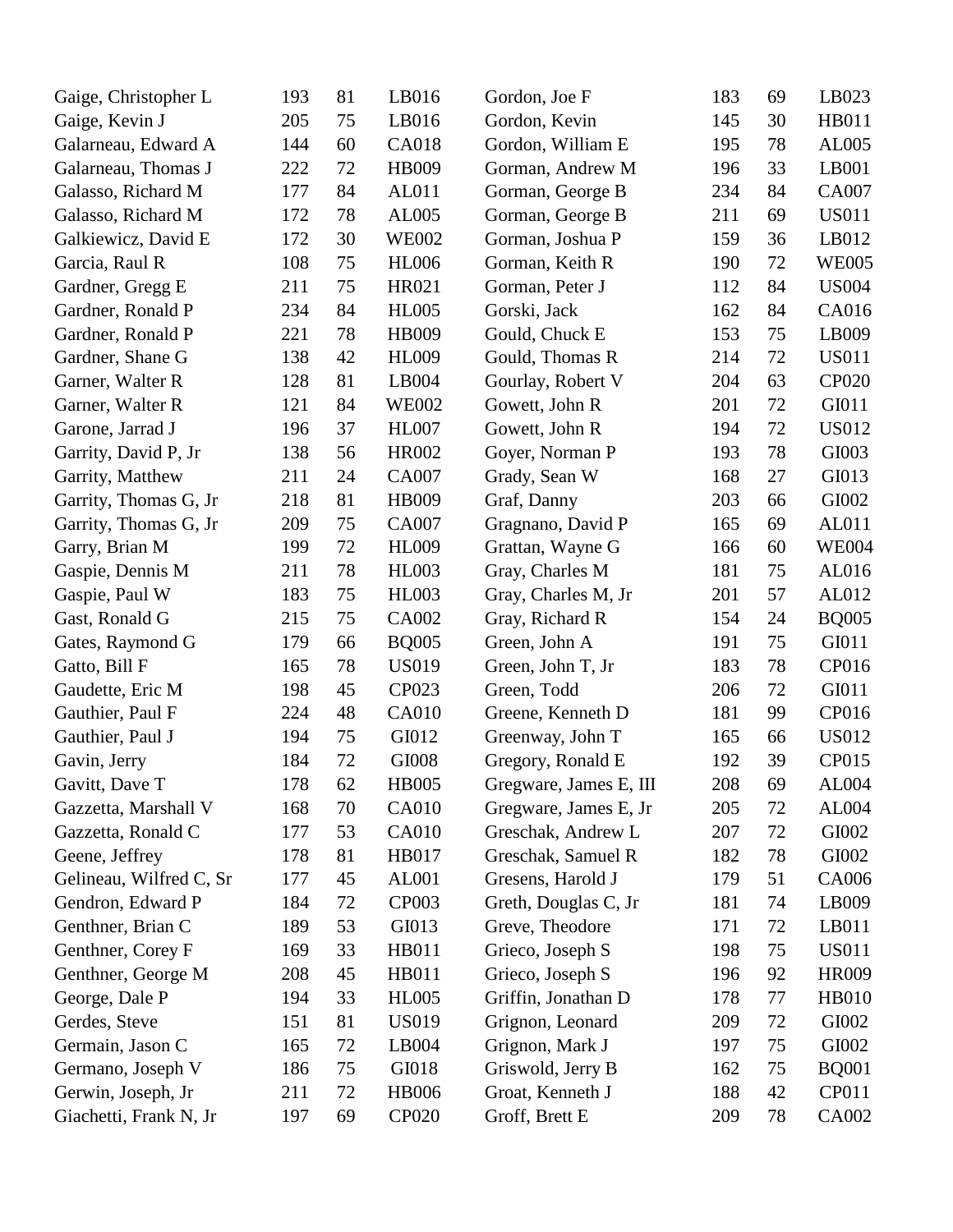| Giagni, Chris A              | 173 | 57 | LB009        | Groff, Brett E         | 202 | 81 | CA007        |
|------------------------------|-----|----|--------------|------------------------|-----|----|--------------|
| Gibbs, Herbert A             | 206 | 81 | CP006        | Groff, Brett E         | 192 | 75 | LB018        |
| Gibson, Jeffery C            | 102 | 21 | <b>US010</b> | Groman, Peter R        | 153 | 51 | LB004        |
| Gicewicz, Wayne M            | 108 | 63 | <b>HL001</b> | Groman, Peter R, III   | 131 | 78 | LB004        |
| Gigliotti, Stan L            | 137 | 35 | CP011        | Gronau, John A         | 176 | 54 | <b>WE005</b> |
| Gildea, Michael J            | 190 | 84 | CP021        | Grugan, Milton, Jr     | 152 | 75 | HB002        |
| Gilineau, Wilfred C          | 174 | 81 | AL012        | Guider, Chris          | 170 | 67 | CP016        |
| Gillespie, Todd W            | 183 | 84 | AL005        | Guilbeault, Henry J    | 124 | 75 | <b>HL003</b> |
| Gilligan, Richard J          | 186 | 63 | GI018        | Guilianelli, David A   | 144 | 77 | <b>US003</b> |
| Giroux, Fredd                | 184 | 84 | LB023        | Guilianelli, Robert    | 180 | 78 | <b>US003</b> |
| Gladding, Kenneth W          | 146 | 53 | <b>CP010</b> | Guilianelli, Robert J  | 164 | 66 | <b>US003</b> |
| Gladding, Marc R             | 172 | 78 | <b>CP010</b> | Gundrum, Steve M       | 165 | 30 | LB012        |
| Gladding, Thomas R           | 146 | 60 | <b>CP010</b> | Gurbey, Arthur L       | 204 | 63 | GI013        |
| Glynn, Richard W             | 193 | 42 | <b>CA005</b> | Gustafson, Peter H     | 178 | 69 | LB011        |
| Glynn, Richard W             | 189 | 42 | <b>HR001</b> | Guthier, Vince         | 141 | 75 | <b>HR005</b> |
| Goedde, Harold               | 117 | 70 | <b>CP017</b> | Guzy, John J           | 172 | 69 | CA015        |
| Goerold, Albert H            | 107 | 75 | AL004        | Gwinn, Kenneth F       | 171 | 62 | HR002        |
| Gokey, Joseph F              | 192 | 81 | AL007        |                        |     |    |              |
|                              |     |    |              |                        |     |    |              |
| Hack, Michael J, III         | 174 | 65 | <b>CA015</b> | Hickey, Stephen F      | 207 | 42 | CP023        |
| Hack, Michael J, Jr          | 206 | 21 | CA002        | Hickok, Nicholas B     | 181 | 69 | CP022        |
| Hack, Michael J, Jr          | 202 | 66 | <b>CA015</b> | Hidley, Bruce A        | 163 | 63 | <b>WE004</b> |
| Hackett, Joseph E            | 211 | 77 | <b>BQ001</b> | Hildreth, Albert J, Jr | 219 | 75 | GI017        |
| Hackett, Joseph E            | 209 | 78 | <b>BQ003</b> | Hildreth, Edward F     | 208 | 81 | GI012        |
| Hadley, Dwight J             | 155 | 36 | CP002        | Hildreth, Edward F     | 206 | 75 | GI017        |
| Hall, Allison J              | 192 | 62 | <b>BQ005</b> | Hildreth, Edward F     | 201 | 84 | GI009        |
| Hall, Allison J              | 189 | 27 | <b>BQ001</b> | Hildreth, Thomas J     | 174 | 75 | GI017        |
| Hall, Clint W                | 192 | 69 | CP001        | Hill, Matthew T        | 221 | 96 | <b>HR009</b> |
| Hall, Mark E, Sr             | 167 | 74 | LB004        | Hill, Matthew T        | 220 | 63 | <b>CA007</b> |
| Hall, Stephen M              | 211 | 66 | <b>CP001</b> | Hill, Matthew T        | 212 | 72 | HR011        |
| Hall, William C              | 145 | 72 | <b>BQ002</b> | Hill, Theodore C, Sr   | 173 | 71 | HR011        |
| Halpin, Clifford J           | 192 | 57 | HR012        | Hill, Theodore C, Sr   | 165 | 72 | LB017        |
| Halpin, Dean                 | 202 | 84 | LB023        | Hillenbrandt, George C | 200 | 72 | AL010        |
| Halpin, James E              | 169 | 66 | LB023        | Hilligas, Casey M      | 156 | 75 | LB019        |
| Halpin, James J, Jr          | 185 | 51 | <b>WE004</b> | Hilliker, Randy W      | 164 | 42 | CP011        |
| Halse - Fitzpartick, Jason J | 160 | 90 | <b>CP008</b> | Hilton, Coner          | 206 | 81 | GI016        |
| Hamilton, Royal A, Jr        | 234 | 87 | <b>CP008</b> | Hilton, Elbert         | 189 | 69 | GI016        |
| Hammond, Gregory A           | 166 | 56 | HR013        | Hisgen, Tom            | 145 | 96 | <b>CP006</b> |
| Hammond, James W, Jr         | 125 | 63 | CA018        | Hisgen, Troy M         | 153 | 93 | <b>CP006</b> |
| Hammond, Robert P            | 162 | 66 | <b>HR006</b> | Hoag, Chris J          | 207 | 78 | <b>HB007</b> |
| Hancock, Keith R             | 171 | 57 | CA013        | Hoag, Thomas           | 176 | 66 | <b>US005</b> |
| Handen, David                | 121 | 42 | LB005        | Hobdy, E J             | 184 | 75 | GI016        |
| Hankle, Erick J              | 192 | 64 | GI017        | Hodges, William D, III | 165 | 78 | HR013        |
| Hankle, Erick J              | 179 | 63 | LB017        | Hodlik, Matthew E      | 181 | 58 | GI012        |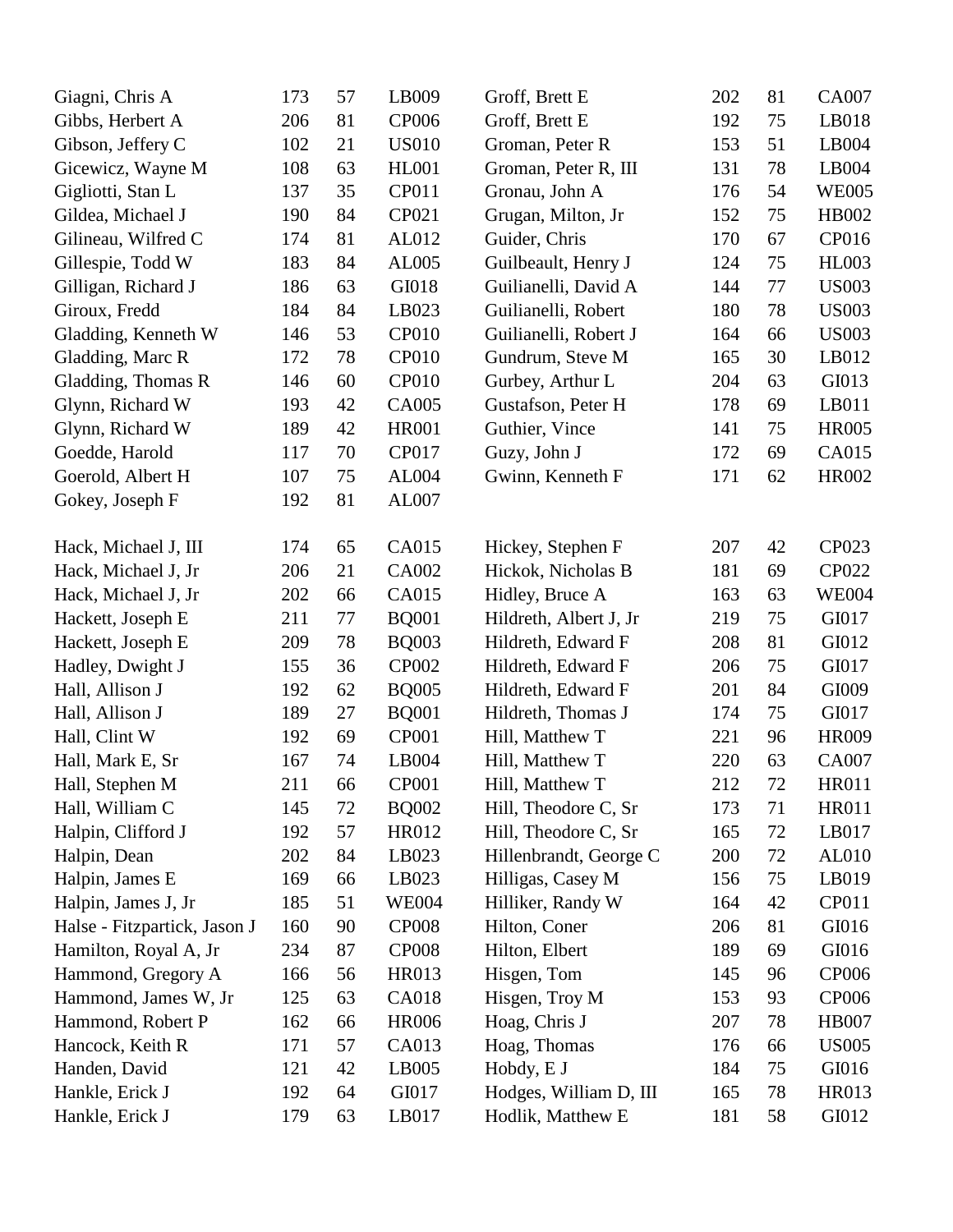| Hankle, Kevin F, Jr     | 163 | 60  | GI017        | Hodlik, Michael A      | 197 | 81  | GI012        |
|-------------------------|-----|-----|--------------|------------------------|-----|-----|--------------|
| Hankle, Kevin F, Sr     | 182 | 51  | GI017        | Hodovanec, Peter C     | 182 | 66  | <b>CP020</b> |
| Hankle, Kevin F, Sr     | 164 | 60  | LB017        | Hoefer, David          | 185 | 69  | <b>CP010</b> |
| Hankle, Owen            | 200 | 63  | GI017        | Hoefer, Thomas W       | 182 | 69  | CA007        |
| Hankle, Owen            | 193 | 69  | LB017        | Hoefer, Thomas W       | 175 | 75  | <b>US011</b> |
| Hannigan, James G, III  | 173 | 48  | HR013        | Hoffay, Michael J      | 193 | 75  | HR021        |
| Hannigan, Ryan M        | 137 | 69  | HR013        | Hoffay, Michael J      | 187 | 108 | HR009        |
| Hanor, Robert D         | 161 | 81  | LB004        | Hoffay, Terrance A     | 191 | 69  | <b>HB007</b> |
| Hansen, Erwin O         | 163 | 74  | LB011        | Hoffman, Eric R        | 178 | 75  | LB011        |
| Hansen, Mark J          | 205 | 84  | CP012        | Hoffman, Roy T, Jr     | 196 | 72  | GI012        |
| Hansen, Mark W          | 172 | 81  | AL012        | Hoffman, Sherman H     | 171 | 81  | <b>BQ001</b> |
| Hanson, Karl A          | 159 | 84  | CP012        | Hoffman, Thomas J, Jr  | 196 | 69  | LB010        |
| Hara, Peter R           | 145 | 42  | CP011        | Hoffmann, Arthur P, Jr | 196 | 88  | HR009        |
| Harding, Matthew J      | 209 | 84  | HR013        | Hoffmann, Arthur P, Sr | 223 | 78  | HR013        |
| Harding, Matthew J      | 206 | 108 | <b>HR009</b> | Hoffmann, Arthur P, Sr | 221 | 96  | HR009        |
| Harding, Matthew J      | 205 | 42  | <b>HR011</b> | Hoffmann, Ernest G     | 172 | 75  | CA004        |
| Harding, Thomas G       | 186 | 81  | HR013        | Hogan, Kevin T         | 176 | 81  | LB010        |
| Harding, Thomas G       | 180 | 108 | HR009        | Hoke, Stephen R        | 172 | 43  | <b>CP008</b> |
| Hare, Paul W            | 193 | 59  | <b>CP020</b> | Holbrook, Robert W     | 213 | 72  | LB018        |
| Harlow, Edward J        | 125 | 72  | <b>US023</b> | Holbrook, Robert W     | 213 | 93  | LB015        |
| Haroldson, Thor J       | 198 | 75  | LB009        | Holland, Andrew J      | 206 | 72  | GI008        |
| Harrington, Kurt M      | 191 | 72  | <b>HL009</b> | Holland, Chris D       | 177 | 41  | CP015        |
| Harrington, Leverette P | 152 | 72  | <b>BQ005</b> | Holland, Edward J      | 192 | 81  | AL010        |
| Harrington, Michael J   | 188 | 75  | <b>HL009</b> | Holmes, Mark R         | 203 | 60  | CP021        |
| Harrington, Timothy P   | 146 | 35  | CP023        | Hope, William J        | 153 | 78  | <b>HR001</b> |
| Harrington, Wayne E, Sr | 185 | 78  | <b>BQ002</b> | Horan, Francis P       | 149 | 27  | LB002        |
| Harris, Jarrod S        | 197 | 74  | LB011        | Horan, Jason E         | 217 | 96  | HR009        |
| Harris, Nick J          | 221 | 78  | <b>US011</b> | Horan, Jason E         | 214 | 69  | LB001        |
| Harris, Nick J          | 217 | 78  | <b>CA007</b> | Horn, Christopher W    | 163 | 69  | <b>HL004</b> |
| Harris, Richard G       | 205 | 75  | LB011        | Horn, Walter E, Jr     | 161 | 78  | <b>HL004</b> |
| Harris, Willie, Jr      | 167 | 66  | LB002        | Hornaver, Mark A       | 129 | 78  | LB009        |
| Hartmann, Thomas J      | 217 | 72  | <b>US011</b> | Hornick, Kevin C       | 103 | 74  | $L$ B $010$  |
| Hasan, Imran R          | 164 | 80  | <b>CP006</b> | Horton, Keith A        | 202 | 69  | HB013        |
| Haschytz, Peter J, II   | 190 | 51  | <b>US024</b> | Horton, Keith A        | 198 | 80  | <b>HB006</b> |
| Haswell, Erik M         | 170 | 66  | <b>CP017</b> | Horton, Steven J       | 227 | 81  | HB009        |
| Hathaway, Joseph R      | 136 | 75  | <b>US023</b> | Horton, Steven J       | 225 | 75  | CA007        |
| Hathaway, Keith R       | 205 | 84  | <b>BQ005</b> | Horton, Steven J       | 219 | 72  | <b>US011</b> |
| Haupt, Raymond W        | 202 | 75  | LB016        | Horton, Terry K        | 175 | 75  | <b>HB003</b> |
| Hawthorne, Robert P     | 187 | 69  | LB018        | Horton, Terry K        | 168 | 66  | HB013        |
| Hayes, Brian C          | 152 | 48  | <b>CP020</b> | Horton, Terry K        | 168 | 78  | <b>HR020</b> |
| Hayes, Thomas J         | 183 | 75  | LB018        | Horvath, Thomas S      | 214 | 58  | <b>CP008</b> |
| Hayner, Glenn E         | 228 | 78  | <b>HL007</b> | Horvath, Thomas S      | 199 | 62  | CP013        |
| Hayner, Glenn E         | 219 | 45  | CP015        | Hostig, Michael G      | 163 | 78  | CA005        |
| Hayner, Glenn E         | 215 | 84  | CP021        | Hotaling, Jeffrey B    | 181 | 67  | <b>US002</b> |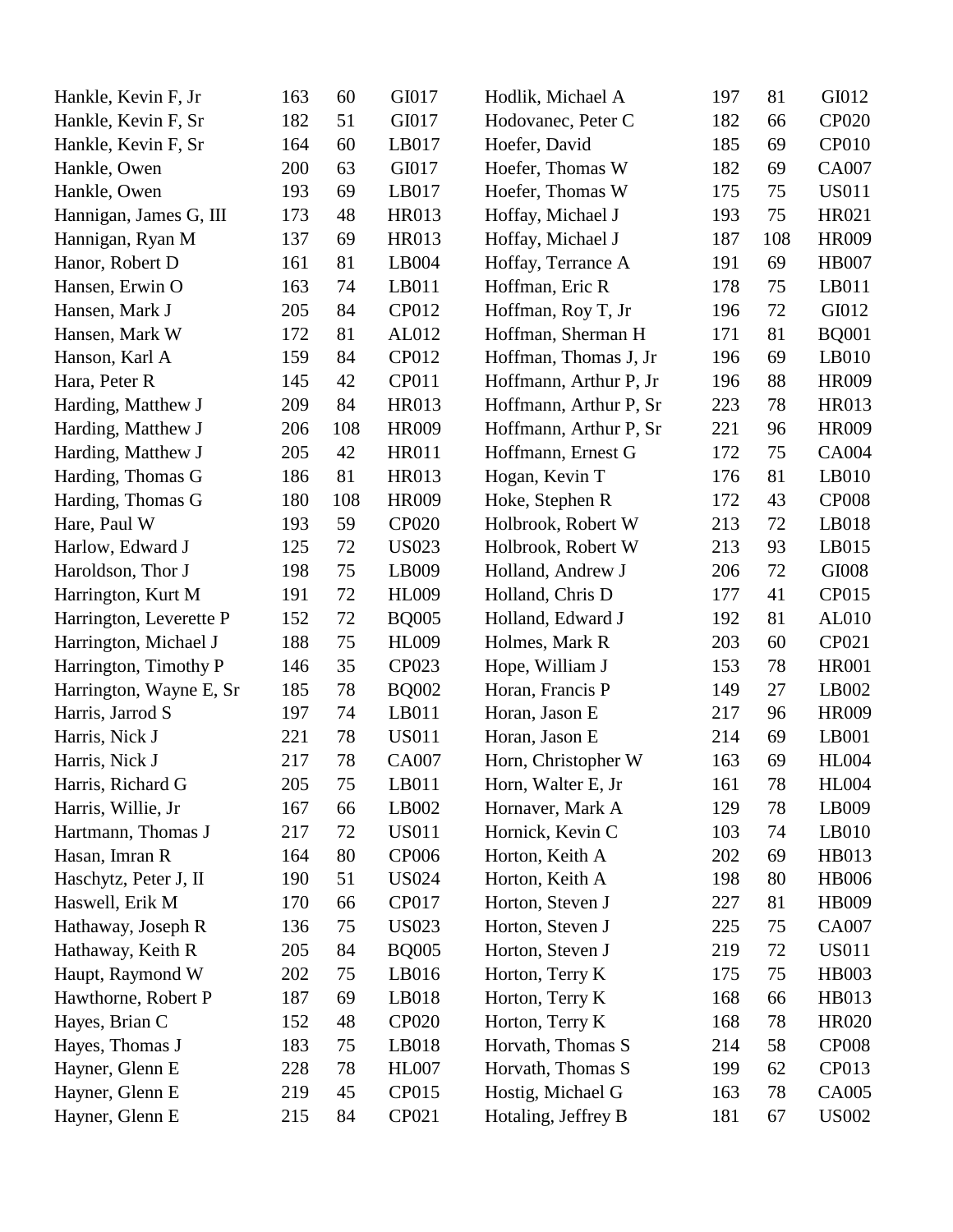| Hayner, Glenn F        | 171 | 84 | <b>HB001</b> | Houghton, Joseph M  | 219 | 81 | <b>BQ005</b> |
|------------------------|-----|----|--------------|---------------------|-----|----|--------------|
| Hayner, Willis J       | 201 | 75 | CP021        | Houghton, Joseph M  | 217 | 78 | <b>BQ004</b> |
| Healy, Kevin W         | 151 | 94 | <b>CP008</b> | Houghton, Leo W     | 172 | 81 | <b>BQ005</b> |
| Healy, Michael J       | 182 | 95 | <b>CP008</b> | Houghton, Walter J  | 139 | 78 | <b>US017</b> |
| Heaphy, Travis J       | 223 | 42 | <b>HL005</b> | Hout, Anthony R     | 194 | 96 | LB013        |
| Heaphy, Travis J       | 203 | 84 | LB017        | Hover, Todd E       | 213 | 24 | <b>BQ004</b> |
| Heaphy, William J, III | 232 | 81 | LB017        | Howansky, Robert A  | 209 | 75 | <b>US011</b> |
| Heaphy, William J, III | 222 | 24 | <b>HL005</b> | Huba, Kevin M       | 156 | 81 | LB017        |
| Heber, Jacob H         | 124 | 33 | <b>HL009</b> | Huber, Steven J     | 196 | 68 | <b>US012</b> |
| Hebert, Matthew C      | 214 | 67 | <b>US009</b> | Huber, Tom M        | 174 | 87 | CP012        |
| Hebert, Paul           | 126 | 71 | <b>HB005</b> | Hudson, James C     | 180 | 48 | GI011        |
| Hebert, Tanner W       | 160 | 75 | <b>HL009</b> | Hudson, Theodore S  | 193 | 37 | GI011        |
| Heekin, Matt J         | 183 | 75 | LB011        | Hudson, Theodore S  | 191 | 45 | LB001        |
| Heer, David W, Jr      | 215 | 84 | <b>HB006</b> | Hudspath, Paul A    | 200 | 96 | HR009        |
| Heer, Dean W           | 198 | 77 | <b>HB006</b> | Huehn, Bruce W      | 200 | 72 | <b>HL010</b> |
| Heer, Diane M          | 215 | 75 | HB009        | Huerter, John J     | 199 | 32 | <b>HR009</b> |
| Heer, Diane M          | 205 | 77 | <b>HB005</b> | Huerter, John J     | 195 | 36 | <b>HR011</b> |
| Heffern, Thomas J      | 178 | 60 | AL012        | Huerter, Mark       | 202 | 84 | <b>HR009</b> |
| Heffner, Andrew T      | 158 | 66 | <b>CP010</b> | Hughes, Donald C    | 213 | 66 | <b>HR011</b> |
| Heffner, Jason A       | 139 | 72 | <b>HR015</b> | Hughes, Jason       | 148 | 72 | CP010        |
| Heiserman, Robert G    | 178 | 60 | <b>HR011</b> | Hughes, Jeffery G   | 205 | 30 | <b>HL001</b> |
| Henault, Darrick L     | 149 | 67 | <b>US009</b> | Hull, Jeffrey G     | 219 | 72 | HB009        |
| Henault, Edward        | 140 | 35 | <b>WE001</b> | Hull, Jeffrey G     | 215 | 75 | <b>HB007</b> |
| Henderson, Taylor      | 191 | 30 | <b>BQ002</b> | Hull, Loren J       | 158 | 75 | AL004        |
| Henkel, Brian J        | 221 | 75 | <b>HB006</b> | Hulse, Michael A    | 164 | 66 | CP022        |
| Henkel, Larry R        | 127 | 69 | AL004        | Humphrey, Scott D   | 144 | 45 | CP016        |
| Hennessey, Gerald J    | 187 | 69 | LB008        | Huneau, Mark S      | 204 | 81 | <b>CA007</b> |
| Hennessy, Ryan         | 131 | 63 | <b>HR011</b> | Hunt, Brandon S     | 176 | 72 | <b>BQ002</b> |
| Henningson, Richard J  | 172 | 72 | LB008        | Hunt, Brian J, Sr   | 173 | 60 | <b>BQ001</b> |
| Henry, Neville R       | 153 | 30 | <b>US010</b> | Hunt, Bruce R, Sr   | 174 | 63 | <b>BQ001</b> |
| Henry, Roger S         | 194 | 63 | <b>LB008</b> | Hunt, Michael D     | 106 | 81 | <b>BQ001</b> |
| Hepp, Timothy P        | 208 | 75 | AL004        | Hunt, Richard T     | 162 | 78 | <b>HR001</b> |
| Herald, Joseph C       | 168 | 78 | LB016        | Hunt, Tracy D       | 173 | 81 | <b>BQ001</b> |
| Herkel, James          | 164 | 81 | CA016        | Hunter, Ben A       | 132 | 21 | <b>HR005</b> |
| Herman, John W         | 205 | 81 | GI009        | Hunter, Russell     | 228 | 84 | <b>HL005</b> |
| Heroux, Bernard P      | 143 | 75 | CA016        | Hunter, Russell     | 222 | 84 | CA007        |
| Herrington, Jeff       | 165 | 60 | GI001        | Hurd, Andy J        | 202 | 88 | CP012        |
| Herrington, Jeff       | 154 | 60 | GI003        | Hurd, Andy J        | 200 | 39 | CP011        |
| Herrington, Keith R    | 155 | 39 | LB012        | Hurlburt, Francis J | 213 | 75 | <b>BQ005</b> |
| Herrington, Roy S      | 191 | 62 | GI017        | Hurley, Paul        | 153 | 78 | LB010        |
| Herrington, Wayne W    | 119 | 42 | LB012        | Huskie, David M     | 151 | 70 | GI017        |
| Hewitt, Brian K        | 214 | 21 | <b>BQ002</b> | Huyck, Rachel I     | 155 | 42 | <b>US024</b> |
| Hewitt, Donald S, Jr   | 151 | 78 | <b>BQ004</b> | Hyde, Milo P, Jr    | 219 | 72 | HB009        |
| Hickey, Michael R      | 141 | 39 | <b>BQ001</b> | Hyde, Milo P, Jr    | 213 | 69 | HB010        |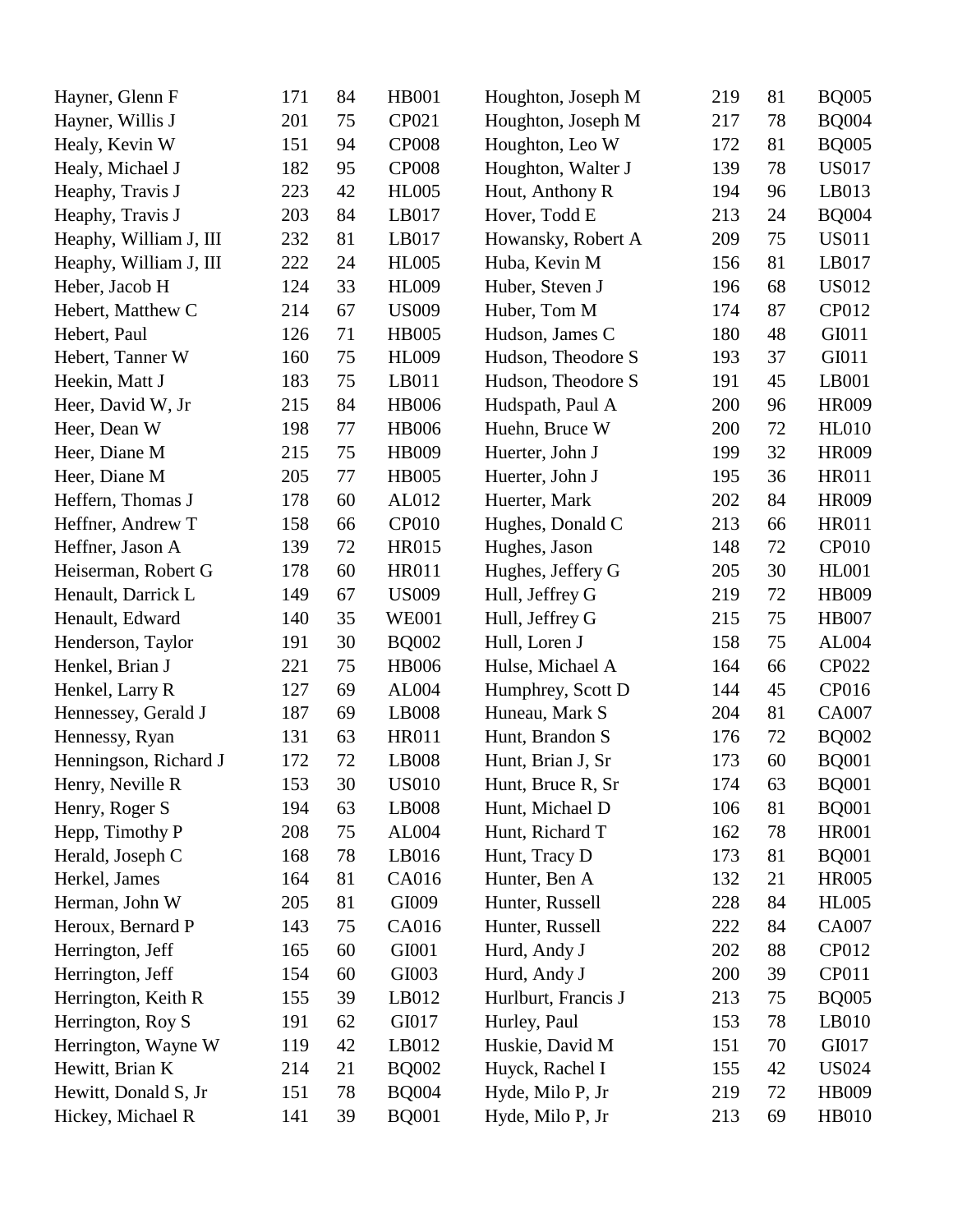| Hickey, Michael R      | 131 | 72 | <b>BQ004</b> |                        |     |    |              |
|------------------------|-----|----|--------------|------------------------|-----|----|--------------|
| Iannone, Frank         | 159 | 78 | GI026        | Irvine, John J         | 189 | 69 | <b>WE005</b> |
| Iannone, Louis P       | 165 | 78 | GI026        | Irvine, Ralph E        | 183 | 39 | <b>WE005</b> |
| Imfeld, Richard G      | 200 | 78 | <b>HL007</b> | Irwin, John F          | 191 | 39 | CP002        |
| Imperial, Joe          | 203 | 64 | CP020        | Irwin, John F          | 191 | 39 | CP020        |
| Impicciatore, Joseph M | 197 | 81 | <b>CA008</b> | Irwin, Thomas J        | 161 | 72 | <b>WE005</b> |
| Irvine, John J         | 192 | 84 | <b>WE002</b> | Izzo, Sal C            | 163 | 63 | <b>HL007</b> |
| Jacob, William R       | 139 | 96 | CP016        | Johnson, Douglas J     | 210 | 81 | <b>HL005</b> |
| Jacobs, Jason E        | 214 | 81 | AL011        | Johnson, Joseph R      | 175 | 78 | CA006        |
| Jacobus, Robert L      | 163 | 72 | <b>CP001</b> | Johnston, Jason O      | 168 | 72 | <b>CA018</b> |
| Jacques, Daniel A      | 196 | 69 | CP020        | Johnston, William C    | 180 | 54 | <b>BQ001</b> |
| Jacques, Darrin J      | 201 | 69 | CP020        | Jones, Eugene F        | 194 | 67 | GI016        |
| James, David M         | 204 | 66 | <b>HL007</b> | Jones, Kevin M         | 192 | 66 | GI002        |
| James, Mark T          | 226 | 84 | HB009        | Jones, Kristofer C     | 120 | 60 | LB006        |
| James, Mark T          | 210 | 45 | <b>CA007</b> | Jones, Michael P       | 194 | 78 | AL013        |
| Jankauskas, Brian F    | 158 | 72 | LB011        | Jones, Michael T       | 197 | 51 | GI016        |
| Jarvis, Herbert G      | 185 | 78 | AL007        | Jones, Paul            | 163 | 93 | CP006        |
| Jarvis, Ronald L       | 209 | 72 | CA002        | Jones, Phil            | 204 | 71 | AL013        |
| Jarvis, Susan          | 194 | 51 | AL011        | Jones, Richard D       | 172 | 60 | LB006        |
| Jason, Jacobs          | 214 | 33 | AL005        | Jones, Vaughn A        | 212 | 77 | GI016        |
| Jay, Thomas W          | 198 | 45 | <b>CP015</b> | Jones, Vaughn A        | 208 | 60 | HB009        |
| Jay, Thomas W          | 187 | 81 | CP021        | Jones, Vaughn A        | 203 | 84 | <b>US013</b> |
| Jeffes, Robert N       | 176 | 45 | CP021        | Jordan, Philip P       | 175 | 78 | <b>US017</b> |
| Jenkins, Dana E        | 195 | 69 | CP020        | Jordan, Robert H       | 139 | 81 | CA013        |
| Jenkins, John R, Jr    | 196 | 69 | <b>HL007</b> | Jordan, Ross M         | 155 | 26 | CP011        |
| Jenkins, John R, Jr    | 195 | 82 | <b>HL010</b> | Joslin, Alan D         | 179 | 63 | CP020        |
| Jensen, Don            | 173 | 84 | AL011        | Joslin, Alan D         | 171 | 36 | CP002        |
| Jensen, Don            | 170 | 87 | <b>HR020</b> | Joslin, Douglas H      | 189 | 33 | CP002        |
| Jensen, Douglas J, Sr  | 219 | 69 | <b>HB006</b> | Joslin, Douglas H      | 180 | 57 | <b>CP020</b> |
| Jensen, Douglas J, Sr  | 219 | 78 | HB009        | Joslin, Michael G      | 196 | 21 | CP020        |
| Jensen, Douglas J, Sr  | 213 | 27 | <b>HB007</b> | Jozwiak, Richard S, Jr | 170 | 42 | LB012        |
| Jepson, Ross E, Jr     | 147 | 75 | <b>BQ004</b> | Jubrey, Stephen J      | 189 | 24 | <b>HL005</b> |
| Jeram, Shawn R         | 140 | 42 | CP011        | Jubrey, Stephen J      | 185 | 23 | <b>HL007</b> |
| Jerard, Frank R        | 203 | 78 | GI002        | Judka, Stephen, Sr     | 184 | 53 | AL004        |
| Jerkins, John          | 167 | 99 | <b>CP006</b> | Juliano, Kyle C        | 188 | 69 | <b>HL001</b> |
| Johnson, Brandon       | 177 | 60 | <b>CP001</b> | Juliano, Kyle C        | 183 | 72 | <b>HL007</b> |
| Johnson, David         | 163 | 57 | <b>AL008</b> | Juliano, Kyle C        | 181 | 33 | CP022        |
| Johnson, David K       | 200 | 48 | CP023        | Juliano, Kyle C        | 178 | 63 | <b>HL005</b> |
| Kalafut, Joseph D      | 148 | 57 | HR015        | Kilcullen, John T      | 166 | 69 | LB008        |
| Kalinohak, Harold M    | 170 | 78 | <b>US010</b> | Kilinski, Ernest L     | 171 | 90 | CP012        |
| Kalinowski, Jay        | 129 | 81 | <b>HB007</b> | Kimball, Timothy P     | 228 | 66 | <b>HL007</b> |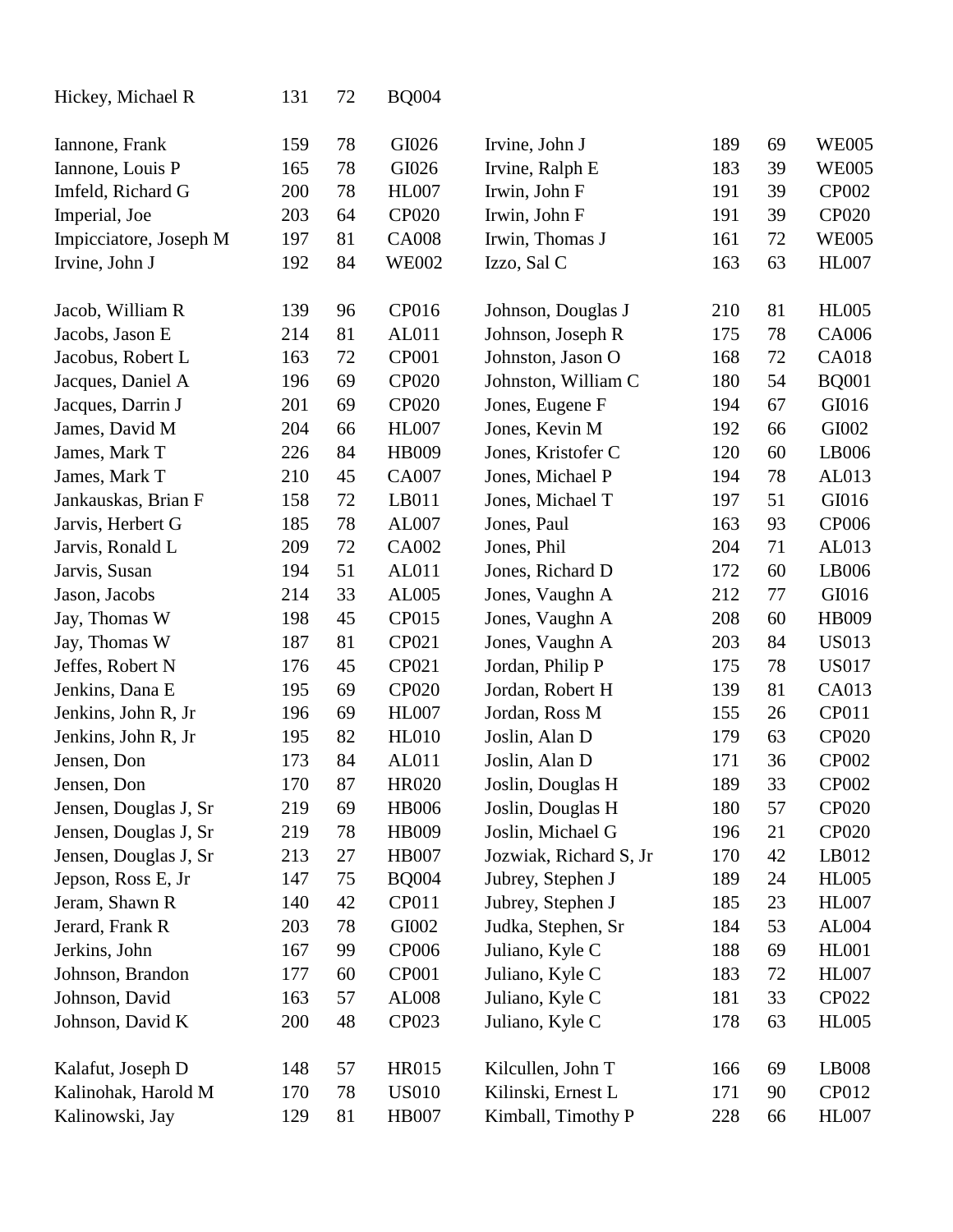| Kalwasinski, Keith    | 225 | 63 | <b>HL011</b> | Kindlon, Thomas F, Sr   | 162 | 81 | LB010        |
|-----------------------|-----|----|--------------|-------------------------|-----|----|--------------|
| Kalwasinski, Keith    | 223 | 78 | <b>HL004</b> | King, Bryan N           | 192 | 84 | AL011        |
| Kalwasinski, Keith    | 209 | 63 | <b>HL010</b> | King, Kim A             | 164 | 85 | LB015        |
| Kampf, Jeff M         | 172 | 68 | <b>US002</b> | King, Michael V         | 183 | 75 | <b>BQ002</b> |
| Kane, Brian A         | 190 | 57 | GI017        | King, Wayne F           | 213 | 78 | <b>BQ005</b> |
| Kane, Patrick E       | 165 | 75 | <b>HR011</b> | Kirkpatrick, Edward L   | 200 | 75 | <b>HL003</b> |
| Kapusnik, James, Sr   | 170 | 54 | <b>WE005</b> | Klar, James J, Jr       | 226 | 69 | CA007        |
| Karas, Stanley J      | 201 | 81 | <b>HL011</b> | Klar, James J, Sr       | 185 | 81 | CA002        |
| Karas, Stanley J      | 186 | 69 | CP020        | Klar, James J, Sr       | 184 | 81 | CA015        |
| Kaszubowski, Robert P | 113 | 42 | CP023        | Klar, James J, Sr       | 170 | 78 | <b>US015</b> |
| Kaufman, James R      | 142 | 51 | <b>CP022</b> | Klar, Kathryn M         | 163 | 84 | <b>HL001</b> |
| Kaufmann, Eugene R    | 118 | 60 | <b>HL006</b> | Klar, Kathryn M         | 147 | 66 | <b>US015</b> |
| Kearney, Thomas A     | 192 | 78 | <b>HL006</b> | Klimkewicz, Ed          | 193 | 60 | AL013        |
| Kearns, Donald F, Sr  | 175 | 78 | GI003        | Knapp, Christopher P    | 159 | 78 | CP022        |
| Kearns, Jeffery A     | 146 | 75 | <b>CP022</b> | Knapp, Jeff             | 149 | 72 | <b>HL004</b> |
| Kearns, Nicholas D    | 143 | 78 | CP022        | Knapp, Jesse C          | 223 | 84 | CA007        |
| Keefe, Daniel K       | 198 | 63 | <b>HR011</b> | Knowlton, Eugene F      | 146 | 30 | <b>HL002</b> |
| Keefer, Kenneth E, Sr | 159 | 63 | <b>WE005</b> | Knupp, Seth L           | 172 | 54 | LB009        |
| Keefer, Nancy L       | 129 | 69 | AL004        | Koblenzer, Eric V       | 186 | 39 | HB011        |
| Keenan, William E, Jr | 207 | 78 | <b>US011</b> | Kobylar, Michael A      | 195 | 60 | <b>US006</b> |
| Kehn, Justin F, Jr    | 205 | 69 | <b>HR011</b> | Koch, Daniel C          | 191 | 72 | HL002        |
| Kehn, Justin F, Jr    | 204 | 75 | <b>HR005</b> | Kochendoerfer, R. Dewey | 180 | 77 | GI023        |
| Kehn, Mark J, Sr      | 195 | 72 | GI017        | Koehler, Henry R, Jr    | 226 | 78 | <b>HL005</b> |
| Kehn, Mark J, Sr      | 185 | 69 | CA002        | Kohler, John J          | 190 | 69 | GI002        |
| Kehn, Mark J, Sr      | 182 | 72 | <b>US002</b> | Koktowski, William M    | 209 | 75 | CA007        |
| Kehn, Robert L        | 167 | 78 | <b>US002</b> | Kolakowski, John J      | 171 | 67 | CA015        |
| Kehn, Thomas M        | 201 | 71 | HR021        | Kolkhorst, Arthur D     | 139 | 75 | GI026        |
| Kehn, Thomas M        | 198 | 69 | <b>HR011</b> | Koniowka, Derek M       | 204 | 78 | <b>HL001</b> |
| Keiper, Robert D, Jr  | 166 | 66 | CP017        | Koniowka, Frank L       | 194 | 84 | <b>HL001</b> |
| Keith, Kenneth K      | 191 | 48 | <b>US024</b> | Koniowka, Larry J       | 184 | 81 | <b>HL001</b> |
| Keith, Melanie A      | 154 | 33 | US024        | Kopcza, Michael         | 159 | 73 | <b>CA001</b> |
| Kelch, Edward J       | 207 | 78 | LB010        | Korb, Walter F          | 125 | 72 | <b>BQ001</b> |
| Keller, John E        | 123 | 78 | <b>HL011</b> | Kotary, Joseph M        | 181 | 72 | LB011        |
| Keller, Keith R       | 180 | 60 | <b>CP020</b> | Kott, Greg              | 144 | 66 | CA016        |
| Keller, Raymond H     | 194 | 69 | <b>HL011</b> | Kovalsky, James A       | 189 | 21 | CP016        |
| Kelley, John M        | 179 | 24 | LB012        | Kowalchyk, Theodore J   | 201 | 75 | CA007        |
| Kelly, Brien          | 125 | 74 | HB002        | Kowalchyk, Theodore J   | 196 | 76 | <b>HL005</b> |
| Kelly, Edmund F       | 168 | 78 | <b>WE004</b> | Kowalski, Guy W         | 220 | 75 | <b>HL005</b> |
| Kelly, Frank          | 201 | 45 | AL016        | Kowalski, Guy W         | 211 | 72 | CP013        |
| Kelly, James R        | 184 | 78 | GI023        | Kratzenberg, Kenneth A  | 184 | 72 | HB002        |
| Kelly, Robert G       | 161 | 72 | LB016        | Kraus, Roy              | 162 | 96 | CP006        |
| Kelly, Robert P       | 174 | 36 | LB014        | Krawczuk, Stanley J     | 154 | 54 | <b>CP008</b> |
| Kelly, Robert P       | 174 | 71 | <b>US002</b> | Krawczyk, Jeff D        | 160 | 72 | <b>BQ004</b> |
| Kelsey, Michael J     | 163 | 66 | US017        | Kreidler, Donald H      | 156 | 77 | HL002        |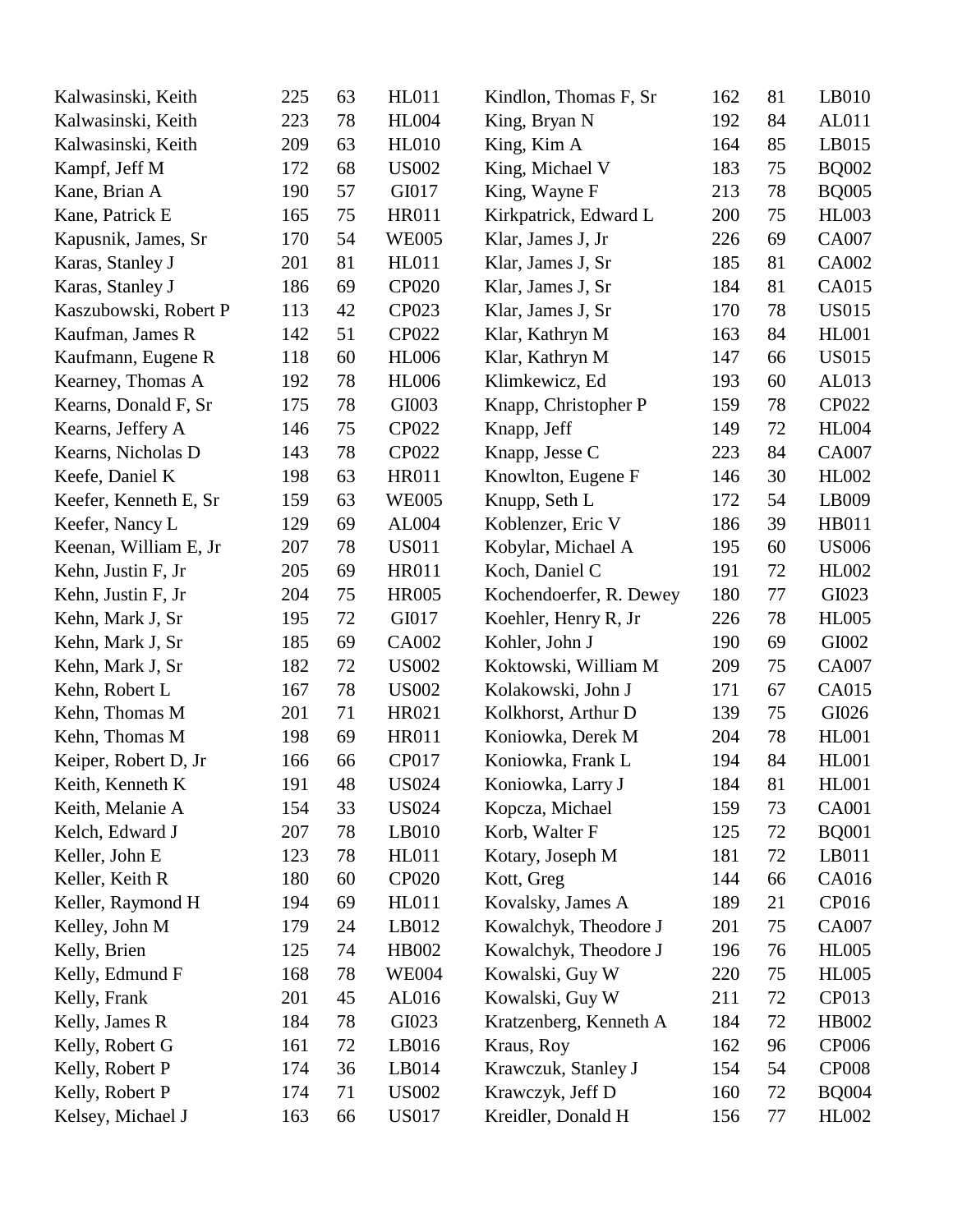| Kempter, Richard R       | 154 | 66 | HR021        | Kreiger, Allan           | 129 | 84  | <b>HB001</b> |
|--------------------------|-----|----|--------------|--------------------------|-----|-----|--------------|
| Kendall, Joshua W        | 194 | 78 | GI011        | Kreiger, Keith D         | 159 | 86  | HB001        |
| Kendall, Wayne D         | 187 | 63 | GI011        | Kritz, Mark              | 162 | 48  | CP023        |
| Kendle, Willaim D        | 158 | 63 | GI002        | Krogh, Robert J          | 149 | 30  | AL010        |
| Kennedy, Brian P         | 198 | 69 | LB018        | Krolak, James            | 206 | 81  | CP021        |
| Kepner, Eric J           | 227 | 78 | HB009        | Krolak, Todd J           | 175 | 45  | CP021        |
| Kepner, Eric J           | 222 | 27 | <b>US011</b> | Kron, Randy W            | 190 | 72  | GI017        |
| Kepner, Mark E, Jr       | 200 | 75 | HB009        | Krosky, Michael K        | 168 | 78  | LB009        |
| Kepner, Mark E, Sr       | 230 | 75 | HB009        | Krosky, Stephen W        | 184 | 45  | <b>CP010</b> |
| Kepner, Mark E, Sr       | 222 | 75 | <b>US011</b> | Krueger, Kurt M          | 176 | 87  | LB007        |
| Kern, Ernest L           | 188 | 72 | GI001        | Krutka, Edward           | 188 | 36  | CP015        |
| Kern, Ernest L           | 183 | 81 | <b>US002</b> | Kryzak, Daniel J         | 236 | 72  | <b>HB009</b> |
| Kern, John A             | 172 | 81 | <b>US002</b> | Kryzak, Daniel J         | 233 | 72  | <b>US011</b> |
| Kershaw, John D          | 176 | 81 | <b>HB007</b> | Kuhlmeier, Carlton T, Jr | 165 | 27  | LB014        |
| Kewley, William J        | 198 | 63 | <b>HB006</b> | Kuhlmeier, Carlton T, Sr | 181 | 27  | LB014        |
| Keyoskey, Patrick F      | 197 | 77 | CP017        | Kunker, Randall D        | 182 | 33  | LB022        |
| Keyoskey, Thomas F       | 195 | 75 | CP017        |                          |     |     |              |
|                          |     |    |              |                          |     |     |              |
| La Chance, Ron           | 188 | 69 | <b>HR011</b> | Lee, James R             | 148 | 39  | <b>WE002</b> |
| La Flamme, Eric M        | 152 | 72 | <b>BQ004</b> | Lee, Paul M              | 187 | 69  | HB013        |
| La Fountain, Joseph G    | 161 | 78 | CP012        | Lee, Robert E            | 192 | 60  | HB013        |
| La Goy, Michael W        | 226 | 66 | <b>HR011</b> | Lee, Robert E, Jr        | 174 | 69  | HB013        |
| La Malfa, Robert W, Sr   | 188 | 78 | LB010        | LeFleur, William         | 160 | 81  | <b>HR006</b> |
| La Malfa, Robert, Jr     | 162 | 73 | LB010        | Lefner, Ernest J, Jr     | 183 | 60  | <b>HL007</b> |
| La Mar, Errol R          | 176 | 81 | GI012        | Lefner, Ernest, III      | 216 | 62  | <b>HL007</b> |
| La Marche, Michael A     | 157 | 78 | CP017        | Legace, Thomas D         | 154 | 66  | <b>HL011</b> |
| La Pierre, David R       | 170 | 65 | <b>CP001</b> | Legace, Thomas D         | 144 | 63  | <b>CP020</b> |
| La Plante, Francis, Sr   | 172 | 81 | CP010        | Legault, Jerry W         | 160 | 84  | <b>HB006</b> |
| La Plante, Francis, Sr   | 156 | 72 | LB008        | Legault, John J          | 221 | 78  | <b>HB006</b> |
| La Plante, Lawrence M    | 158 | 42 | <b>US023</b> | Legnard, Steven T        | 180 | 69  | AL011        |
| La Plante, Robert F      | 200 | 75 | GI012        | Leibach, Darryl S        | 172 | 78  | CA004        |
| La Rose, Michael         | 201 | 78 | AL010        | LeMay, Arthur J          | 186 | 72  | HR021        |
| La Rose, Thomas A        | 214 | 81 | AL010        | Lemire, Rick J           | 184 | 42  | CP011        |
| Labelle, Chris E         | 158 | 84 | <b>HL010</b> | Lennox, John M           | 216 | 72  | <b>HL007</b> |
| Labelle, Paul J          | 165 | 56 | <b>US017</b> | Lennox, Mark A           | 217 | 75  | <b>HL007</b> |
| Labrozzi, Michael J      | 139 | 75 | <b>CP022</b> | Lenseth, Douglas W       | 186 | 108 | <b>HR009</b> |
| Lacey, James R           | 167 | 78 | <b>CP006</b> | Lenseth, Douglas W       | 183 | 24  | <b>HR011</b> |
| LaChance, Ronald J, Jr   | 180 | 60 | LB004        | Lenseth, Douglas W       | 181 | 84  | HR013        |
| LaFontaine, Jon J        | 168 | 81 | <b>US002</b> | Leonard, Bryan O         | 198 | 65  | GI002        |
| LaFontaine, Josh S       | 174 | 23 | <b>US002</b> | Leonard, Daniel J        | 195 | 69  | CP017        |
| LaForest, John E         | 211 | 75 | CA002        | Leonard, Ralph N, III    | 199 | 69  | GI002        |
| LaForest, John E, Jr     | 212 | 71 | CA002        | Leonard, Ralph N, Jr     | 204 | 26  | GI002        |
| LaFountain, Ronald K, Jr | 218 | 42 | <b>HL007</b> | Leque, Donald J          | 160 | 54  | CA015        |
| LaFountain, Ronald K, Jr | 217 | 66 | <b>HL005</b> | Lesson, Darren L         | 172 | 80  | <b>HL010</b> |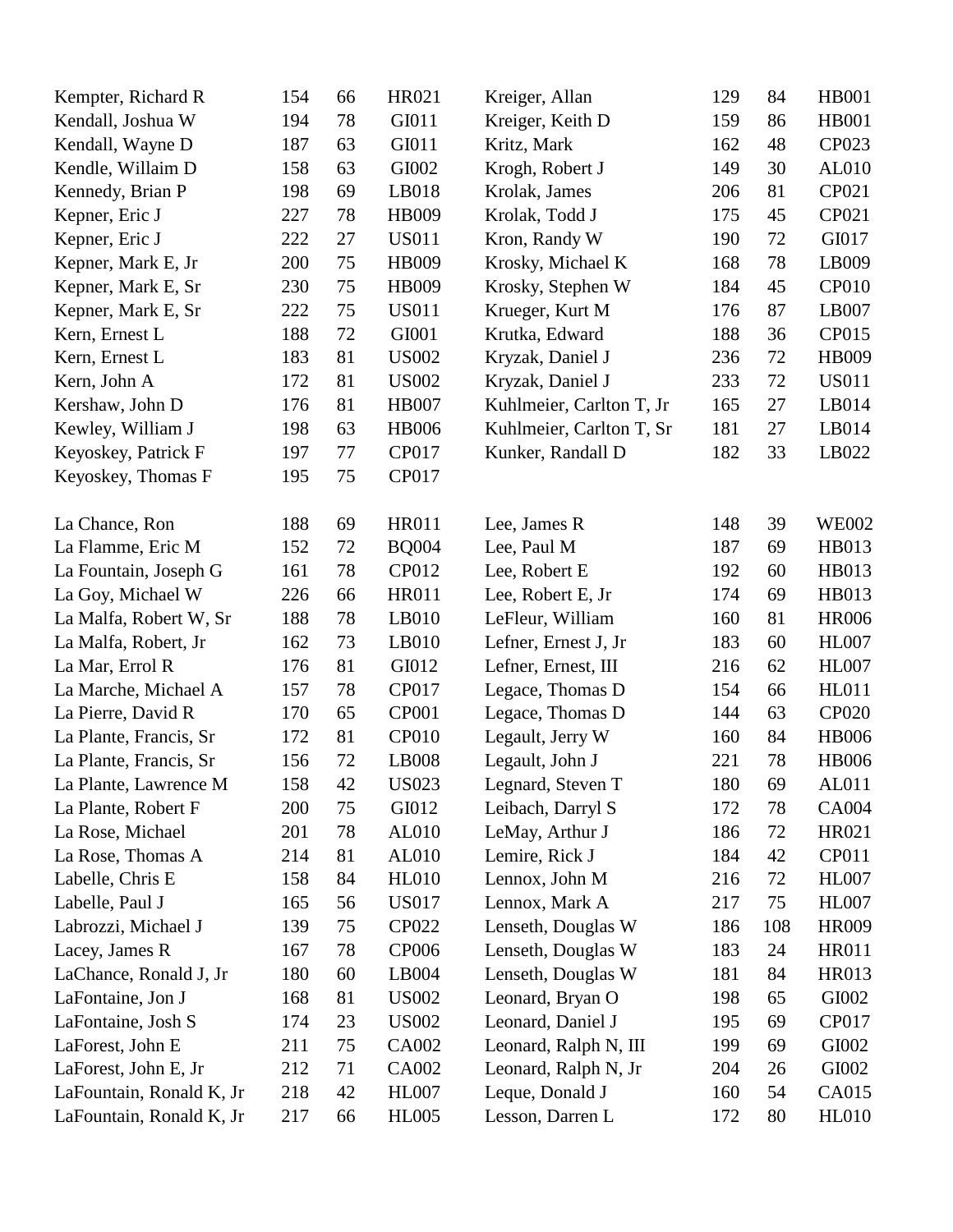| Laird, Robert L       | 174 | 76  | GI002        | Lesson, Kevin T      | 141 | 33 | CP016        |
|-----------------------|-----|-----|--------------|----------------------|-----|----|--------------|
| Lamb, Edward D        | 225 | 81  | HB009        | Lewandusky, Robert J | 223 | 72 | CA002        |
| Lamb, Randy A         | 198 | 78  | <b>BQ002</b> | Lewis, Kenneth       | 155 | 77 | <b>HL006</b> |
| Lamb, Terry A         | 206 | 75  | <b>BQ002</b> | Libudziewski, Walter | 176 | 72 | <b>WE004</b> |
| Lambertsen, Marion R  | 149 | 72  | AL004        | Lieberman, Matthew P | 218 | 81 | HB009        |
| Lampman, Brian N      | 150 | 79  | <b>BQ005</b> | Light, Jeffrey R     | 190 | 81 | GI008        |
| Lanahan, Timothy J    | 123 | 71  | LB002        | Light, Joseph P, Jr  | 171 | 73 | CP014        |
| Landry, John E        | 212 | 66  | <b>HL007</b> | Light, Philip        | 137 | 72 | <b>WE004</b> |
| Lane, Jason M         | 206 | 63  | AL013        | Linck, Peter         | 228 | 84 | <b>HL005</b> |
| Lang, Robert C        | 207 | 66  | <b>BQ001</b> | Linck, Peter         | 224 | 81 | <b>HL007</b> |
| Lansing, Richard S    | 211 | 78  | LB010        | Lind, Jeffrey E, Jr  | 200 | 78 | GI011        |
| Lansing, Richard S    | 210 | 39  | LB014        | Lindsey, Charlie     | 185 | 57 | <b>BQ004</b> |
| Lanthier, Jason J     | 189 | 58  | GI023        | Liotta, Joseph A, Sr | 197 | 75 | <b>US016</b> |
| LaPointe, Chris R     | 154 | 81  | LB017        | Lippitt, Daniel E    | 161 | 78 | <b>US020</b> |
| LaPointe, Robert T    | 191 | 81  | AL012        | Lloyd, David C       | 183 | 72 | <b>CA004</b> |
| Laranjo, Dennis       | 154 | 42  | HB011        | Lloyd, Richard S     | 195 | 33 | CP015        |
| Larkin, Thomas K      | 155 | 67  | <b>HL007</b> | Lobel, Joseph W      | 151 | 48 | LB013        |
| LaRowe, Kenneth W     | 135 | 62  | LB019        | Locke, David G       | 172 | 78 | <b>US004</b> |
| Larson, Daniel P      | 159 | 48  | CP023        | Locke, George L      | 146 | 75 | <b>US004</b> |
| Lasher, Michael A     | 120 | 54  | GI002        | Locke, Leslie J      | 155 | 78 | <b>US004</b> |
| Lashway, Lee F        | 143 | 30  | <b>HL006</b> | Locke, Paul R        | 119 | 81 | <b>US004</b> |
| Lasky, Ray            | 190 | 42  | LB012        | LoFink, William J    | 181 | 66 | GI013        |
| Lansing, Richard S    | 195 | 48  | CA018        | Lohnes, Richard      | 168 | 71 | <b>HB006</b> |
| Lansing, Richard S    | 190 | 81  | LB017        | Lombardi, Mike A     | 210 | 69 | <b>HB006</b> |
| Laubacker, Jonathan M | 120 | 81  | <b>BQ003</b> | Longden, Steven J    | 136 | 69 | LB002        |
| Laughlin, Joseph M    | 208 | 60  | <b>CA010</b> | Lorenc, Bronic       | 185 | 75 | GI008        |
| Laurin, Fred V        | 126 | 75  | <b>CA001</b> | Lounello, James V    | 191 | 39 | LB014        |
| Lavelle, Eugene R     | 164 | 75  | <b>US017</b> | Lucarelli, Philip    | 172 | 80 | <b>HL010</b> |
| Lavigna, Michael C    | 162 | 60  | <b>CP020</b> | Luce, John K, II     | 204 | 64 | <b>US009</b> |
| Lavigna, Michael C    | 160 | 33  | CP002        | Luce, John K, Sr     | 196 | 81 | <b>US008</b> |
| Lavigne, Thomas W, Jr | 221 | 104 | CA012        | Ludwig, Douglass C   | 150 | 78 | CP021        |
| Lavoie, Raymond E     | 178 | 84  | <b>HL004</b> | Ludwin, Jeff J       | 163 | 45 | LB022        |
| Layman, Christopher S | 172 | 81  | <b>US002</b> | Luke, Steven J       | 211 | 55 | <b>BQ001</b> |
| Layman, Robert C      | 196 | 66  | GI008        | Luxner, Tim          | 131 | 78 | <b>HR006</b> |
| Lazzaro, Stephen C    | 208 | 24  | <b>HR009</b> | Lyman, Eric S        | 230 | 65 | <b>US020</b> |
| Le Blanc, William F   | 184 | 66  | <b>CP020</b> | Lynch, Adam S        | 159 | 84 | LB015        |
| Le Clair, Robert P    | 181 | 81  | CA006        | Lynch, Bruce M       | 223 | 63 | <b>CA007</b> |
| Le Claire, Eugene P   | 169 | 79  | <b>HL007</b> | Lynch, Bruce M       | 216 | 66 | <b>US011</b> |
| Le May, Donald        | 154 | 72  | <b>CA001</b> | Lynch, Bruce M       | 215 | 88 | HR009        |
| Le May, Steven J      | 209 | 81  | CA002        | Lynch, Leo           | 221 | 33 | HB009        |
| Leathem, Joseph H, Jr | 196 | 84  | LB016        | Lynch, Patrick D     | 125 | 59 | HB002        |
| LeClaire, Eugene A    | 170 | 75  | <b>HL007</b> | Lynch, Scott M       | 202 | 60 | AL011        |
| Lee, Daniel W         | 140 | 75  | LB011        | Lynch, Stephen B     | 198 | 70 | LB015        |
| Lee, Frederick A      | 177 | 69  | HB013        | Lyons, Richard E     | 181 | 63 | <b>HB006</b> |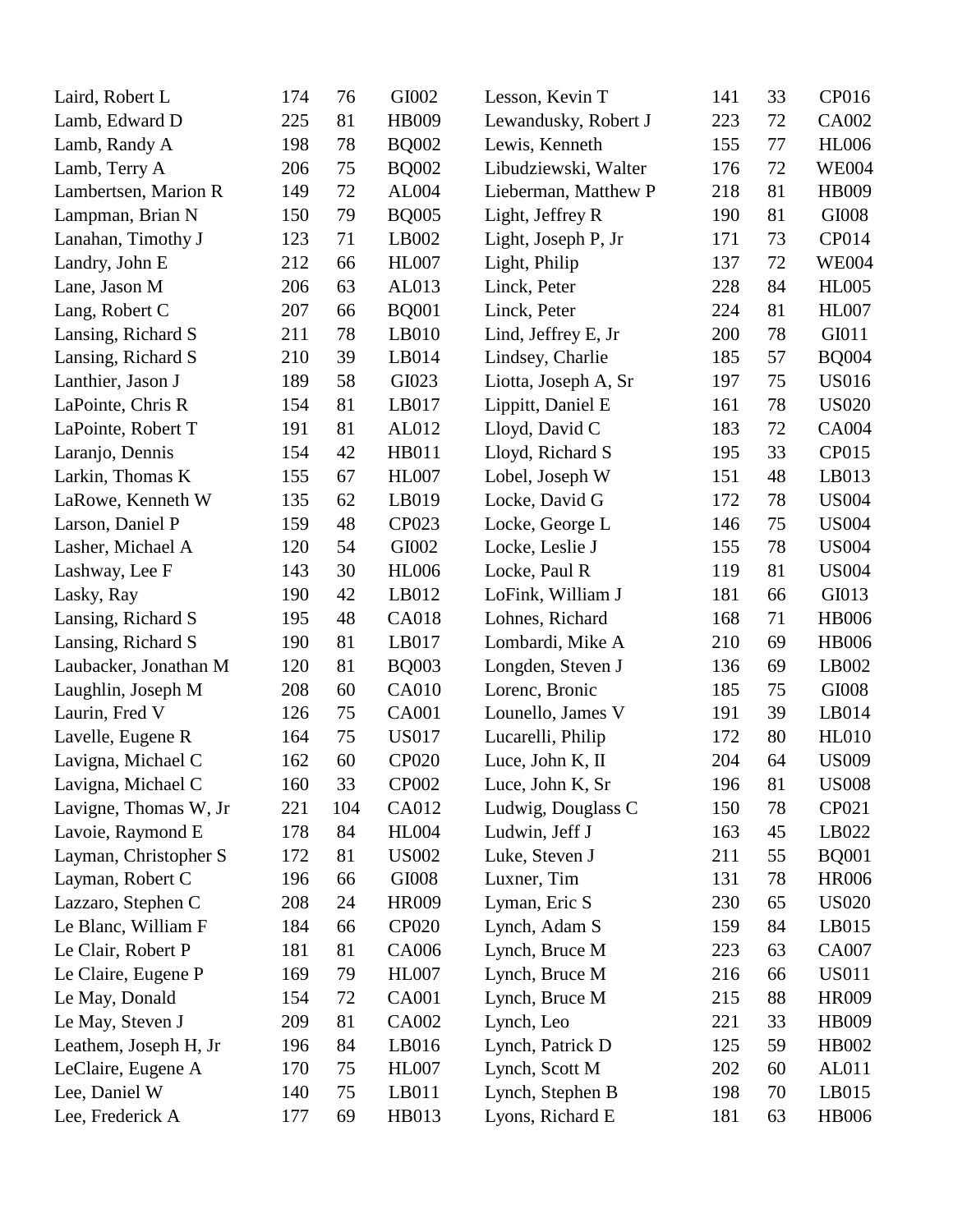| Lee, James H             | 139 | 72  | CP014        | Lysogarski, Matthew D    | 142 | 84 | GI009        |
|--------------------------|-----|-----|--------------|--------------------------|-----|----|--------------|
| Mac Cue, Timothy E       | 173 | 78  | <b>US020</b> | Meierdiercks, Jonathan W | 155 | 48 | <b>CP008</b> |
| Mac Veigh, Peter L       | 225 | 68  | <b>BQ001</b> | Meierdiercks, Jonathan W | 146 | 75 | <b>CP010</b> |
| MacDormand, David J, Jr  | 172 | 81  | LB007        | Mein, Tom J              | 165 | 81 | CP010        |
| MacDougall, John I       | 146 | 24  | AL015        | Mein, Wesley M           | 179 | 81 | <b>CP010</b> |
| Machia, Thomas P         | 183 | 66  | GI002        | Melendez, Josue N        | 171 | 33 | <b>CP007</b> |
| Maciariello, Marc        | 150 | 60  | <b>US005</b> | Melendez, Josue N        | 169 | 21 | CP012        |
| Mack, Dennis W           | 170 | 67  | LB023        | Melesky, Robert M        | 197 | 78 | <b>BQ002</b> |
| Mack, Michele J          | 147 | 81  | LB023        | Mellon, James F, Jr      | 151 | 54 | <b>HL007</b> |
| Mackenzie, David L       | 188 | 83  | LB017        | Mendez, Omar A           | 132 | 63 | AL013        |
| Macpherson, James F      | 156 | 80  | <b>WE004</b> | Mero, Charles G, Jr      | 225 | 24 | <b>HR009</b> |
| Madsen, William C        | 178 | 72  | <b>HR006</b> | Mero, Charles G, Jr      | 221 | 75 | HR011        |
| Magee, Charles H         | 155 | 72  | GI011        | Mero, Donald F           | 182 | 78 | <b>US003</b> |
| Magisano, Joshua M       | 226 | 33  | <b>BQ002</b> | Mero, Thomas A           | 163 | 75 | <b>HR008</b> |
| Maguire, Daniel          | 199 | 81  | GI027        | Merritt, Jason C         | 192 | 73 | LB009        |
| Mahar, Donald J          | 155 | 51  | AL010        | Meservey, Brian P        | 184 | 84 | LB023        |
| Mahar, Martin T          | 140 | 90  | GI027        | Messemer, Kate E         | 214 | 78 | HB009        |
| Mainella, Dominick M     | 193 | 60  | HR002        | Messick, Thomas          | 203 | 84 | LB023        |
| Mainello, John A, III    | 204 | 75  | <b>US015</b> | Messier, David W         | 202 | 84 | GI009        |
| Majewski, Stanley V      | 154 | 53  | <b>CA001</b> | Messier, Joseph I        | 183 | 67 | <b>CP020</b> |
| Malary, Wayne G          | 160 | 69  | <b>CP017</b> | Messier, Justin M        | 149 | 72 | <b>CA018</b> |
| Malary, Wayne G          | 158 | 39  | CP023        | Messitt, Peter J         | 201 | 74 | <b>HL007</b> |
| Malette, Paul J          | 192 | 81  | <b>HL001</b> | Meyer, David W           | 148 | 72 | LB008        |
| Malette, Stephanie A     | 182 | 66  | <b>HL001</b> | Michaels, Leland S       | 185 | 75 | HL002        |
| Malette, Steven E        | 214 | 69  | CP013        | Michaud, Matthew E       | 213 | 75 | CA002        |
| Malette, Steven E        | 194 | 42  | CA002        | Michaud, Matthew E       | 208 | 78 | CA007        |
| Malinak, Michael         | 202 | 74  | CP021        | Mickel, James P          | 189 | 81 | <b>US015</b> |
| Malo, Scott              | 118 | 77  | CA013        | Mickel, James P          | 187 | 84 | <b>US019</b> |
| Maloney, Milton B, Jr    | 178 | 77  | GI009        | Mickiewicz, Thomas S     | 187 | 81 | GI027        |
| Mamone, Sal              | 194 | 108 | <b>HR009</b> | Mickiewicz, Thomas S     | 180 | 72 | GI012        |
| Mancini, Joseph E        | 216 | 78  | LB001        | Middleton, John          | 155 | 72 | AL002        |
| Mancucci, Raymond D, III | 205 | 81  | <b>HB005</b> | Miduria, Gene F          | 188 | 84 | LB016        |
| Mancucci, Raymond D, Jr  | 179 | 81  | HB002        | Miglianti, Bill          | 179 | 78 | HR021        |
| Mancucci, Raymond D, Jr  | 173 | 81  | <b>HB005</b> | Milanese, Anthony G      | 198 | 75 | <b>HR011</b> |
| Manduca, Gary V          | 184 | 63  | AL013        | Miles, Michael D         | 123 | 81 | AL002        |
| Mangene, David H         | 196 | 33  | <b>HB010</b> | Miles, Paul J            | 126 | 72 | <b>CP007</b> |
| Manley, Paul R           | 197 | 72  | LB027        | Miller, Darryl H         | 154 | 66 | <b>US020</b> |
| Manley, Ray              | 125 | 96  | CP016        | Miller, Eric S           | 130 | 81 | <b>HR006</b> |
| Manning, Neil F          | 162 | 36  | CP015        | Miller, Ernest G         | 184 | 63 | AL001        |
| Mantello, Joseph M       | 156 | 75  | AL004        | Miller, Harold E         | 157 | 78 | HB002        |
| Manzer, Kevin L          | 202 | 78  | GI012        | Miller, Harold E         | 155 | 66 | <b>US020</b> |
| Marble, Benjamin C       | 197 | 84  | CA016        | Miller, Keith R          | 201 | 56 | <b>CP020</b> |
| Marble, Daniel G         | 171 | 78  | <b>US003</b> | Miller, Liam M           | 160 | 63 | LB011        |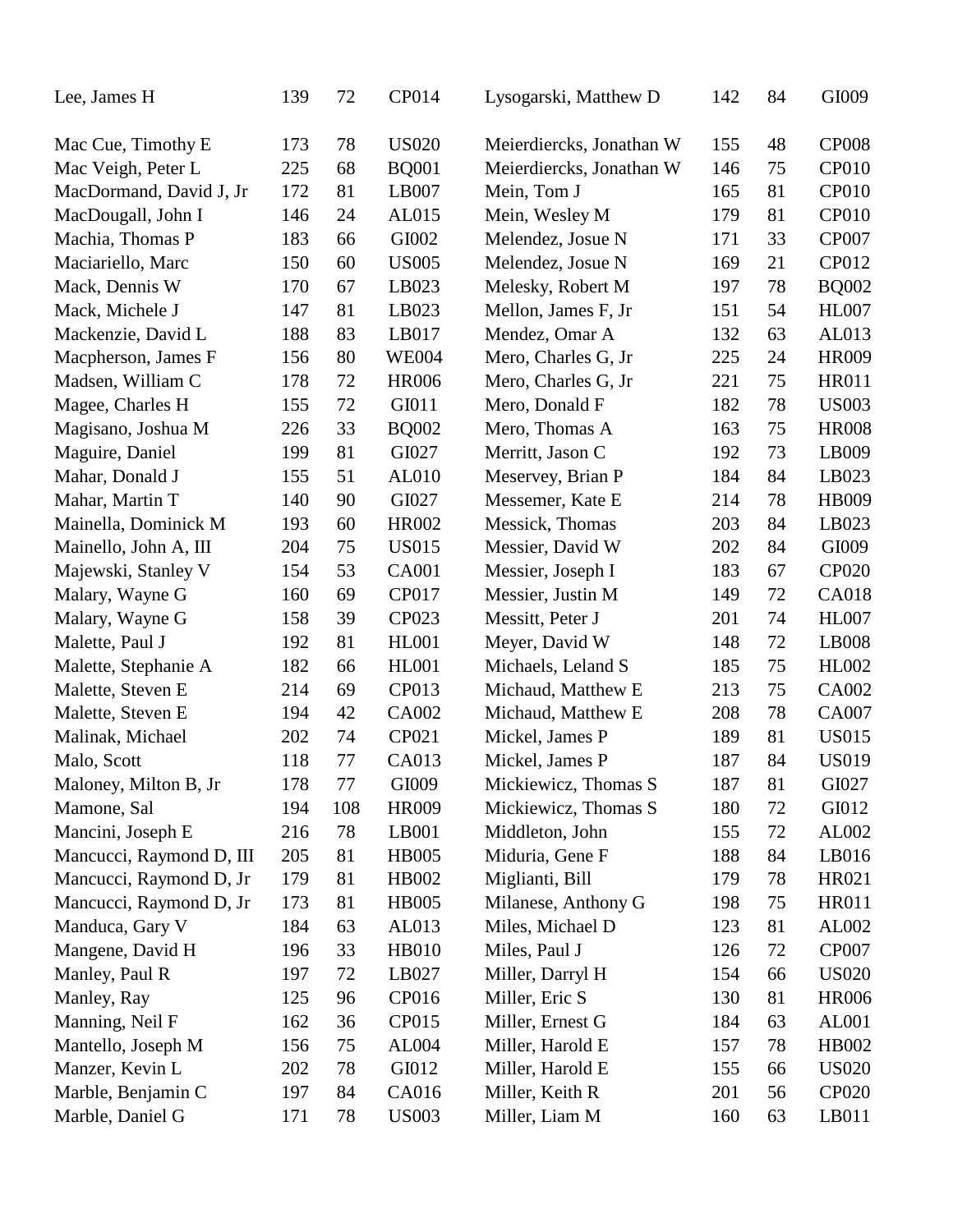| Marble, Fred J          | 181 | 78 | <b>US003</b> | Miller, Martin A       | 209 | 84 | HB009        |
|-------------------------|-----|----|--------------|------------------------|-----|----|--------------|
| Marbot, Kenneth J       | 193 | 53 | <b>BQ004</b> | Miller, Martin A       | 205 | 84 | <b>HB006</b> |
| Marbot, Kenneth J       | 190 | 48 | <b>BQ002</b> | Miller, Patrick M      | 203 | 84 | <b>HL004</b> |
| Mariano, Gary M         | 200 | 31 | LB014        | Miller, Patrick M      | 197 | 78 | <b>HL007</b> |
| Mariano, James A, Jr    | 219 | 84 | HB009        | Miller, Ronald J       | 173 | 72 | <b>HR018</b> |
| Mariano, James A, Sr    | 174 | 81 | AL012        | Miller, Scott J        | 161 | 75 | <b>CP003</b> |
| Mariano, Terry D        | 159 | 37 | LB014        | Miller, William        | 148 | 36 | HB011        |
| Marino, John W          | 172 | 69 | <b>CP020</b> | Millham, Daniel J      | 106 | 30 | <b>HR005</b> |
| Markowski, Chris J      | 199 | 48 | CP023        | Milliman, Glenn M      | 156 | 44 | <b>BQ002</b> |
| Markowski, Frank J, III | 168 | 45 | CP023        | Millis, Glenn M        | 207 | 66 | CP021        |
| Markowski, Frank J, Jr  | 172 | 48 | CP023        | Millis, Michael J      | 178 | 72 | LB016        |
| Markowski, John J       | 206 | 69 | CP013        | Mincher, James B       | 159 | 87 | CP021        |
| Markowski, Michael L    | 129 | 48 | CP023        | Minick, Gregg R        | 166 | 75 | <b>HL003</b> |
| Marmillo, Gerald W      | 191 | 81 | <b>HL003</b> | Minick, Scott T        | 178 | 39 | CP016        |
| Marois, John P          | 216 | 21 | CA007        | Mitchell, Robert E     | 171 | 39 | LB012        |
| Marois, John P          | 213 | 81 | HB009        | Mochrie, Brian K       | 213 | 84 | HB009        |
| Marrow, David           | 145 | 84 | AL005        | Mochrie, Scott R       | 222 | 81 | HB009        |
| Marshall, Kenneth M     | 156 | 84 | <b>HL010</b> | Mochrie, William D, Jr | 217 | 69 | HB009        |
| Marshall, Paul J        | 201 | 72 | CA015        | Moench, Doug B         | 161 | 36 | CP015        |
| Martagon, Terry A       | 165 | 66 | LB009        | Molby, Jason E         | 189 | 66 | LB015        |
| Martell, Raymond E      | 195 | 81 | AL005        | Molloy, John A         | 203 | 66 | LB015        |
| Martin, Donald F        | 182 | 69 | AL005        | Molnar, Lloyd R        | 182 | 81 | CP021        |
| Martin, John C          | 200 | 80 | LB016        | Monaghan, Peter A      | 162 | 24 | GI008        |
| Martin, Terrell         | 220 | 84 | HB009        | Monforte, Kris M       | 199 | 63 | LB011        |
| Martineau, Paul         | 170 | 81 | CP021        | Montgomery, J. Robert  | 165 | 63 | GI003        |
| Martineau, Paul         | 169 | 93 | CP006        | Montinerri, Joseph V   | 179 | 69 | <b>HL001</b> |
| Martinez, Richard J     | 226 | 84 | <b>HL005</b> | Mook, Jeffery J        | 182 | 72 | <b>CP001</b> |
| Martinovich, Stefanie M | 160 | 72 | LB023        | Moon, Edward C         | 135 | 33 | CP015        |
| Martz, Robert D         | 206 | 72 | <b>CP007</b> | Moore, Edward F, Jr    | 199 | 63 | AL001        |
| Mason, Carl J, Sr       | 178 | 78 | <b>AL008</b> | Moore, Luther A        | 182 | 72 | GI016        |
| Mason, David P          | 214 | 48 | GI013        | Moore, Michael C       | 181 | 22 | LB014        |
| Mason, Paul A           | 197 | 77 | <b>BQ005</b> | Moore, Peter J         | 165 | 78 | <b>BQ005</b> |
| Massara, Charles C      | 161 | 51 | HR002        | Moore, Richard A       | 181 | 72 | GI008        |
| Mastropietro, Brad M    | 183 | 69 | <b>HL007</b> | Moran, Frank L         | 142 | 76 | <b>US028</b> |
| Mastropietro, Donald P  | 200 | 68 | <b>HL007</b> | Morck, Thomas M        | 212 | 81 | <b>CA004</b> |
| Mastropietro, Shawn A   | 213 | 66 | <b>HL003</b> | Morcone, Paul A        | 160 | 75 | <b>HL009</b> |
| Materson, Michael       | 190 | 54 | LB005        | Morcone, Taryn         | 168 | 78 | <b>HL001</b> |
| Mateunas, Mark P        | 165 | 75 | LB011        | Morgan, Richard P      | 210 | 78 | <b>BQ002</b> |
| Matheron, Jason A       | 115 | 60 | HB017        | Morgan, Trevor F       | 185 | 27 | LB012        |
| Matson, Gordon R        | 146 | 34 | <b>US006</b> | Morine, Frederick C    | 201 | 66 | GI008        |
| Matthews, John C        | 209 | 66 | GI012        | Morini, Vincent A      | 196 | 81 | HB009        |
| Mattrazzo, Rick D       | 141 | 54 | <b>CP007</b> | Morini, Vincent A      | 189 | 78 | <b>US011</b> |
| Maurer, Carl F          | 173 | 81 | <b>BQ001</b> | Moritz, Andrew J       | 176 | 84 | <b>CP003</b> |
| May, Joseph F           | 209 | 81 | <b>HB006</b> | Moritz, Ken J          | 172 | 69 | <b>CP003</b> |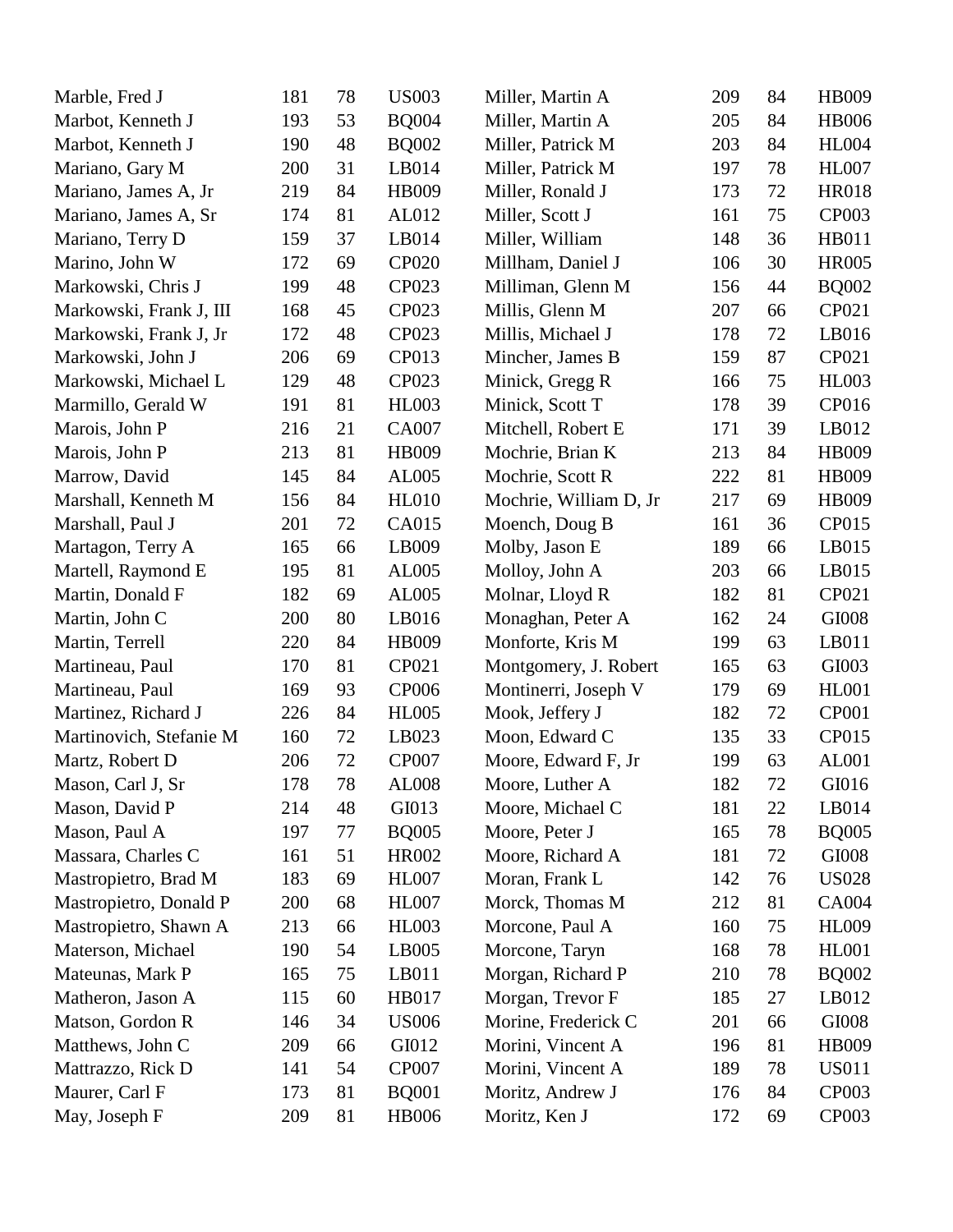| Mayo, Herbert T        | 155 | 39  | CP011        | Morizio, David L    | 106 | 77 | <b>HB006</b> |
|------------------------|-----|-----|--------------|---------------------|-----|----|--------------|
| Mayo, Herbert T        | 153 | 75  | CP017        | Moroukian, Robert S | 202 | 78 | GI012        |
| Maziejka, Edward M, Jr | 157 | 33  | CP011        | Morrell, Craig R    | 220 | 48 | <b>HL001</b> |
| Mazzacco, John N, Sr   | 175 | 104 | CA012        | Morrell, Diane E    | 215 | 60 | <b>HL001</b> |
| Mazzacco, John N, Sr   | 169 | 78  | GI012        | Morrell, Donald R   | 117 | 48 | LB019        |
| Mc Cord, Chris         | 176 | 69  | CP001        | Morrell, Eric V     | 224 | 30 | <b>HL005</b> |
| Mc Farland, Timothy J  | 198 | 75  | <b>HR008</b> | Morrell, Eric V     | 219 | 75 | <b>HL001</b> |
| Mc Farland, Timothy J  | 197 | 78  | <b>HR005</b> | Morrell, Eric V     | 214 | 72 | CP013        |
| Mc Farland, Timothy J  | 197 | 108 | HR009        | Morrell, Vincent D  | 198 | 75 | <b>HL007</b> |
| Mc Farland, Timothy J  | 195 | 84  | <b>HR013</b> | Morris, Jeffery L   | 201 | 75 | LB011        |
| Mc Loughlin, David C   | 178 | 75  | LB001        | Morris, Timothy     | 141 | 75 | LB010        |
| McAteer, Joseph W      | 163 | 69  | <b>WE002</b> | Morrissey, Earl P   | 193 | 72 | AL012        |
| McCann, John W         | 159 | 75  | CP016        | Morrissey, Gene A   | 136 | 36 | CP015        |
| McCarroll, Harry J     | 219 | 30  | <b>HL007</b> | Morrissey, Matt M   | 190 | 72 | AL012        |
| McCarroll, Harry J     | 206 | 30  | <b>HL005</b> | Morse, Matthew      | 116 | 39 | <b>BQ003</b> |
| McCart, Timothy R      | 227 | 72  | <b>BQ004</b> | Morse, Robert S     | 103 | 34 | <b>BQ003</b> |
| McCart, Timothy R      | 227 | 72  | <b>BQ001</b> | Mortenson, David E  | 169 | 80 | LB013        |
| McCauley, Reid C       | 178 | 75  | <b>US005</b> | Mortimer, Warren G  | 145 | 75 | <b>HR005</b> |
| McClellan, Joel        | 181 | 81  | AL010        | Mortimer, Wayne L   | 177 | 72 | <b>HR005</b> |
| McCollum, Don J        | 171 | 36  | LB014        | Morton, Gerald S    | 161 | 81 | <b>US016</b> |
| McCollum, Joseph       | 183 | 32  | LB014        | Moss, Michael D     | 178 | 75 | HR013        |
| McCollum, Matthew      | 218 | 33  | LB014        | Mosseau, Sabrina S  | 209 | 71 | LB023        |
| McCollum, Steven       | 202 | 39  | LB014        | Moy, Guy F          | 192 | 81 | <b>BQ002</b> |
| McConnell, Robert I    | 150 | 27  | <b>HL006</b> | Muhs, Adam L        | 174 | 81 | CA016        |
| McCormack, Joseph R    | 142 | 69  | <b>US019</b> | Mulheren, Justin C  | 150 | 84 | <b>CP008</b> |
| McCormick, William P   | 181 | 72  | <b>CA001</b> | Mulki, Fawzi H      | 154 | 84 | CP012        |
| McCrea, Michael P      | 156 | 75  | CA018        | Mullen, Adam J      | 139 | 40 | <b>CA018</b> |
| McCrea, Timothy M      | 148 | 69  | HB002        | Mullen, Brian M     | 192 | 75 | <b>BQ002</b> |
| McDermott, Robert C    | 221 | 78  | <b>HB009</b> | Mullen, Craig A     | 188 | 78 | LB027        |
| McDermott, Robert C    | 218 | 66  | <b>US011</b> | Mullen, Edward M    | 208 | 81 | HR021        |
| McDonald, Sammie L, Sr | 196 | 78  | GI016        | Mulligan, Michael   | 203 | 90 | CP016        |
| McDonald, Sammie L, Sr | 193 | 75  | CA002        | Mullins, David M    | 171 | 69 | CA015        |
| McElwee, John W        | 156 | 71  | GI009        | Mullins, Mike       | 214 | 75 | <b>BQ004</b> |
| McEwan, Scott W        | 193 | 57  | <b>BQ004</b> | Mullins, Mike       | 211 | 78 | <b>BQ005</b> |
| McFee, Jeffery         | 182 | 71  | <b>US028</b> | Munger, Art         | 154 | 45 | CP015        |
| McGeary, Darren        | 222 | 75  | <b>US011</b> | Muraski, Douglas M  | 193 | 48 | LB015        |
| McGeary, Darren        | 219 | 84  | <b>CA007</b> | Murphy, Jason M     | 188 | 80 | <b>US020</b> |
| McGuire, Dan J         | 204 | 84  | CP021        | Murphy, Joseph E    | 150 | 80 | <b>US020</b> |
| McGurn, Robert W       | 185 | 78  | LB007        | Murphy, Thomas      | 189 | 75 | <b>HR006</b> |
| McHarg, Craig D        | 161 | 81  | <b>US016</b> | Murray, Bruce W, Sr | 178 | 84 | CA016        |
| McHugh, Leonard E      | 155 | 41  | <b>US002</b> | Murray, David L     | 166 | 81 | LB004        |
| McLaughlin, Charles R  | 185 | 69  | <b>HL006</b> | Murray, James H, Sr | 149 | 48 | HR021        |
| McLaughlin, Robert J   | 165 | 75  | <b>HR011</b> | Murray, Michael J   | 101 | 77 | CA005        |
| McLaughlin, Robert V   | 225 | 59  | <b>HL007</b> | Murray, Richard L   | 195 | 81 | LB004        |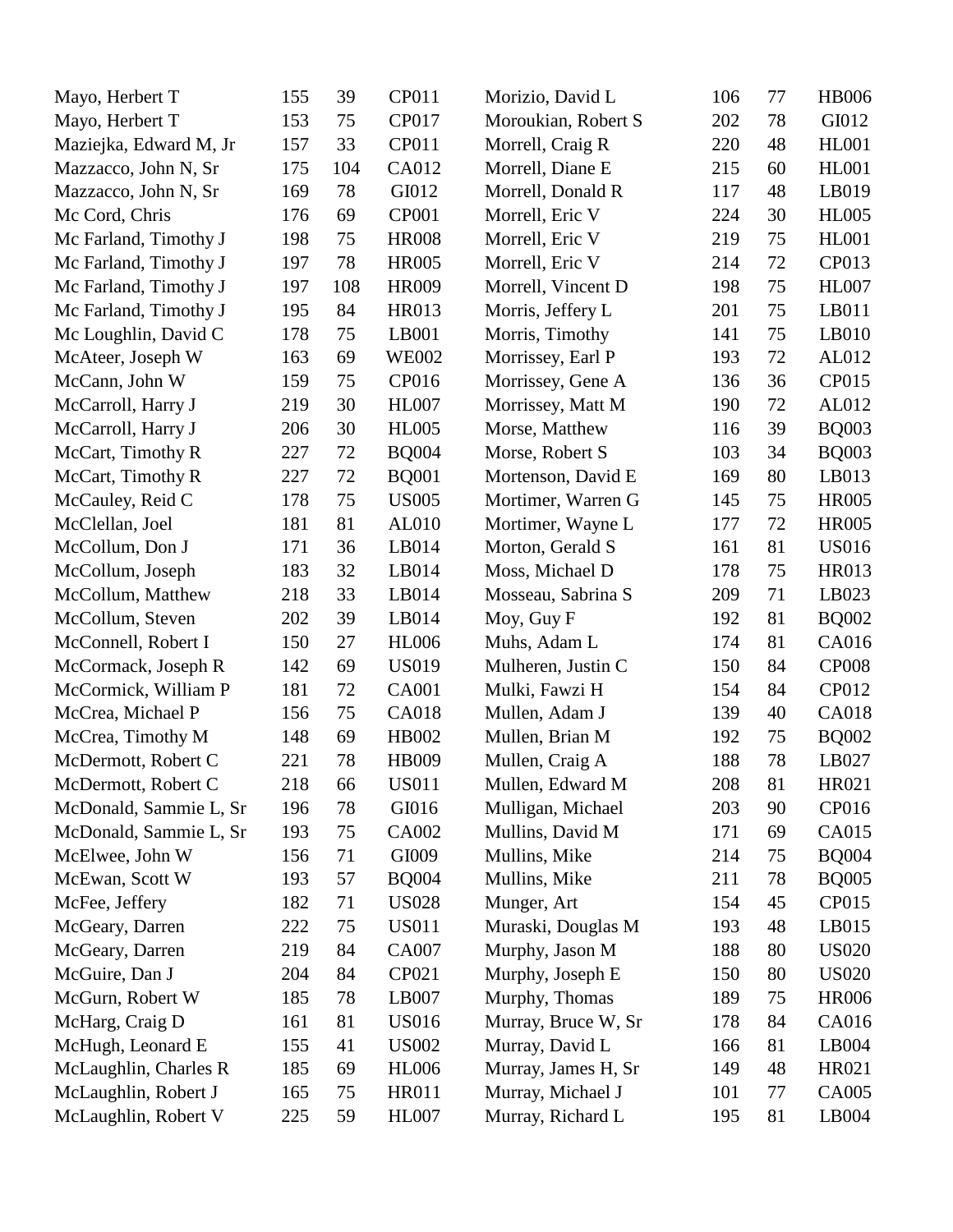| McLaughlin, Shawn M   | 172 | 69 | GI017        | Mustico, Richard A       | 189 | 93 | LB015        |
|-----------------------|-----|----|--------------|--------------------------|-----|----|--------------|
| McMahon, Daniel E     | 200 | 69 | HB013        | Mustico, Robert E        | 189 | 93 | LB015        |
| McMahon, Earl H       | 140 | 42 | CP015        | Muzio, David W           | 209 | 78 | <b>US011</b> |
| McMahon, Michael T    | 158 | 69 | <b>US019</b> | Muzio, Donald J          | 196 | 80 | <b>HL007</b> |
| McMahon, Michael T    | 151 | 69 | GI003        | Muzio, Edward A          | 185 | 81 | <b>HL007</b> |
| McMahon, Timothy J    | 191 | 84 | AL011        | Muzio, George A, Jr      | 204 | 72 | <b>US011</b> |
| McNab, Michael C      | 217 | 69 | CP020        | Muzio, George A, Sr      | 202 | 78 | <b>US011</b> |
| McNally, Richard J    | 161 | 63 | GI013        | Muzio, Paul M            | 225 | 81 | <b>HB009</b> |
| McTighe, Chris W      | 142 | 75 | LB004        | Muzio, Paul M            | 220 | 72 | <b>US011</b> |
| Meager, Jack E        | 216 | 66 | CP013        | Muzio, Paul M, II        | 182 | 78 | <b>US011</b> |
| Medina, Victor W      | 167 | 44 | <b>HL007</b> |                          |     |    |              |
| Nadeau, Michael A     | 192 | 56 | <b>CA010</b> | Nicolella, Michael J     | 207 | 75 | <b>HL005</b> |
| Nadeau, Paul A, Jr    | 207 | 78 | <b>US011</b> | Nicpon, Leonard F        | 188 | 63 | HB002        |
| Nadeau, Paul A, Jr    | 191 | 69 | <b>CA007</b> | Niedhammer, Herman J     | 201 | 27 | <b>HL007</b> |
| Nagel, Walter         | 138 | 78 | <b>HR006</b> | Niedhammer, Herman J, Jr | 216 | 78 | HB009        |
| Napier, Janet M       | 152 | 81 | LB023        | Niedhammer, Lawrence A   | 213 | 84 | <b>HL001</b> |
| Napier, Richard R     | 175 | 83 | LB023        | Niedhammer, Lawrence A   | 190 | 30 | AL004        |
| Napier, Robert R      | 196 | 78 | LB023        | Nikles, Brian J          | 197 | 69 | <b>CP001</b> |
| Nardone, Anthony      | 178 | 72 | <b>HB007</b> | Nikles, Chris            | 153 | 63 | <b>CP001</b> |
| Narkiewcz, Paul D     | 202 | 65 | <b>CP020</b> | Nikles, Donald T         | 155 | 81 | LB004        |
| Narkiewcz, Paul D     | 193 | 36 | <b>CP002</b> | Noble, Louis A           | 153 | 60 | <b>CP020</b> |
| Narzymski, John W     | 107 | 78 | <b>WE004</b> | Noble, Robert A          | 194 | 69 | <b>CP020</b> |
| Nash, Bill J          | 196 | 66 | <b>BQ005</b> | Nocella, Chris S         | 209 | 81 | HB009        |
| Nash, Martin C, Jr    | 221 | 72 | <b>HL005</b> | Noe, Christian           | 153 | 72 | <b>HR006</b> |
| Nash, Martin C, Jr    | 213 | 75 | <b>HB009</b> | Noe, Mark                | 171 | 63 | <b>US002</b> |
| Nault, Steven J       | 188 | 91 | LB013        | Nolan, Scott A           | 191 | 84 | GI009        |
| Nealand, William E    | 185 | 81 | AL005        | Nolin, Kenneth C         | 216 | 78 | GI012        |
| Nebral, Christopher C | 188 | 66 | LB009        | Nolin, Kenneth F         | 187 | 78 | GI012        |
| Need, Ronald D        | 187 | 75 | <b>US003</b> | Nolin, William J, Jr     | 217 | 68 | CA015        |
| Need, William A       | 189 | 78 | <b>US003</b> | Nolin, William J, Jr     | 211 | 84 | CA007        |
| Neet, Nicholas K      | 132 | 84 | <b>CA008</b> | Nolin, William J, Jr     | 206 | 78 | <b>US011</b> |
| Negus, Kimberly L     | 199 | 27 | <b>HL001</b> | Nolin, William J, Jr     | 205 | 81 | CA002        |
| Negus, Kimberly L     | 195 | 81 | <b>HL005</b> | Nopper, Matthew H        | 190 | 48 | CP023        |
| Negus, Kris L         | 230 | 84 | <b>HL005</b> | Normile, Charles J       | 154 | 27 | <b>WE005</b> |
| Negus, Kris L         | 217 | 78 | CP013        | Northup, Warren H, Jr    | 140 | 60 | CP021        |
| Neiss, Thomas         | 189 | 66 | LB027        | Norton, Daniel P         | 170 | 80 | <b>HL007</b> |
| Nelligan, Timothy W   | 157 | 51 | <b>US028</b> | Norton, Jason M          | 185 | 78 | <b>HL007</b> |
| Nelson, Jim           | 178 | 42 | CP015        | Norton, Jason M          | 177 | 67 | <b>HL005</b> |
| Nelson, John G        | 182 | 96 | LB013        | Norton, Jason M          | 168 | 39 | <b>CP008</b> |
| Nelson, Michael S     | 161 | 81 | <b>CA004</b> | Norton, Jeremy M         | 114 | 72 | <b>US007</b> |
| Nelson, Willard T     | 156 | 42 | CP015        | Norton, John J           | 134 | 78 | <b>US007</b> |
| Nerf, Donald          | 196 | 69 | LB018        | Novak, Joseph Z          | 145 | 54 | <b>HR001</b> |
| Newell, Sean A        | 166 | 72 | LB002        | Nowakowski, Richard C    | 174 | 78 | GI012        |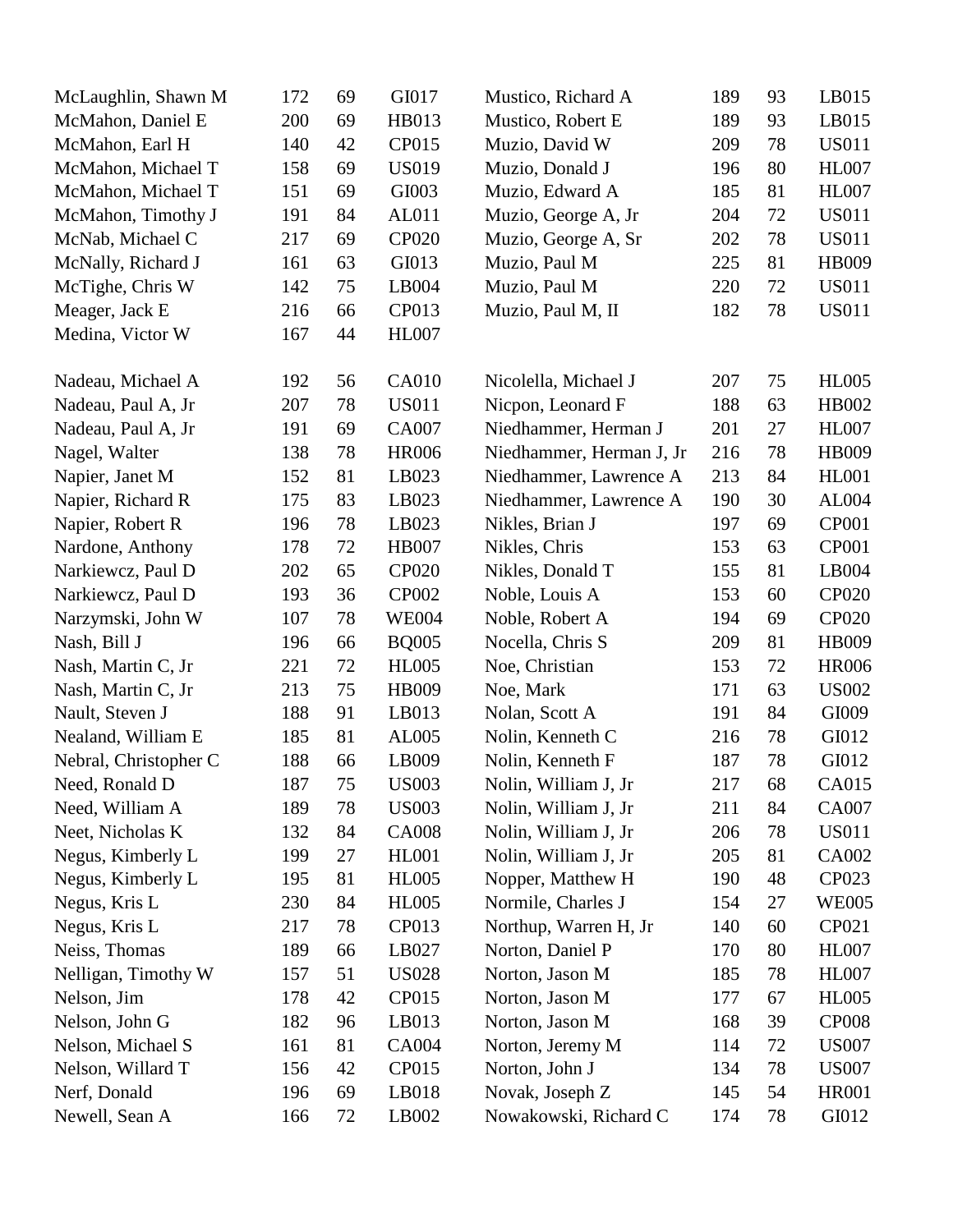| NG, Alan              | 159 | 42 | <b>US024</b> | Nusca, Joseph E        | 200 | 69 | <b>HB006</b> |
|-----------------------|-----|----|--------------|------------------------|-----|----|--------------|
| Ng, Jimmy F           | 150 | 72 | LB011        | Nystoriak, Mark        | 161 | 75 | <b>WE004</b> |
| Nichols, Joseph D     | 172 | 71 | <b>US020</b> | Nystoriak, Michael, Jr | 159 | 78 | <b>WE004</b> |
| Nichols, Ronald P, Sr | 149 | 81 | AL008        | Nystoriak, Walter      | 162 | 69 | CA016        |
| Nicolella, Anthony W  | 200 | 76 | <b>US011</b> |                        |     |    |              |
| O"Hea, Jamie A        | 141 | 21 | LB007        | Olszewski, Alex, Jr    | 221 | 69 | <b>BQ004</b> |
| OBremski, Vincent     | 163 | 81 | CP021        | Olszewski, Alex, Jr    | 216 | 72 | <b>BQ005</b> |
| O'Brien, Daniel J     | 198 | 51 | GI017        | O'Neil, James O        | 163 | 72 | CA004        |
| O'Brien, Gary O       | 132 | 23 | LB018        | O'Neil, Thomas A       | 207 | 58 | <b>HL001</b> |
| O'Brien, John W       | 196 | 55 | GI017        | O'Neil, Thomas M       | 179 | 72 | <b>US006</b> |
| O'Brien, Kevin D      | 203 | 66 | GI017        | Opoka, Matthew F       | 202 | 57 | GI013        |
| O'Brien, Kevin P      | 179 | 62 | <b>HB006</b> | Ordway, Forest W       | 156 | 66 | LB007        |
| O'Brien, Matthew T    | 222 | 84 | <b>HL005</b> | O'Reilly, Kevin W      | 182 | 54 | <b>US002</b> |
| O'Brien, Michael J    | 206 | 72 | GI017        | Orlyk, Harry           | 164 | 71 | CA015        |
| O'Brien, Steven J     | 226 | 78 | <b>HL005</b> | O'Rourke, Alfred L, Sr | 181 | 75 | <b>US009</b> |
| O'Brien, Thomas       | 167 | 72 | GI017        | O'Rourke, John L       | 194 | 78 | LB017        |
| O'Connell, Patrick J  | 155 | 72 | CP014        | Osgood, Craig          | 182 | 72 | CP021        |
| O'Connor, Scott E     | 216 | 81 | HB009        | Osgood, David W        | 140 | 84 | <b>BQ005</b> |
| O'Dell, Loren H       | 170 | 75 | <b>BQ001</b> | Osgood, David W        | 138 | 78 | <b>BQ004</b> |
| O'Dell, William H     | 138 | 69 | <b>BQ001</b> | Osterhout, Dean L      | 206 | 69 | LB017        |
| Odgen, Ed             | 155 | 87 | LB020        | Osterhout, James D     | 129 | 56 | CP006        |
| O'Donnell, Terry      | 135 | 70 | CP022        | Osterhout, Ryan D      | 174 | 72 | LB017        |
| O'Gorman, Tim         | 165 | 31 | CP011        | Ostiguy, Richard J     | 153 | 66 | <b>US006</b> |
| O'Hea, Thomas J       | 162 | 38 | LB007        | Ostrander, Kevin J     | 195 | 84 | <b>US019</b> |
| O'Keefe, Jeffery      | 200 | 57 | <b>US005</b> | Ostrander, Stan L      | 115 | 27 | <b>US022</b> |
| O'Konski, Raymond     | 171 | 75 | <b>CA001</b> | Oswald, Charles E      | 196 | 78 | AL007        |
| Oliksowycz, Daniel    | 177 | 69 | <b>HR005</b> | Oswald, Daniel J       | 186 | 72 | AL007        |
| Oliver, Gerald J      | 163 | 75 | <b>CA013</b> | Oswald, Daniel T       | 193 | 71 | LB007        |
| Oliver, Jerry J, Jr   | 194 | 78 | <b>CA013</b> | Overfield, Daran L     | 192 | 75 | GI012        |
| Oliver, William D     | 195 | 87 | CP021        | Ovitt, Scott O         | 160 | 75 | LB017        |
| Olsen, Jeffery A      | 195 | 75 | LB004        | Owens, Gregory M       | 176 | 75 | AL013        |
| Paddock, Douglas E    | 153 | 78 | <b>BQ005</b> | Phoenix, Paul W        | 207 | 75 | <b>HB006</b> |
| Pagano, Jeffery K     | 180 | 81 | HB002        | Phoenix, Paul W        | 200 | 78 | <b>HB007</b> |
| Pakatar, John T, Jr   | 225 | 81 | <b>HL007</b> | Phoenix, Scott E       | 171 | 90 | CP012        |
| Pakatar, Kenneth J    | 218 | 81 | <b>HL007</b> | Piche, Frank E         | 211 | 69 | <b>HR011</b> |
| Pallozzi, Joseph A    | 163 | 75 | <b>US002</b> | Piche, Gregory C       | 178 | 69 | <b>HR011</b> |
| Pallozzi, Matthew J   | 93  | 72 | GI013        | Pielo, Charles W       | 156 | 75 | HR002        |
| Palmer, Ernest C      | 189 | 78 | LB027        | Pierce, Michael G, Jr  | 202 | 78 | <b>BQ005</b> |
| Palmer, James, Jr.    | 221 | 75 | <b>US002</b> | Pierce, Michael J      | 194 | 84 | HR013        |
| Palmer, Richard K     | 177 | 42 | LB009        | Pierce, Thomas J, Jr   | 205 | 69 | <b>HL009</b> |
| Palmo, Michael A      | 176 | 69 | <b>CP007</b> | Pierce, Thomas J, Jr   | 203 | 84 | <b>HL001</b> |
| Palmo, Michael J      | 170 | 69 | <b>US009</b> | Pierce, Thomas J, Jr   | 201 | 33 | <b>HL005</b> |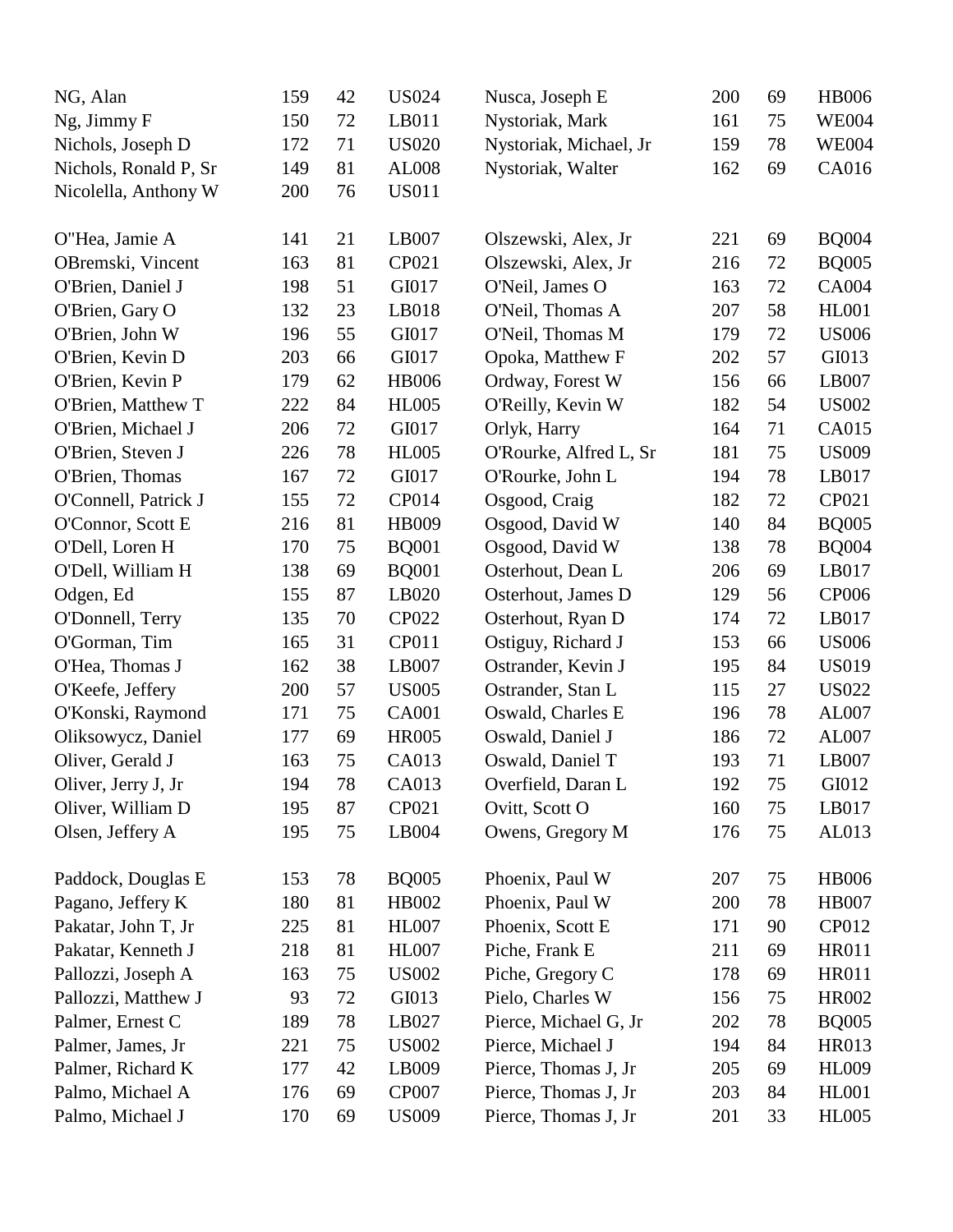| Paloski, Robert J     | 182 | 90  | <b>CP008</b> | Pierre, Doug M       | 125 | 75 | CP022        |
|-----------------------|-----|-----|--------------|----------------------|-----|----|--------------|
| Paone, Joseph A       | 189 | 60  | AL004        | Pierre, Heather M    | 138 | 69 | LB023        |
| Papandrea, Anthony, M | 123 | 78  | <b>HL010</b> | Pignatelli, Joseph A | 178 | 75 | <b>HL007</b> |
| Parker, Morgan M      | 181 | 78  | <b>US019</b> | Piotrowski, Ted      | 158 | 75 | <b>CP010</b> |
| Parker, Morgan M      | 175 | 93  | CP016        | Pipino, Nathan A     | 150 | 64 | <b>HL010</b> |
| Parks, Lawrence, Jr   | 153 | 45  | CP015        | Pipino, Paul D, Sr   | 142 | 57 | HL010        |
| Parslow, Mark C       | 182 | 78  | <b>HR005</b> | Pirri, David V       | 192 | 63 | LB010        |
| Pascucci, Anthony F   | 201 | 78  | <b>HL007</b> | Pisculli, David J    | 219 | 81 | <b>HL004</b> |
| Pascucci, Anthony F   | 200 | 78  | <b>HL010</b> | Pisculli, David J    | 210 | 27 | <b>HL007</b> |
| Pascucci, Thomas D    | 195 | 69  | <b>HR011</b> | Pitanello, Anthony J | 193 | 84 | GI009        |
| Passineau, Albert E   | 196 | 69  | <b>HL007</b> | Pitcher, David J     | 119 | 84 | AL002        |
| Passonno, Robert K    | 157 | 50  | <b>WE002</b> | Piterniak, Nick A    | 204 | 66 | HB013        |
| Pastore, Joseph J     | 210 | 80  | <b>HL005</b> | Pitt, Gary T         | 225 | 81 | <b>HL005</b> |
| Pastore, Joseph J     | 186 | 68  | <b>WE005</b> | Plante, E. Arthur    | 149 | 81 | CA015        |
| Pastore, Richard A    | 204 | 81  | <b>HL005</b> | Plante, William B    | 203 | 42 | CA015        |
| Patentreger, Dave     | 187 | 78  | HR021        | Plantier, Bernard L  | 206 | 75 | CA002        |
| Patricelli, Albert E  | 220 | 78  | <b>HB009</b> | Ploof, Donald J      | 141 | 63 | LB016        |
| Patricelli, James A   | 228 | 78  | HB009        | Ploof, Donald J      | 50  | 52 | LB006        |
| Patricelli, James A   | 218 | 69  | <b>US011</b> | Ploof, John R        | 162 | 56 | LB016        |
| Patricelli, Thomas E  | 220 | 78  | HB009        | Ploof, Matthew D     | 170 | 81 | <b>US017</b> |
| Patricia, Kevin J     | 162 | 39  | <b>CP011</b> | Ploof, Todd M        | 196 | 69 | LB016        |
| Patricia, Sean M      | 170 | 101 | CP016        | Plowstrup, Michael A | 168 | 78 | <b>US010</b> |
| Patricia, Sean M      | 168 | 39  | CP011        | Plumadore, Thomas L  | 157 | 66 | LB010        |
| Paul, Allen M         | 189 | 81  | CA013        | Podlucky, Steve M    | 138 | 59 | GI023        |
| Paulk, Albert         | 150 | 87  | <b>US013</b> | Pohl, Jason E        | 203 | 81 | <b>HL010</b> |
| Paulsen, Ryan M       | 218 | 78  | LB001        | Pohl, John M         | 172 | 81 | <b>HL010</b> |
| Paulsen, Ryan M       | 216 | 63  | HB009        | Polanski, Arnold     | 184 | 45 | LB012        |
| Paupst, Dustin W      | 235 | 84  | <b>HL005</b> | Polaro, Richard P    | 222 | 70 | GI012        |
| Paupst, Dustin W      | 217 | 78  | CP013        | Polaro, Richard P    | 198 | 70 | <b>US011</b> |
| Pawlons, Mark E       | 178 | 78  | <b>CP010</b> | Polesel, Corey J     | 153 | 72 | LB008        |
| Peabody, Brian A      | 194 | 78  | <b>CP003</b> | Polhemus, Michael    | 147 | 72 | <b>CA008</b> |
| Peabody, Craig S      | 205 | 72  | <b>US009</b> | Polhemus, Michael    | 145 | 42 | LB022        |
| Peak, Frank S         | 154 | 66  | <b>CA001</b> | Polunci, Timothy E   | 184 | 81 | LB017        |
| Pearson, David J      | 185 | 78  | GI013        | Post, Douglas V      | 157 | 39 | CP015        |
| Pearson, Eric C       | 190 | 24  | <b>BQ004</b> | Potts, Brian C       | 224 | 51 | <b>HL001</b> |
| Peck, Jamie C         | 207 | 75  | <b>CA008</b> | Potts, Brian C       | 213 | 81 | CA002        |
| Pecker, Robert J      | 204 | 84  | LB017        | Potts, Eric E        | 216 | 84 | <b>HL001</b> |
| Peer, Daniel J        | 139 | 63  | <b>BQ001</b> | Potyrala, John, Jr   | 185 | 75 | LB017        |
| Pelkey, Michael       | 173 | 42  | LB022        | Poutre, David J      | 209 | 69 | <b>CP020</b> |
| Pelkey, Michael       | 173 | 69  | LB009        | Poutre, Donald S     | 195 | 69 | <b>CP020</b> |
| Pelletier, Charles E  | 203 | 78  | <b>BQ003</b> | Poutre, Donald S     | 186 | 78 | CP022        |
| Pelletier, Robert D   | 202 | 66  | CP020        | Poutre, Donald W     | 192 | 66 | CP020        |
| Peltier, Ralph J      | 165 | 69  | GI013        | Powell, Michael W    | 158 | 51 | <b>US019</b> |
| Pelton, John M        | 155 | 69  | HR018        | Powell, William C    | 170 | 84 | <b>US019</b> |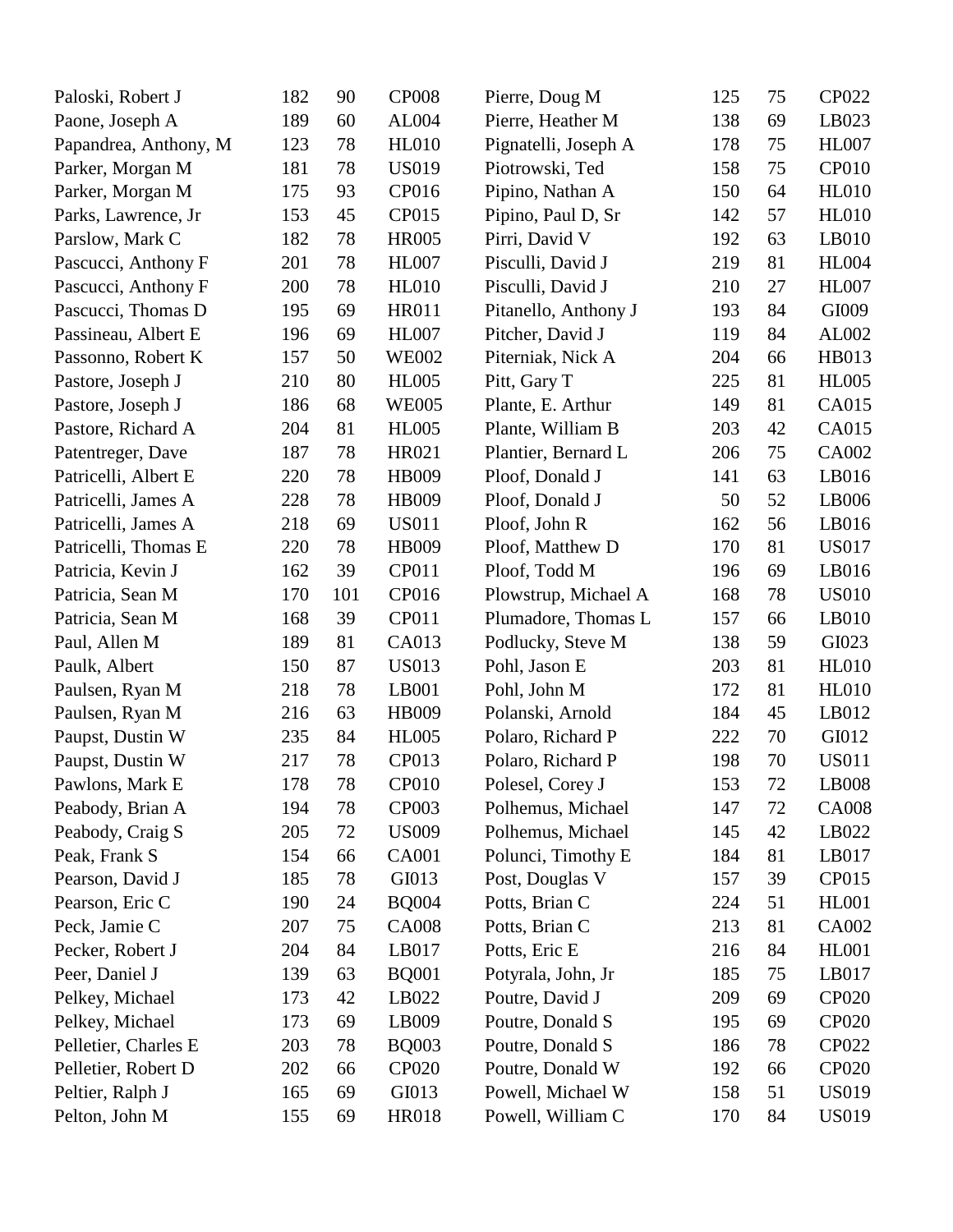| Penman, Brian A        | 188 | 78  | <b>US003</b> | Pratt, Gerald E         | 219 | 84 | <b>HL005</b> |
|------------------------|-----|-----|--------------|-------------------------|-----|----|--------------|
| Percio, Vincent J      | 185 | 69  | CP021        | Pratt, William E        | 197 | 72 | GI011        |
| Perkins, Harold B      | 140 | 78  | CP017        | Prebble, Charles E      | 184 | 78 | <b>BQ005</b> |
| Perkins, Robert W      | 144 | 57  | <b>HR018</b> | Pregent, David E        | 124 | 54 | CP021        |
| Perone, Dennis P       | 220 | 75  | AL005        | Premo, Christopher M    | 166 | 75 | HR021        |
| Perone, Dennis P       | 219 | 66  | GI017        | Prendergast, Daniel K   | 181 | 57 | <b>US002</b> |
| Perrault, Thomas       | 178 | 87  | CP016        | Prescott, Brooks P      | 164 | 54 | GI017        |
| Perrott, Ryan J        | 205 | 36  | LB001        | Prescott, Frank T       | 166 | 84 | CP021        |
| Perry, James E         | 188 | 65  | <b>US012</b> | Prest, Joseph G, Sr     | 207 | 72 | HB009        |
| Perry, Joshua M        | 218 | 21  | <b>HB006</b> | Prevost, Keith M        | 202 | 63 | <b>CP020</b> |
| Perry, Joshua M        | 215 | 81  | HB009        | Price, Wayne J          | 177 | 81 | <b>HL003</b> |
| Perry, Joshua M        | 212 | 72  | <b>HB007</b> | Primeau, George E       | 192 | 72 | CA013        |
| Perry, Matthew J       | 178 | 69  | <b>CP020</b> | Primeau, Timothy W      | 201 | 42 | CP015        |
| Perry, Matthew J       | 171 | 78  | <b>CP022</b> | Primeau, Timothy W      | 190 | 72 | CP021        |
| Perry, Ronald R        | 205 | 81  | <b>HB006</b> | Proctor, Adam M         | 211 | 45 | CA007        |
| Perry, Ronald R        | 194 | 21  | HB009        | Proctor, Gerald J       | 211 | 69 | <b>HL005</b> |
| Pesta, Gregory W       | 154 | 56  | CA015        | Proctor, Gerald J       | 207 | 69 | CP013        |
| Pesta, James J         | 181 | 71  | CA015        | Proctor, Larry          | 173 | 78 | GI003        |
| Pesta, Steven A        | 159 | 57  | CA015        | Proctor, Leonard W      | 214 | 78 | <b>HL005</b> |
| Peter, Raymond W       | 143 | 72  | LB008        | Proctor, Leonard W      | 205 | 72 | CP013        |
| Peters, Christopher N  | 153 | 80  | <b>HL002</b> | Propst, Walter          | 162 | 73 | AL013        |
| Petrocelli, Paul C     | 142 | 84  | LB007        | Prosser, Paul A         | 198 | 81 | HR013        |
| Pettograsso, Anthony D | 138 | 51  | LB002        | Prosser, Paul A         | 192 | 78 | HR012        |
| Pfau, Michael C        | 225 | 66  | <b>HL010</b> | Prosser, Paul A         | 187 | 92 | HR009        |
| Pfeiffer, William J    | 155 | 48  | <b>HR002</b> | Pucci, Todd W           | 198 | 72 | CA018        |
| Phillips, Craig M      | 121 | 75  | <b>US022</b> | Puckey, Ryan R          | 186 | 72 | LB016        |
| Phillips, Eric         | 163 | 75  | GI027        | Pulenskey, Bryan T, Jr  | 151 | 79 | <b>US020</b> |
| Phillips, George L, Jr | 224 | 104 | <b>HR009</b> | Pulenskey, Robert J, Jr | 197 | 78 | <b>US020</b> |
| Phillips, George L, Jr | 218 | 67  | HR012        | Pulver, Joseph S        | 185 | 45 | <b>HL001</b> |
| Phillips, Glenn J      | 133 | 75  | <b>US023</b> | Pupello, Nicholas       | 184 | 66 | <b>US006</b> |
| Phillips, Jerry        | 136 | 84  | CP003        | Purdy, Jacob F          | 152 | 66 | <b>US020</b> |
| Phillips, John M       | 182 | 64  | <b>BQ005</b> | Purdy, William F        | 208 | 42 | <b>CP002</b> |
| Phillips, Kevin S      | 184 | 81  | LB023        | Pyskadlo, Mark J        | 181 | 78 | <b>US002</b> |
| Phillips, Zac M        | 152 | 72  | LB023        |                         |     |    |              |
| Quackenbush, Edgar L   | 123 | 66  | <b>WE001</b> | Quell, John A           | 180 | 60 | LB013        |
| Quandt, Bill           | 165 | 69  | <b>CP001</b> | Quick, Donald T         | 174 | 57 | AL001        |
| Quandt, Phillip O      | 176 | 54  | HB011        | Quigley, Paul J         | 159 | 87 | CP012        |
| Quell, David E         | 204 | 51  | CA002        | Quinn, Jon P            | 186 | 54 | <b>CP020</b> |
| Rabideau, Chad M       | 151 | 33  | <b>CP001</b> | Robilotto, Joseph L     | 179 | 69 | LB008        |
| Racht, Wayne F         | 210 | 93  | <b>CP006</b> | Robinson, Larry L       | 135 | 78 | <b>US020</b> |
| Racht, Wayne F         | 203 | 84  | CP021        | Robitaille, Willian E   | 178 | 80 | CA006        |
| Radaelli, Michael      | 107 | 39  | <b>WE004</b> | Rock, Christopher M     | 222 | 78 | CA002        |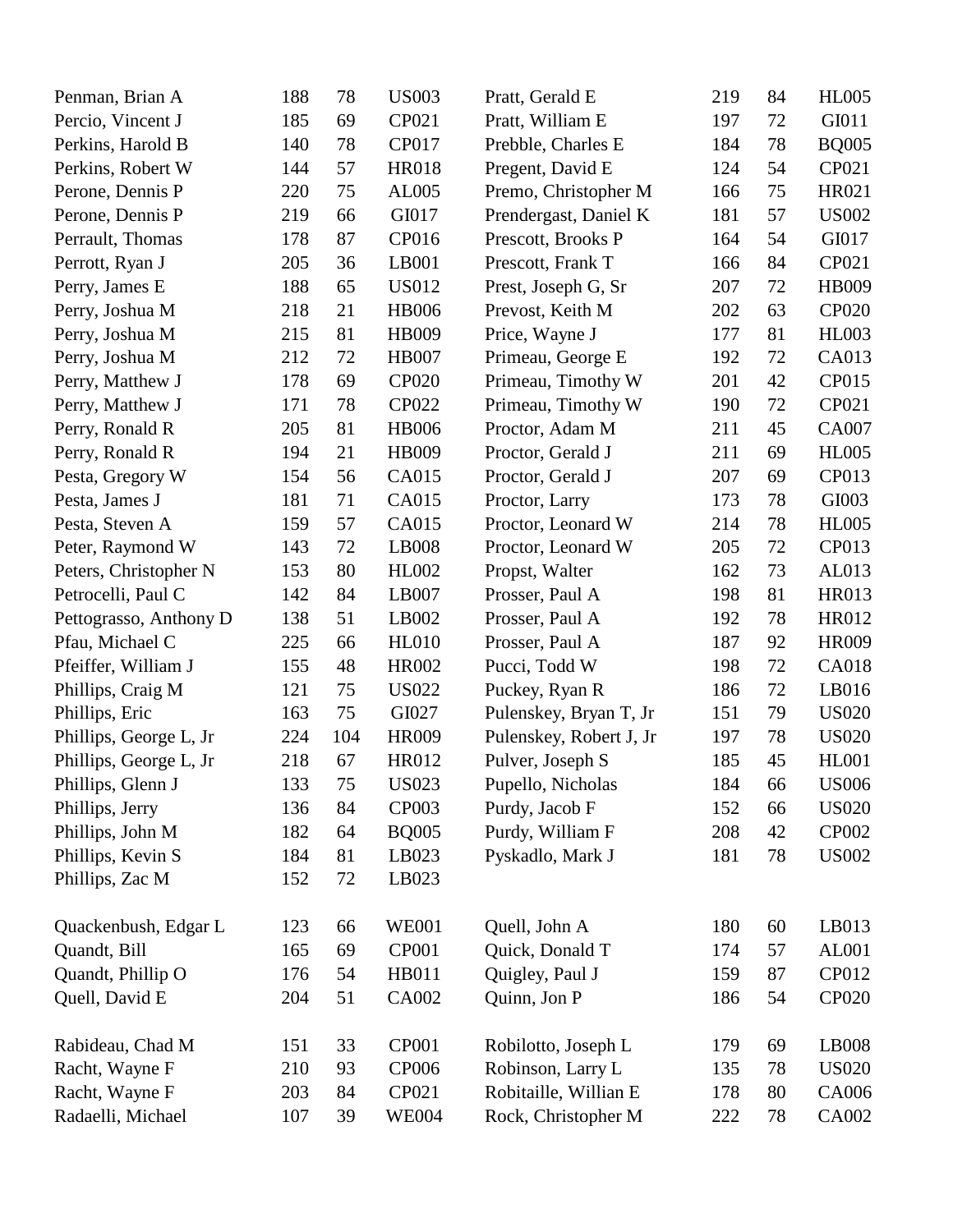| Radley, Kyle E         | 158 | 72  | <b>HR005</b> | Rock, Michael G       | 184 | 85 | <b>CP006</b> |
|------------------------|-----|-----|--------------|-----------------------|-----|----|--------------|
| Rainville, Nathan P    | 171 | 75  | CP017        | Rock, Peter A         | 219 | 24 | CA002        |
| Rainville, Terry L     | 194 | 81  | GI012        | Rockwell, Daniel J    | 169 | 69 | LB010        |
| Randall, Wilber H      | 187 | 75  | LB007        | Rockwell, William D   | 181 | 67 | <b>HR011</b> |
| Rapp, Mark W           | 187 | 42  | LB022        | Rocque, Jason W       | 210 | 81 | <b>HL007</b> |
| Rapp, Mark W           | 185 | 81  | LB009        | Rocque, Raymond A     | 219 | 75 | <b>HL010</b> |
| Rasmussen, Timothy J   | 208 | 68  | <b>HB006</b> | Rocque, Raymond A     | 219 | 78 | <b>HL007</b> |
| Ravenell, Donald C     | 190 | 65  | GI016        | Rodford, Eric J       | 166 | 27 | <b>CA008</b> |
| Ray, Dennis            | 142 | 39  | CP011        | Rodford, Ronald J     | 179 | 51 | <b>CA008</b> |
| Ray, Richard W, III    | 189 | 69  | GI013        | Rodrigues, Ronald     | 138 | 84 | LB023        |
| Ray, Richard W, Jr     | 195 | 60  | GI013        | Rogaski, Richard J    | 217 | 69 | <b>US011</b> |
| Ray, Steven E          | 177 | 48  | GI013        | Rogers, Ed            | 109 | 48 | <b>HB005</b> |
| Raylinsky, Casimir E   | 160 | 81  | CP021        | Rogers, Scott A       | 227 | 84 | HB009        |
| Raymond, Louis J       | 170 | 75  | <b>US002</b> | Rogers, Scott A       | 196 | 69 | <b>BQ004</b> |
| Raymond, Michael D     | 188 | 78  | HB002        | Romani, Anthony C     | 204 | 57 | GI002        |
| Razanousky, Frank M    | 146 | 108 | CA012        | Romani, Christopher D | 190 | 54 | <b>US011</b> |
| Reamer, Edward C       | 193 | 84  | LB017        | Romani, Claude C      | 213 | 78 | <b>US011</b> |
| Rebhun, Charles R      | 199 | 39  | HB011        | Romano, James J       | 173 | 35 | CP002        |
| Rebhun, Charles R      | 184 | 51  | <b>HB005</b> | Romano, Ronald L      | 179 | 78 | <b>US008</b> |
| Rebhun, Leonard J      | 211 | 69  | <b>HR011</b> | Ronda, Michael P      | 205 | 75 | <b>HL007</b> |
| Reckner, Charles A, Jr | 158 | 42  | LB012        | Rondeau, Allen C      | 171 | 69 | HR021        |
| Rector, Bret H         | 146 | 27  | <b>HR002</b> | Rondeau, Francis S    | 186 | 81 | <b>US002</b> |
| Rector, Kevin M        | 134 | 24  | <b>HR002</b> | Rondeau, James        | 180 | 75 | HR021        |
| Rector, Stephen J, Jr  | 163 | 75  | <b>HR002</b> | Rondeau, James L      | 187 | 59 | <b>US002</b> |
| Rector, Stephen L, Sr  | 197 | 72  | <b>HR002</b> | Rootes, Robert J      | 206 | 72 | GI013        |
| Reed, Charles J        | 102 | 63  | <b>HL011</b> | Rootes, Thomas R      | 190 | 78 | GI013        |
| Reed, Kevin            | 187 | 72  | <b>HL011</b> | Rosario, John         | 223 | 84 | <b>HL005</b> |
| Reed, Kevin            | 181 | 63  | <b>CP020</b> | Rose, George H, Jr    | 181 | 63 | HR012        |
| Reed, Tom M            | 201 | 36  | LB012        | Rosecrans, Ben R      | 166 | 78 | <b>CA010</b> |
| Rehonis, Daniel J      | 213 | 81  | <b>CA002</b> | Rosecrans, Ben R      | 162 | 66 | CA001        |
| Rehonis, Daniel J      | 203 | 42  | AL005        | Rosekrans, Donald G   | 192 | 81 | GI012        |
| Rehonis, John M        | 149 | 68  | <b>US017</b> | Rosekrans, Donald J   | 182 | 75 | GI027        |
| Reilly, John F         | 180 | 81  | LB010        | Rosekrans, Donald J   | 180 | 78 | GI012        |
| Reinhart, Michael A    | 124 | 42  | <b>HB007</b> | Rosekrans, William R  | 178 | 81 | GI012        |
| Reinhold, William      | 143 | 21  | <b>HR002</b> | Rosenberger, John W   | 195 | 67 | LB017        |
| Reiniger, Clay A       | 224 | 108 | <b>HR009</b> | Rosenthal, Alfred J   | 165 | 81 | CP021        |
| Reiniger, Clay A       | 221 | 69  | CA007        | Rosko, Leon J         | 202 | 84 | <b>HB006</b> |
| Reiniger, Clay A       | 211 | 72  | US011        | Ross, Gregory P       | 158 | 69 | <b>HR005</b> |
| Reiniger, Clay E       | 238 | 78  | <b>CA007</b> | Ross, Ian W           | 152 | 63 | LB002        |
| Reiniger, Clay E       | 233 | 72  | <b>US011</b> | Ross, Joseph L        | 165 | 81 | CP021        |
| Reiniger, Glenn L      | 205 | 78  | <b>US011</b> | Ross, Randy L         | 152 | 60 | LB018        |
| Rentz, Scott C         | 155 | 60  | LB019        | Ross, Stephen W       | 140 | 72 | LB002        |
| Rescott, James P       | 194 | 75  | HR002        | Rossi, Bryan T        | 208 | 39 | CP011        |
| Restino, Travis M      | 118 | 83  | <b>BQ005</b> | Rost, David, Sr       | 162 | 39 | LB014        |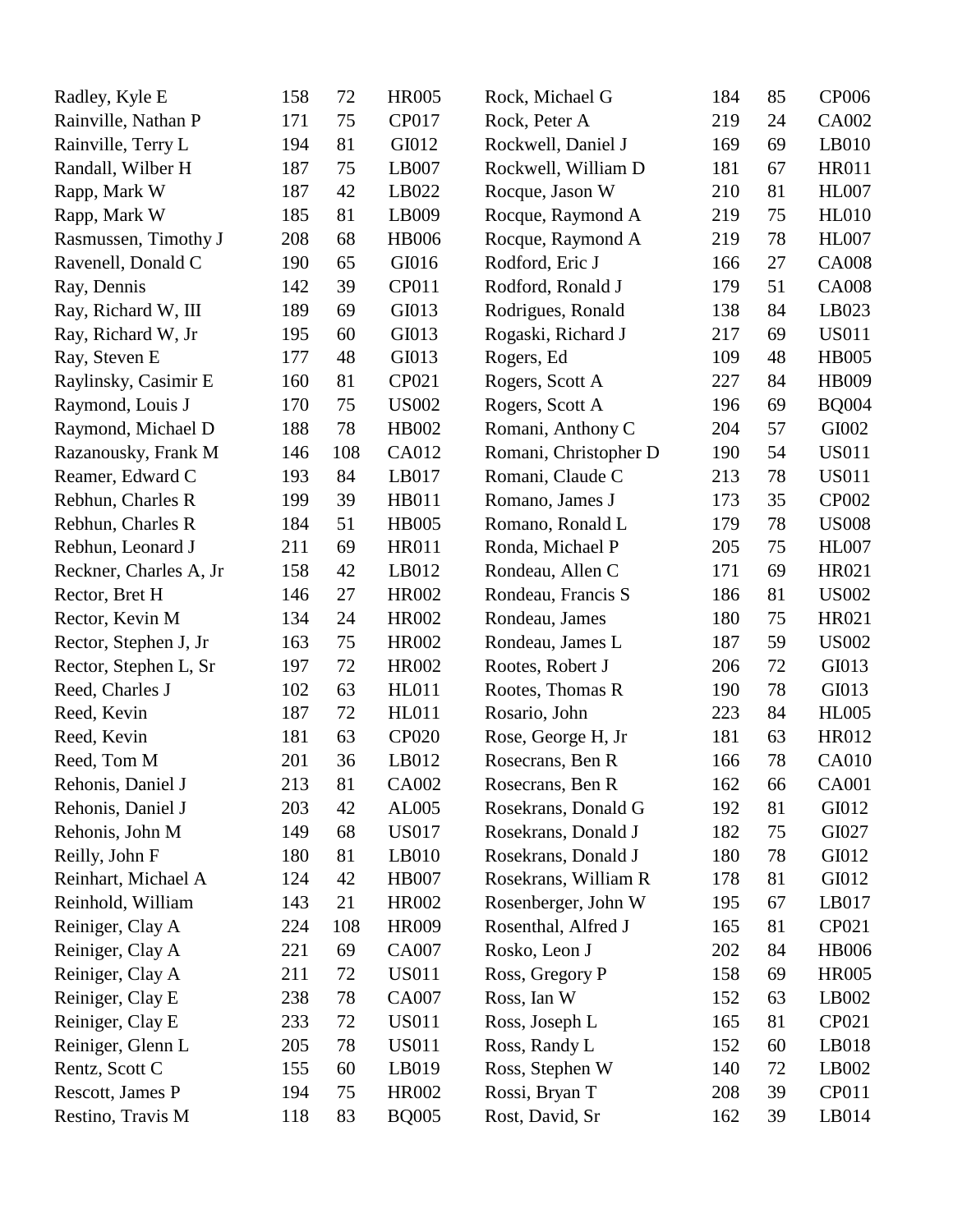| Reu, William E         | 158 | 54 | <b>CA001</b> | Roth, Alan J          | 223 | 21  | CA007        |
|------------------------|-----|----|--------------|-----------------------|-----|-----|--------------|
| Rhodes, Richard D      | 190 | 87 | CP021        | Roth, Alan J          | 222 | 66  | <b>HL005</b> |
| Rhodes, Robert A       | 185 | 78 | HR021        | Roth, Alan J          | 218 | 60  | CP001        |
| Riberdy, David R       | 161 | 77 | <b>HL006</b> | Rougie, Christopher A | 183 | 63  | AL001        |
| Riccitelli, John J     | 185 | 30 | LB022        | Rowe, Courtney        | 205 | 81  | LB001        |
| Rice, Brian W          | 222 | 75 | <b>BQ004</b> | Rowe, Daniel J        | 211 | 84  | LB001        |
| Rice, Brian W          | 211 | 72 | <b>BQ001</b> | Rowe, Patricia A      | 190 | 40  | LB001        |
| Rice, Edward J         | 177 | 63 | <b>WE005</b> | Rowe, Robert J        | 227 | 84  | LB001        |
| Rice, Lumas A          | 171 | 88 | <b>US013</b> | Rowe, Thomas F        | 179 | 72  | GI001        |
| Richardson, Linwood    | 158 | 51 | <b>US024</b> | Rowe, Thomas F        | 172 | 21  | CA013        |
| Richbart, Richard A    | 205 | 72 | CP013        | Rowinski, Andrew D    | 177 | 21  | CA002        |
| Richmond, Matthew J    | 193 | 81 | GI013        | Royce, Howard W       | 137 | 69  | <b>WE004</b> |
| Riegert, William J, Jr | 165 | 69 | GI013        | Royce, William H      | 173 | 78  | <b>WE004</b> |
| Rielly, Joseph T, Sr   | 179 | 78 | <b>HL010</b> | Roylance, Daniel L    | 185 | 92  | CA012        |
| Rigney, Alden E        | 121 | 66 | <b>CA008</b> | Rozonewski, Paul L    | 183 | 87  | <b>CP008</b> |
| Riley, Daniel J        | 179 | 42 | <b>HB011</b> | Ruby, George A        | 184 | 69  | GI023        |
| Riley, Dennis J        | 135 | 51 | <b>CA018</b> | Ruggiero, Donald P    | 156 | 75  | GI003        |
| Riley, Patricia A      | 141 | 51 | <b>US024</b> | Ruggiero, Vincent A   | 192 | 87  | CP021        |
| Ring, Jason S          | 191 | 81 | <b>HB005</b> | Ruggles, Jeffery E    | 195 | 78  | <b>BQ005</b> |
| Ring, Jean-Pierre      | 174 | 27 | LB007        | Ruggles, John S, Sr   | 178 | 81  | <b>BQ005</b> |
| Rings, Joseph F        | 162 | 51 | <b>HR002</b> | Rumpler, Kurt A       | 200 | 71  | <b>HB006</b> |
| Rink, John F           | 141 | 69 | CP014        | Rumpler, Marc J       | 214 | 84  | <b>HB006</b> |
| Riservato, Anthony M   | 212 | 75 | CA002        | Russ, James E         | 222 | 69  | <b>HL005</b> |
| Riservato, Anthony M   | 203 | 60 | CP020        | Russ, James E         | 217 | 63  | <b>HL007</b> |
| Rivers, Leroy          | 200 | 60 | GI016        | Russ, Kenneth A       | 175 | 78  | LB004        |
| Robbins, Daniel M      | 164 | 73 | LB027        | Russell, Fr. Richard  | 165 | 77  | <b>BQ005</b> |
| Robbins, George E      | 186 | 72 | CA002        | Russell, Jason G      | 191 | 75  | HB002        |
| Roberts, David W       | 210 | 90 | <b>CP006</b> | Russell, Michael J    | 200 | 108 | <b>HR009</b> |
| Roberts, Donald A      | 166 | 42 | <b>HR013</b> | Russell, Mitchell F   | 210 | 104 | <b>HR009</b> |
| Roberts, Douglas P     | 198 | 81 | <b>HL005</b> | Ryan, Brian J         | 179 | 66  | HR011        |
| Roberts, Edwin C, Jr   | 195 | 78 | <b>HB007</b> | Ryan, Dennis J        | 149 | 78  | AL002        |
| Roberts, Frank A       | 193 | 69 | GI012        | Ryan, John M          | 189 | 78  | AL011        |
| Roberts, Fred J        | 209 | 78 | LB017        | Ryan, Joseph P        | 169 | 75  | <b>BQ002</b> |
| Roberts, James W       | 160 | 45 | CP015        | Ryan, Kevin P         | 177 | 54  | CP017        |
| Roberts, Ronald C      | 128 | 75 | <b>CA018</b> | Ryan, Kevin P         | 173 | 80  | LB015        |
| Roberts, Thomas L      | 172 | 21 | LB018        | Ryder, Luke R         | 201 | 81  | <b>HL010</b> |
| Robertson, Charles     | 142 | 75 | <b>US002</b> | Ryfa, Martin A        | 176 | 78  | LB004        |
| Robertson, Ralph       | 172 | 78 | <b>HR013</b> | Rys, Matthew R        | 193 | 66  | GI002        |
| Robertson, Ralph       | 169 | 75 | <b>HR006</b> | Rys, Robert S         | 183 | 75  | GI002        |
| Sabourin, Arthur A     | 148 | 72 | CP012        | Sleicher, Kyle J      | 213 | 104 | HR009        |
| Sacks, Kevin M         | 175 | 66 | <b>WE002</b> | Slingerland, John F   | 197 | 69  | LB019        |
| Safford, David E       | 203 | 81 | GI008        | Sloan, Martin P       | 184 | 84  | <b>HB005</b> |
| Safford, David E       | 202 | 72 | GI003        | Sloane, Gerald G, Jr  | 200 | 78  | AL010        |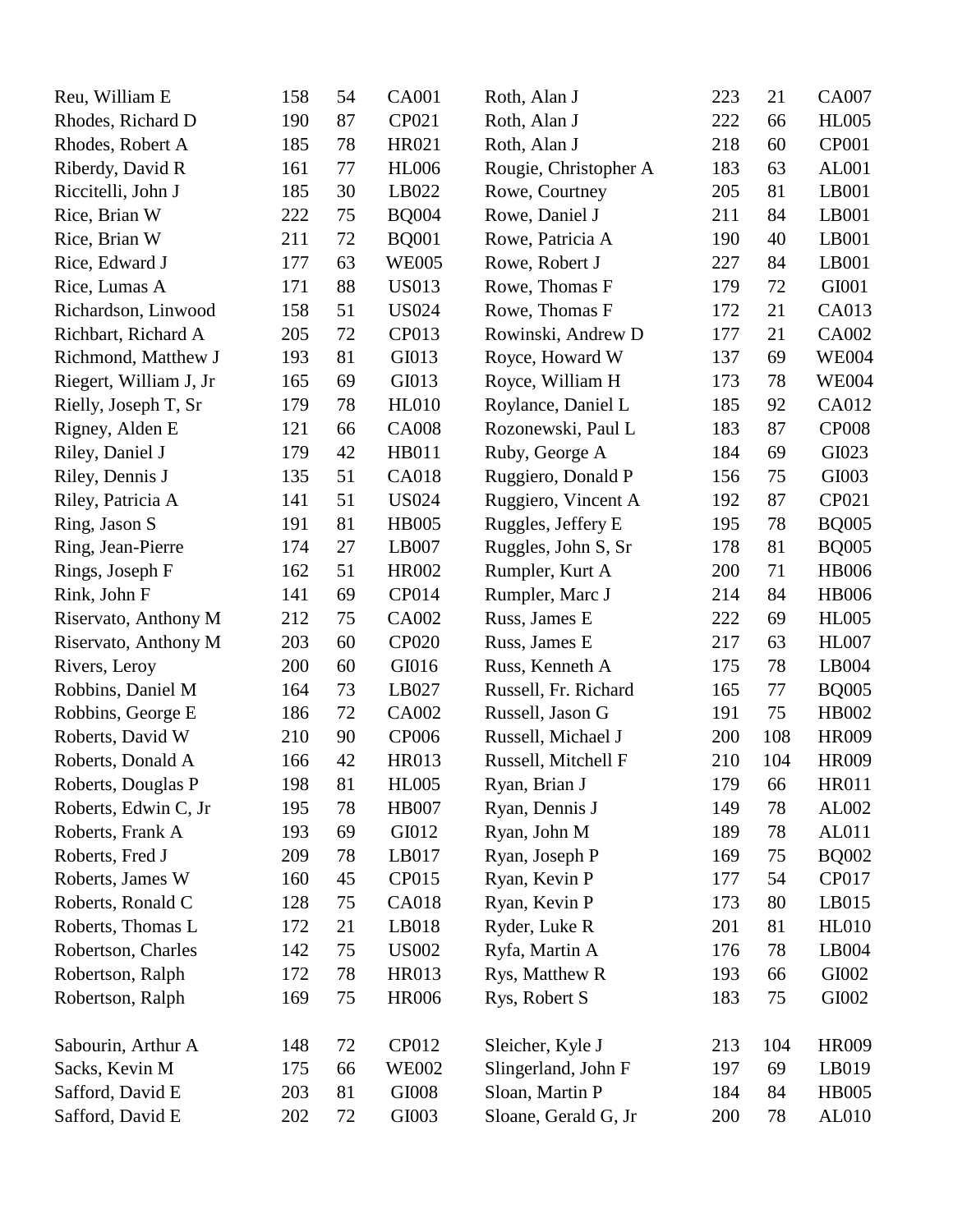| Safford, David E       | 198 | 78  | GI001        | Smail, Julian A      | 179 | 78 | <b>US002</b> |
|------------------------|-----|-----|--------------|----------------------|-----|----|--------------|
| Safford, Leslie L      | 177 | 75  | GI001        | Smaldone, Ralph J    | 132 | 84 | CP014        |
| Safford, Leslie L      | 172 | 72  | GI003        | Smarro, Drew M       | 213 | 78 | CA002        |
| Sagendorf, James A     | 205 | 78  | CA004        | Smarro, Drew M       | 213 | 84 | <b>HL005</b> |
| Sagendorf, James A     | 198 | 70  | <b>CA008</b> | Smarro, Drew M       | 212 | 81 | CA007        |
| Sager, David C         | 181 | 48  | <b>US002</b> | Smarro, Drew M       | 209 | 78 | <b>US011</b> |
| Salamida, Joseph M     | 213 | 81  | CA002        | Smart, James E       | 152 | 68 | <b>US002</b> |
| Salamida, Joseph M     | 194 | 75  | <b>US011</b> | Smeltzer, Randolph G | 163 | 72 | CA005        |
| Salerno, Charles A, Jr | 207 | 78  | <b>CA004</b> | Smith, Andrew J      | 186 | 66 | <b>US011</b> |
| Salerno, Charles A, Jr | 199 | 78  | <b>CA008</b> | Smith, Donald E      | 188 | 78 | HB002        |
| Salisbury, Allen S     | 213 | 69  | GI008        | Smith, Donald F      | 108 | 57 | <b>CA001</b> |
| Salisbury, Thomas R    | 167 | 75  | <b>US005</b> | Smith, Edward        | 116 | 62 | <b>WE004</b> |
| Salisbury, Thomas R    | 160 | 72  | LB010        | Smith, Eric J        | 216 | 79 | HB009        |
| Salsburg, Edward J, Jr | 205 | 45  | CP015        | Smith, Gary A        | 130 | 21 | <b>HR001</b> |
| Samboy, Bret P         | 214 | 63  | <b>HR011</b> | Smith, Gordon E      | 174 | 81 | <b>HL010</b> |
| Samboy, Bret P         | 213 | 96  | <b>HR009</b> | Smith, Jason M       | 147 | 83 | AL011        |
| Samboy, Bruce T        | 195 | 92  | <b>HR009</b> | Smith, Joseph P      | 183 | 81 | <b>HL010</b> |
| Samboy, Bruce T        | 189 | 72  | HR015        | Smith, Kevin P       | 173 | 66 | <b>HR001</b> |
| Sanders, David P       | 188 | 72  | CA006        | Smith, Lenny         | 202 | 66 | HR002        |
| Sanderson, Peter S     | 171 | 84  | <b>BQ005</b> | Smith, Lynn A        | 171 | 81 | <b>HB007</b> |
| Sankey, Curtis L       | 180 | 108 | <b>HR009</b> | Smith, Mark A        | 187 | 72 | <b>HL007</b> |
| Sansalone, Basil V     | 97  | 39  | CA005        | Smith, Mark A        | 187 | 81 | <b>HL010</b> |
| Sansone, Keith J       | 183 | 75  | HR021        | Smith, Patrick R     | 199 | 78 | <b>US011</b> |
| Sansone, Keith R       | 165 | 66  | HR021        | Smith, Robert E      | 222 | 60 | <b>HL005</b> |
| Sansone, Thomas F      | 181 | 56  | GI009        | Smith, Rupert S      | 211 | 84 | HB009        |
| Sansone, William       | 191 | 72  | HR021        | Smith, Rupert S      | 206 | 81 | <b>HB007</b> |
| Sansone, William C     | 172 | 59  | HR021        | Smith, Russell       | 171 | 72 | <b>US006</b> |
| Santore, Joseph W      | 161 | 84  | LB023        | Smith, Scott P       | 210 | 69 | <b>HL007</b> |
| Santore, Stephanie D   | 147 | 81  | LB023        | Smith, Scott P       | 209 | 72 | <b>HL010</b> |
| Santore, Steven J, Jr  | 181 | 84  | LB023        | Smith, Shawn F       | 134 | 21 | HB013        |
| Santore, Steven J, Sr  | 203 | 78  | LB023        | Smith, Steven D      | 225 | 66 | <b>HL005</b> |
| Santoro, Frank J       | 182 | 33  | GI013        | Smith, Steven D      | 224 | 60 | <b>HL007</b> |
| Santspree, John        | 170 | 84  | GI009        | Smith, Ty F          | 174 | 78 | AL011        |
| Santspree, John E, Jr  | 194 | 75  | GI009        | Snow, Kevin B        | 173 | 27 | <b>BQ001</b> |
| Santspree, Richard E   | 180 | 69  | AL004        | Snyder, Matthew S    | 167 | 78 | <b>BQ005</b> |
| Saunders, Joel F       | 192 | 66  | LB027        | Snyder, Matthew S    | 160 | 30 | <b>BQ002</b> |
| Sayers, William A      | 173 | 63  | HR002        | Snyder, Richard L    | 197 | 76 | <b>BQ001</b> |
| Scaccia, Joseph P      | 217 | 60  | AL013        | Snyder, Richard L    | 195 | 72 | <b>BQ002</b> |
| Scaccia, Joseph P      | 211 | 66  | AL005        | Snyder, Richard T    | 177 | 81 | <b>BQ002</b> |
| Scaccia, Joseph P      | 207 | 80  | AL011        | Snyder, William S    | 186 | 45 | <b>BQ001</b> |
| Scaccia, Michael       | 207 | 68  | <b>HR002</b> | Snyder, William S    | 183 | 69 | <b>BQ002</b> |
| Scaccia, Todd          | 169 | 51  | <b>HR002</b> | Soklaski, Ty         | 165 | 27 | <b>HL001</b> |
| Scalisi, David V       | 185 | 57  | LB017        | Soklaski, Ty         | 163 | 40 | <b>HL007</b> |
| Scank, Gary M          | 189 | 92  | <b>CP006</b> | Soklaski, Ty         | 163 | 52 | <b>HL009</b> |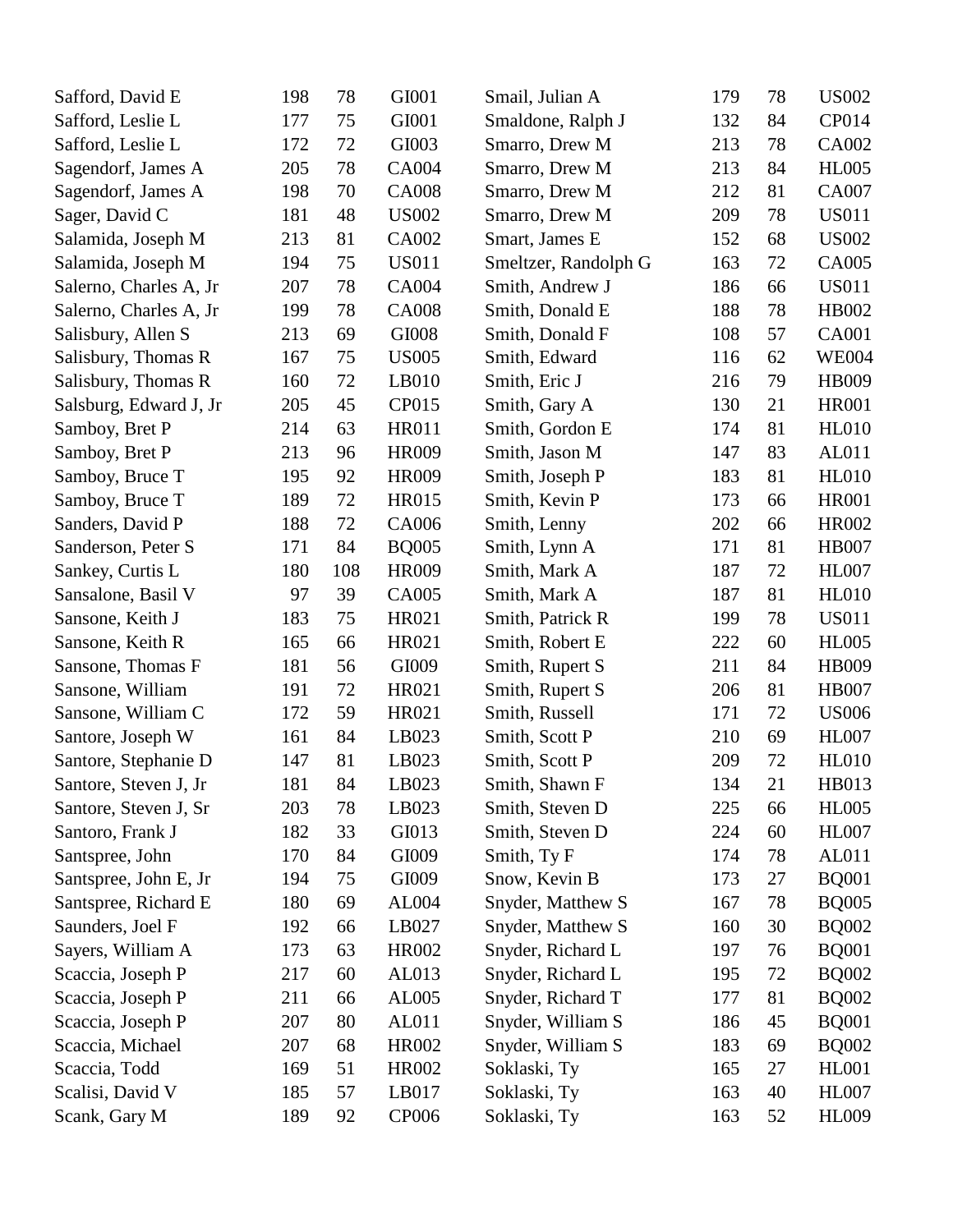| Scelsi, Marc M          | 213 | 63 | <b>HL007</b> | Solomon, Jeffery A     | 190 | 72  | GI002        |
|-------------------------|-----|----|--------------|------------------------|-----|-----|--------------|
| Scelsi, Marc M          | 210 | 63 | <b>HL004</b> | Sommers, William J, II | 130 | 66  | LB017        |
| Scelsi, Michael A       | 176 | 84 | <b>HL004</b> | Soro, James K          | 196 | 45  | GI017        |
| Schaap, Michael E       | 220 | 63 | GI008        | Soro, James K          | 194 | 63  | GI008        |
| Schaap, Raymond P       | 153 | 33 | LB014        | Soro, James K          | 181 | 30  | LB012        |
| Schaefer, David A       | 159 | 72 | <b>WE005</b> | Sorrell, Edmund J, III | 140 | 65  | <b>US020</b> |
| Schafer, Tyler M        | 107 | 63 | <b>CP022</b> | Sousis, Brian K, Sr    | 213 | 84  | AL011        |
| Scherl, Kenneth J       | 192 | 69 | <b>HL004</b> | Sousis, Charles E, Sr  | 175 | 73  | AL011        |
| Schermerhorn, Kenneth M | 202 | 87 | CP012        | Sousis, Gary P         | 97  | 81  | HB002        |
| Schermerhorn, Kenneth M | 200 | 66 | <b>CP007</b> | Sousis, Gary P         | 94  | 78  | AL012        |
| Scheuer, Donald V, Jr   | 202 | 75 | LB009        | Sousis, Harland G      | 202 | 42  | <b>BQ004</b> |
| Schmigel, Louis M       | 196 | 78 | <b>BQ002</b> | Sousis, William D      | 200 | 84  | AL011        |
| Schmitt, Robert J       | 216 | 75 | GI017        | Spain, Matthew J       | 194 | 81  | <b>US016</b> |
| Schmitz, John           | 165 | 63 | <b>HB010</b> | Spain, Perry T         | 122 | 69  | <b>US016</b> |
| Schnitz, Bruce A        | 179 | 96 | <b>CP008</b> | Spall, John C          | 185 | 71  | AL004        |
| Schongar, Bob           | 161 | 51 | GI017        | Sparks, Larry          | 164 | 78  | <b>US023</b> |
| Schongar, George        | 185 | 57 | GI017        | Spataro, Vincent J     | 130 | 84  | <b>WE002</b> |
| Schoonmaker, Craig T    | 234 | 84 | <b>HL005</b> | Speenburgh, Gene C     | 207 | 30  | GI008        |
| Schoonmaker, Debra J    | 210 | 78 | <b>HL005</b> | Speraw, John           | 169 | 27  | LB014        |
| Schoonmaker, Douglas G  | 218 | 69 | <b>HL005</b> | Spickler, Matthew B    | 222 | 75  | <b>US011</b> |
| Schoonmaker, Douglas G  | 190 | 57 | <b>WE005</b> | Spickler, Matthew B    | 212 | 75  | GI008        |
| Schoonmaker, Robert K   | 235 | 83 | <b>HL005</b> | Spickler, Michael J    | 194 | 78  | GI008        |
| Schreiber, Warren L     | 212 | 78 | CP013        | Spitalny, Aram W       | 121 | 44  | <b>HL001</b> |
| Schultz, William C      | 149 | 45 | <b>HL004</b> | Sponable, Andrew P     | 135 | 72  | LB006        |
| Schwartz, Anton E       | 169 | 69 | HB017        | Sprague, Richard F     | 180 | 78  | <b>BQ001</b> |
| Schwartz, Michael A     | 154 | 66 | <b>US002</b> | Sprague, Zachary T     | 120 | 54  | <b>BQ003</b> |
| Scifo, John J           | 129 | 75 | <b>US015</b> | Spring, James C        | 161 | 53  | <b>US002</b> |
| Scifo, Joseph J         | 208 | 75 | <b>US015</b> | Springer, Raymond J    | 152 | 72  | <b>US022</b> |
| Scifo, Joseph J         | 206 | 78 | <b>US019</b> | Squiers, Rodney W      | 194 | 27  | <b>BQ004</b> |
| Scifo, Nicholas A       | 185 | 78 | <b>US015</b> | St Clair, Dwayne R     | 214 | 51  | <b>HL007</b> |
| Scifo, Robert P         | 201 | 81 | <b>US015</b> | St Denis, Edwin K      | 200 | 81  | CP021        |
| Scifo, Robert P, Jr     | 196 | 71 | US015        | St Denis, Scott A      | 210 | 84  | CP021        |
| Scorsone, Thomas J      | 175 | 33 | <b>HB011</b> | St Denis, Scott A      | 207 | 66  | CP013        |
| Scott, Michael W        | 163 | 60 | <b>CP022</b> | St Denis, Todd M       | 130 | 84  | <b>US019</b> |
| Scott, Richard A        | 170 | 78 | HR012        | St Gelais, Timothy     | 181 | 75  | CA016        |
| Scott, T J N            | 124 | 57 | <b>US017</b> | St John., Bryan        | 177 | 81  | <b>US017</b> |
| Scott, T J N            | 123 | 54 | <b>US010</b> | Staltari, Frank        | 209 | 60  | GI002        |
| Scoville, William E     | 181 | 75 | AL004        | <b>Stanley, Scott</b>  | 192 | 72  | LB011        |
| Scrafford, Daniel L     | 172 | 60 | <b>US005</b> | Stannard, James W      | 193 | 67  | <b>BQ004</b> |
| Seaburg, Wrandy S       | 180 | 26 | CP021        | Starr, Charles M       | 209 | 75  | <b>US011</b> |
| Seabury, Robert H, Jr   | 203 | 75 | <b>BQ004</b> | Starr, Edward N        | 192 | 66  | <b>BQ001</b> |
| Sears, Gregory A        | 189 | 75 | GI008        | Starr, Norm J          | 186 | 69  | GI002        |
| Seavey, Mark E          | 188 | 62 | LB017        | Stedman, James B       | 202 | 104 | CA012        |
| Seavey, Mark E          | 188 | 72 | LB008        | Steenburn, Ronald C    | 130 | 81  | CP021        |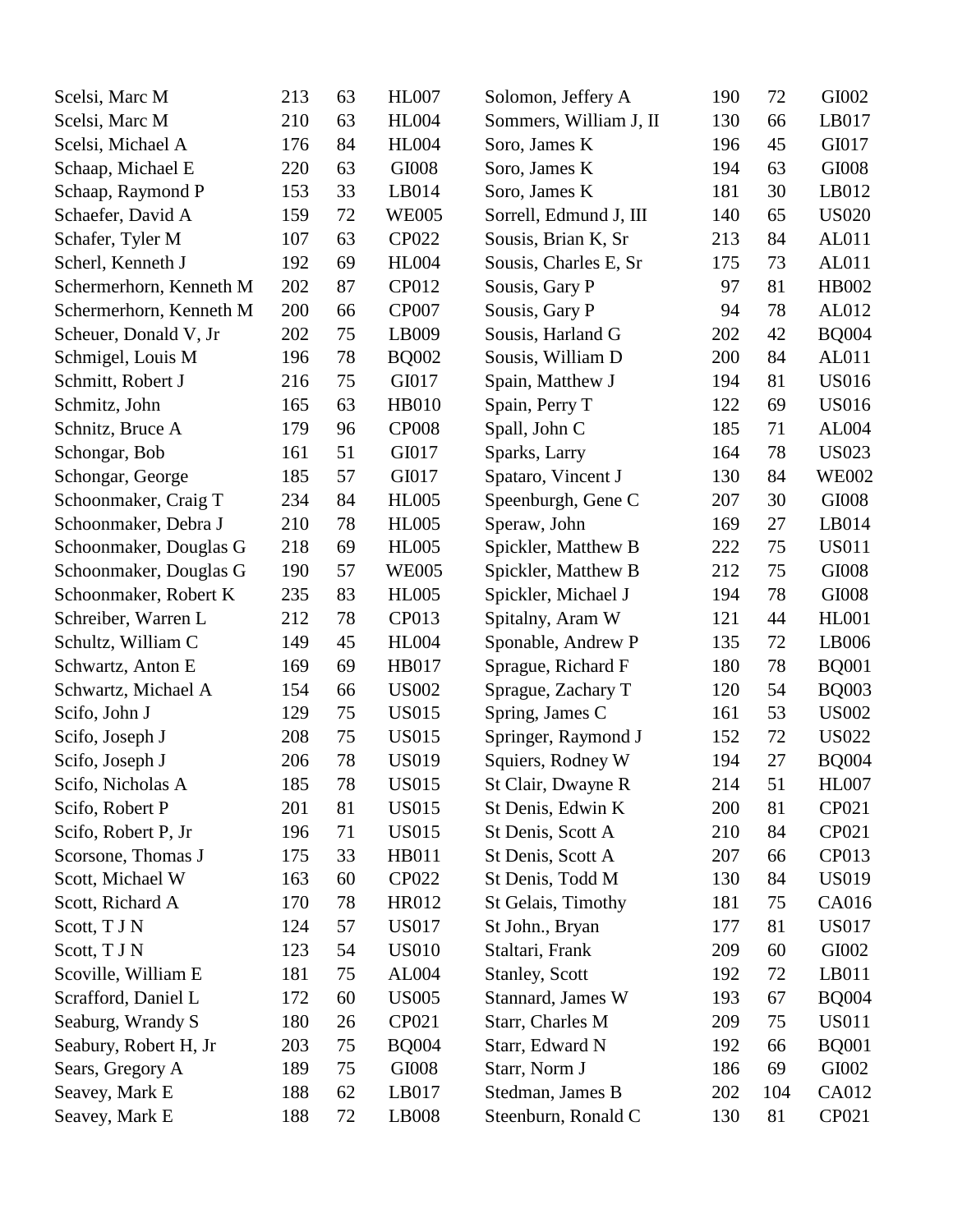| Sedmak, Thomas A       | 151 | 69  | <b>CA015</b> | Steenburn, Ronald F   | 155 | 81 | CP021        |
|------------------------|-----|-----|--------------|-----------------------|-----|----|--------------|
| Seeley, Sean M         | 198 | 74  | LB011        | Stein, Thomas A       | 195 | 66 | LB008        |
| Seepo, Drew            | 190 | 66  | GI002        | Steinhorst, Henry W   | 154 | 46 | <b>US006</b> |
| Segretol, Ken B        | 191 | 81  | CP003        | Steller, Joseph H     | 168 | 51 | <b>BQ002</b> |
| Seguin, Timothy E      | 173 | 92  | <b>CP006</b> | Stemp, Frederick      | 176 | 57 | <b>US002</b> |
| Selby, Scott W         | 218 | 81  | CA002        | Stephenson, Nick J    | 220 | 72 | <b>HL007</b> |
| Selby, Scott W         | 214 | 32  | <b>CA007</b> | Stevens, Andrew R     | 206 | 82 | AL011        |
| Selin, Jordan S        | 215 | 81  | <b>HL001</b> | Stevens, Arthur       | 184 | 75 | HR021        |
| Sendzicki, Brian C     | 213 | 84  | LB013        | Stevens, Darrin M     | 214 | 72 | <b>HB006</b> |
| Sendzicki, Eric D      | 166 | 24  | LB013        | Stevens, David M, Jr  | 215 | 42 | <b>HB011</b> |
| Serafin, Raymond J     | 146 | 73  | LB015        | Stevens, David M, Jr  | 202 | 72 | <b>HB006</b> |
| Setteducato, Vincent   | 136 | 69  | <b>HR006</b> | Stevens, David M, Sr  | 227 | 45 | HB011        |
| Seugin, David F        | 152 | 48  | CP023        | Stevens, David M, Sr  | 219 | 72 | <b>HB006</b> |
| Sgambati, Francis A    | 190 | 80  | <b>HL003</b> | Stevens, Glenn W      | 136 | 72 | HR021        |
| Shafer, Todd C         | 215 | 84  | <b>CP003</b> | Stevens, James P      | 211 | 71 | AL011        |
| Shakar, Richard G      | 167 | 42  | CP011        | Stevens, James P      | 206 | 75 | AL007        |
| Shanahan, Michael E    | 160 | 30  | <b>HL001</b> | Stevens, Joseph E     | 179 | 78 | HR021        |
| Sharpe, Thomas W       | 181 | 88  | <b>HR009</b> | Stevens, Michael J    | 147 | 62 | <b>BQ001</b> |
| Sheeran, Robert M      | 121 | 28  | <b>HR001</b> | Stevens, Robert M     | 221 | 81 | HB009        |
| Shellenbarger, Gary    | 149 | 45  | CP023        | Stevens, Sean J       | 195 | 81 | <b>HB006</b> |
| Shepard, Joshua D      | 222 | 84  | HB009        | Stevens, Thomas M     | 213 | 88 | <b>HR009</b> |
| Shepard, Joshua D      | 217 | 84  | LB001        | Stevens, Thomas M     | 212 | 75 | LB001        |
| Shepard, Thomas A, Jr  | 211 | 102 | HR009        | Stevers, Gerald R, Jr | 153 | 42 | <b>WE005</b> |
| Shepard, Thomas A, Jr  | 200 | 78  | HB009        | Stevers, Gerald R, Jr | 150 | 45 | <b>WE002</b> |
| Sheridan, Joseph P     | 195 | 69  | LB011        | Steves, Paul D        | 142 | 57 | LB007        |
| Sheridan, Richard A    | 187 | 57  | CP021        | Stewart, Alfred E     | 150 | 59 | LB008        |
| Sherman, Daniel J      | 206 | 78  | LB001        | Stewart, George       | 147 | 72 | <b>CP010</b> |
| Sherman, Kathy A       | 201 | 66  | LB001        | Stewart, Joseph F     | 199 | 69 | CA015        |
| Sherman, Richard B     | 159 | 81  | AL002        | Stewart, Thomas J     | 203 | 75 | <b>BQ002</b> |
| Sherman, William T, II | 138 | 27  | LB010        | Stidem, Todd L        | 155 | 75 | LB015        |
| Sherry, Gerald M       | 152 | 81  | CA016        | Stiefel, John C       | 172 | 28 | CA012        |
| Sherwin, Timothy T     | 181 | 69  | LB009        | Stoberski, Stanley W  | 167 | 66 | CA001        |
| Sherwin, Timothy T     | 179 | 36  | LB022        | Stockholm, Jeffrey E  | 204 | 66 | LB001        |
| Shevy, Robert F        | 174 | 81  | <b>US028</b> | Stockholm, Jeffrey E  | 197 | 86 | <b>CP006</b> |
| Shils, Marc J          | 200 | 78  | LB009        | Stocklas, Robert N    | 162 | 81 | AL008        |
| Shimer, Gregory A      | 216 | 84  | <b>HB006</b> | Stoddard, Clifford    | 226 | 84 | <b>HL005</b> |
| Shimer, Gregory A      | 214 | 72  | HB013        | Stoddard, Clifford    | 223 | 81 | <b>HL007</b> |
| Shippee, Charles B     | 147 | 78  | <b>HR020</b> | Stoller, Louis J, Jr  | 154 | 75 | CP021        |
| Shippee, Kenneth L     | 192 | 78  | LB017        | Stoller, Louis J, Sr  | 188 | 78 | CP021        |
| Shoemaker, Frank H     | 163 | 36  | HB011        | Stone, Glen W         | 193 | 75 | <b>BQ002</b> |
| Shoemaker, Hal         | 170 | 78  | <b>HR008</b> | Stone, James M        | 162 | 70 | AL002        |
| Shoemaker, Robert G    | 221 | 81  | HB009        | Stone, Richard H      | 140 | 81 | <b>BQ005</b> |
| Shoemaker, Robert P    | 224 | 75  | HB009        | Stopera, Karl E       | 211 | 70 | GI009        |
| Shoemaker, Robert P    | 219 | 78  | <b>HB006</b> | Stopera, Karl R       | 184 | 81 | GI009        |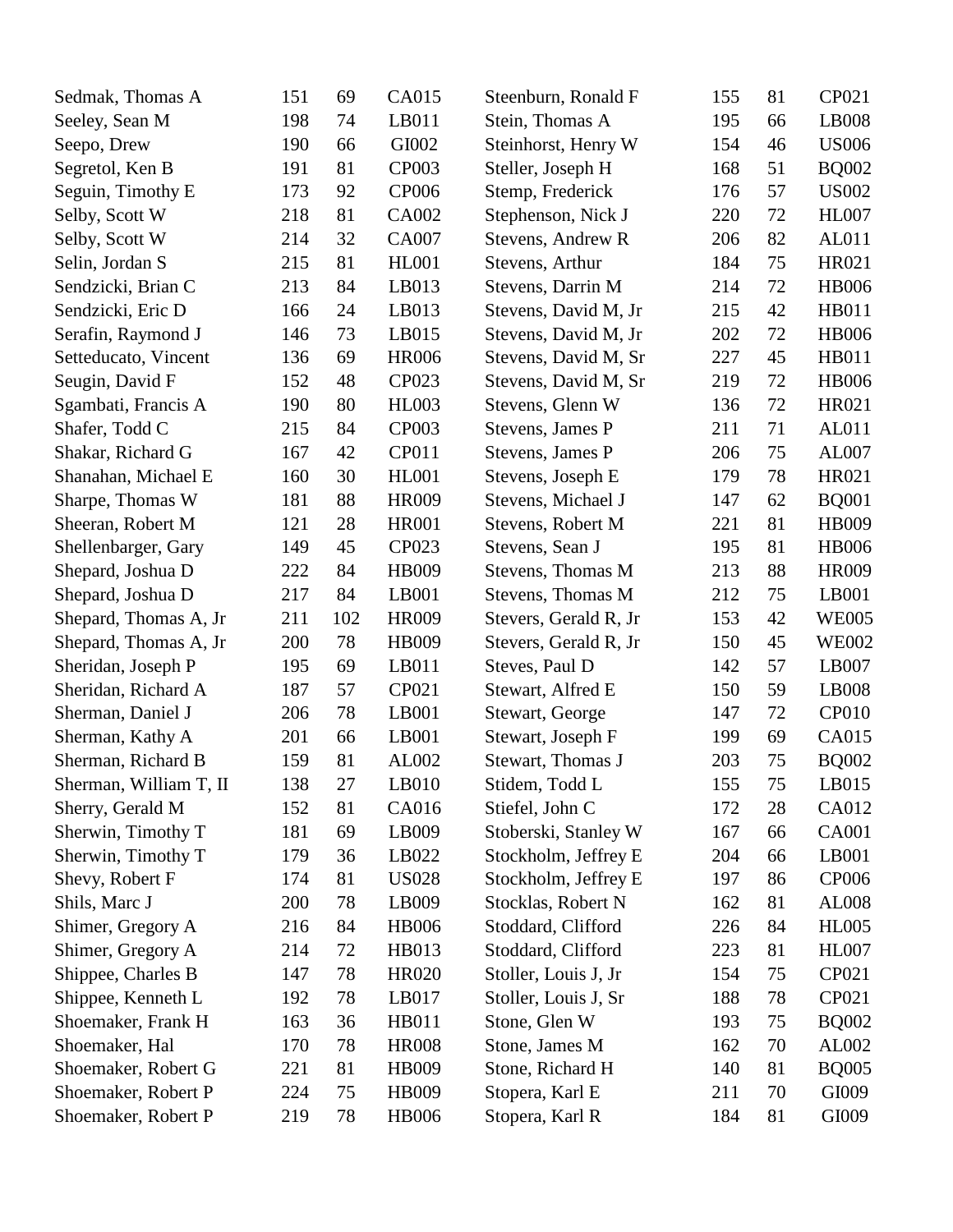| Shufelt, Clayton W      | 164 | 66 | <b>WE005</b> | Stovall, Gino H       | 193 | 81  | LB004        |
|-------------------------|-----|----|--------------|-----------------------|-----|-----|--------------|
| Shufelt, Rodger P       | 194 | 81 | <b>HL007</b> | Stowell, Gregory P    | 202 | 75  | <b>HL006</b> |
| Shufelt, Rodger P       | 189 | 75 | <b>HL009</b> | Stowell, Niel P       | 166 | 81  | <b>BQ005</b> |
| Shufelt, Theodore J, Sr | 169 | 84 | <b>WE004</b> | Strack, Brian M       | 181 | 72  | <b>US006</b> |
| Shufelt, Thomas J, Jr   | 216 | 75 | <b>US011</b> | Strack, David L       | 209 | 63  | <b>US006</b> |
| Shufelt, Thomas J, Jr   | 211 | 81 | GI008        | Strack, John F        | 196 | 60  | <b>US006</b> |
| Shufelt, Thomas J, Sr   | 192 | 72 | GI018        | Strack, Leo J         | 200 | 78  | CA004        |
| Shufelt, Thomas J, Sr   | 191 | 75 | GI008        | Strack, Leo J         | 184 | 75  | <b>US006</b> |
| Shulga, Andrew J        | 203 | 24 | <b>HL001</b> | Strack, Leo M         | 160 | 63  | <b>US006</b> |
| Shulga, Andrew J        | 185 | 78 | CA002        | Strack, Robert T      | 188 | 63  | <b>US006</b> |
| Shumway, William C      | 196 | 81 | <b>BQ003</b> | Strack, Thomas L      | 197 | 75  | <b>US006</b> |
| Shumway, William C      | 194 | 54 | <b>BQ004</b> | Stradinger, Todd L    | 210 | 81  | <b>BQ002</b> |
| Sias, Stefan            | 209 | 72 | LB023        | Streeter, Duane H     | 168 | 81  | <b>US002</b> |
| Sickles, Carl A         | 168 | 33 | <b>HB006</b> | Streeter, Jeffery M   | 192 | 75  | <b>US002</b> |
| Sicley, Allen E         | 164 | 63 | <b>BQ004</b> | Stritt, Hal J         | 186 | 63  | GI002        |
| Sidoti, Charles A       | 206 | 84 | LB017        | Strizzi, Craig S      | 177 | 68  | GI017        |
| Sidoti, Charles A       | 201 | 67 | <b>US006</b> | Strock, Thomas J      | 179 | 57  | <b>HB006</b> |
| Sidoti, Charles A       | 194 | 36 | LB012        | Strohmaier, Raymond T | 193 | 60  | GI012        |
| Sillman, Brain E        | 169 | 50 | <b>HR002</b> | Stroud, Kenneth W     | 209 | 21  | LB001        |
| Simon, AL               | 180 | 60 | <b>US013</b> | Stuhr, Edward P, Jr   | 154 | 92  | CP006        |
| Simonds, Terrence J     | 193 | 69 | GI017        | Stutter, Andrew       | 167 | 72  | <b>US012</b> |
| Simonian, Randy P       | 190 | 79 | CA015        | Stycznski, Derek R    | 198 | 48  | <b>HR011</b> |
| Simonian, Richard P     | 178 | 78 | CA015        | Suarez-Ruiz, Felipe   | 183 | 84  | <b>US019</b> |
| Simonik, Edward J       | 174 | 69 | <b>HR002</b> | Sulz, Paul J          | 184 | 63  | AL013        |
| Simpkin, Joseph E       | 145 | 39 | <b>US002</b> | Surdam, Leo M, III    | 169 | 65  | <b>BQ005</b> |
| Siptroth, Chris A       | 180 | 81 | <b>BQ003</b> | Surdam, Stephen D, Sr | 218 | 84  | <b>BQ005</b> |
| Siskin, Todd            | 126 | 69 | LB018        | Suriano, James C, Jr  | 193 | 104 | HR009        |
| Sitterly, Joseph A, Jr  | 200 | 60 | GI013        | Surprenant, Steven G  | 121 | 45  | HB013        |
| Sivaraman, Manv         | 156 | 66 | <b>CP001</b> | Susice, Roger A       | 173 | 77  | LB007        |
| Skaarup, Raymond F      | 188 | 72 | <b>AL008</b> | Swantek, John E, III  | 195 | 69  | CA016        |
| Skaarup, Shaun M        | 144 | 53 | <b>US002</b> | Swantek, Michael J    | 193 | 57  | CA016        |
| Skaczkowski, David J    | 169 | 81 | <b>CP010</b> | Sweeter, Jeremiah C   | 161 | 69  | HB002        |
| Skaczkowski, Gregory R  | 99  | 24 | <b>CP010</b> | Sykes, Paul A, Jr     | 215 | 81  | <b>BQ002</b> |
| Skiba, Daniel           | 120 | 54 | <b>CP001</b> | Sykes, Paul A, Jr     | 212 | 21  | <b>BQ005</b> |
| Skiba, Robert T         | 207 | 69 | GI013        | Sykes, Paul A, Jr     | 205 | 75  | <b>BQ004</b> |
| Skiff, Earl V           | 158 | 90 | LB015        | Sykes, Paul A, Sr     | 138 | 75  | <b>BQ004</b> |
| Skiff, Earl V           | 153 | 81 | <b>US010</b> | Sykes, Terry E        | 191 | 72  | <b>BQ004</b> |
| Skiff, Garry E, Jr      | 207 | 81 | CA002        | Szomjassy, Joseph M   | 210 | 75  | GI002        |
| Skiff, Garry E, Jr      | 197 | 51 | <b>US010</b> | Szpila, Karin M       | 165 | 83  | <b>HL001</b> |
| Skiff, Garry E, Sr      | 180 | 75 | <b>US010</b> | Szpila, Karin M       | 162 | 69  | <b>HL009</b> |
| Skoda, James            | 149 | 42 | CP011        | Szpila, Robert J      | 220 | 36  | <b>HL009</b> |
| Skpowski, Frank M       | 171 | 72 | <b>US006</b> | Szpila, Robert J      | 218 | 48  | <b>HL001</b> |
| Skpowski, Marc J        | 169 | 72 | <b>US006</b> | Szulis, Greg B        | 150 | 36  | CP010        |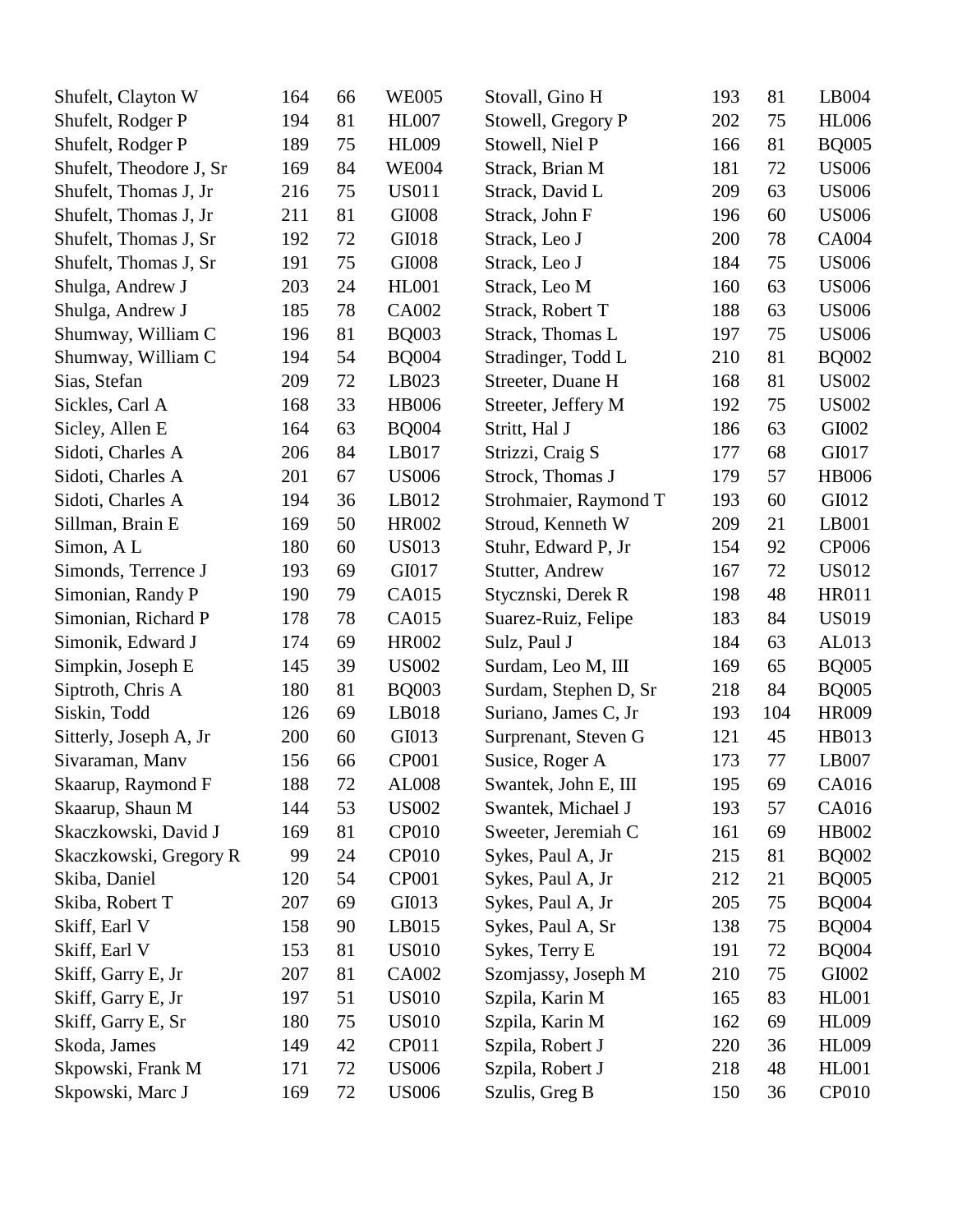| Taber, Dan J          | 189 | 63 | <b>BQ001</b> | Tjingkhong, Vincent G | 173 | 63 | <b>CP007</b> |
|-----------------------|-----|----|--------------|-----------------------|-----|----|--------------|
| Taber, Richard J      | 200 | 57 | <b>BQ001</b> | Tocco, Anthony V, Jr  | 137 | 51 | GI002        |
| Taddanio, Adam R      | 175 | 69 | LB011        | Toma, Patrick         | 194 | 75 | LB019        |
| Taddeo, Joseph        | 176 | 70 | <b>HR006</b> | Tommasini, Anthony J  | 175 | 60 | LB008        |
| Tambasco, Frank       | 193 | 63 | <b>CP020</b> | Tomney, David K       | 158 | 73 | <b>HL009</b> |
| Tandy, Austin W       | 165 | 60 | GI012        | Toniatti, Daniel C    | 177 | 60 | GI008        |
| Tanner, Joseph E      | 173 | 77 | LB010        | Toniatti, Daniel C    | 176 | 81 | <b>HB006</b> |
| Tashjian, Jack S, Sr  | 161 | 72 | GI001        | Toomey, Arthur P      | 181 | 27 | <b>HL006</b> |
| Taylor, Chris R       | 133 | 66 | <b>HL009</b> | Torres, Vincent F     | 142 | 66 | AL004        |
| Taylor, Lance A       | 146 | 69 | <b>HR008</b> | Towne, Kyle E         | 205 | 57 | <b>BQ004</b> |
| Taylor, Matthew       | 179 | 80 | <b>US020</b> | Townsend, Roger D     | 139 | 99 | CP016        |
| Taylor, Max J, Jr     | 208 | 72 | <b>BQ004</b> | Tozzi, Lawrence A, Jr | 221 | 78 | LB001        |
| Teahan, Sean C        | 135 | 48 | LB009        | Traynham, Jacque      | 172 | 38 | <b>US020</b> |
| Tedesco, Sal          | 131 | 69 | <b>WE004</b> | Treharne, Thomas T    | 188 | 93 | CP016        |
| Tepedino, Vincent M   | 191 | 69 | <b>CP020</b> | Tremblay, Leonard E   | 195 | 84 | <b>CA008</b> |
| Tesman, Fred P        | 159 | 57 | <b>HB010</b> | Trigonis, Alex        | 126 | 90 | CP012        |
| Teson, Mark           | 137 | 42 | LB012        | Trigonis, Marcus      | 132 | 81 | CP012        |
| Teta, Robert M        | 202 | 72 | HB013        | Trinchillo, Marc      | 204 | 69 | <b>CA010</b> |
| Teta, Robert M        | 201 | 60 | AL010        | Trinkle, Timothy N    | 206 | 72 | <b>BQ004</b> |
| Tetrault, Louis D     | 196 | 72 | GI018        | Troicke, Edward C     | 208 | 65 | GI008        |
| Thibodeau, Hank J     | 226 | 69 | <b>HL005</b> | Trong, Jeff L         | 154 | 78 | GI013        |
| Thibodeau, Hank J     | 223 | 75 | CA007        | Troue, Albert H       | 164 | 57 | AL005        |
| Thibodeau, Patrick E  | 179 | 27 | CA013        | Troue, Albert H       | 156 | 78 | <b>US003</b> |
| Thomas, Christopher K | 196 | 73 | LB027        | Tuffy, James A        | 133 | 81 | <b>WE002</b> |
| Thomas, Nathan W      | 114 | 51 | <b>US010</b> | Tully, Edward P       | 125 | 30 | AL004        |
| Thomas, Shawn M       | 195 | 78 | <b>US011</b> | Turner, Charles M     | 207 | 71 | GI016        |
| Thompson, Chris S     | 194 | 69 | <b>US005</b> | Turner, Charles M     | 203 | 74 | <b>US013</b> |
| Thompson, Vaughn F    | 152 | 84 | <b>HR020</b> | Turner, Donald R      | 170 | 81 | HR012        |
| Thornton, William J   | 180 | 69 | HB002        | Turner, James E       | 222 | 83 | HB009        |
| Thrane, Gary F, Sr    | 190 | 51 | <b>HB007</b> | Turner, Ronald P      | 116 | 78 | HR012        |
| Thrash, Donald S      | 158 | 48 | <b>HB011</b> | Turner, Ronald P      | 112 | 84 | HR015        |
| Tilley, Gregory R     | 196 | 84 | GI009        | Turner, Todd H        | 195 | 85 | <b>US013</b> |
| Tilley, Raymond E     | 156 | 78 | GI003        | Turpin, Kyle R        | 224 | 81 | HB009        |
| Tilley, Robert R      | 211 | 81 | GI009        | Turpin, Mark G        | 189 | 54 | GI017        |
| Tilstra, Tim          | 167 | 72 | LB008        | Tybush, Frank L       | 151 | 72 | HB010        |
| Tinkle, Christopher L | 222 | 21 | <b>HL005</b> |                       |     |    |              |
| Tinkle, Christopher L | 211 | 39 | <b>HL007</b> |                       |     |    |              |
| Tinkle, Christopher L | 207 | 78 | CP013        |                       |     |    |              |
| Upton, Robert R       | 154 | 66 | <b>WE001</b> |                       |     |    |              |
| Vaccaro, John A       | 202 | 72 | LB010        | Vartigian, Lawrence E | 169 | 54 | HR015        |
| Vachon, Deborah J     | 186 | 72 | LB023        | Venaziano, Arthur J   | 202 | 63 | AL013        |
| Vachon, Jeffery S     | 197 | 61 | LB023        | Vendette, Ray         | 167 | 84 | LB023        |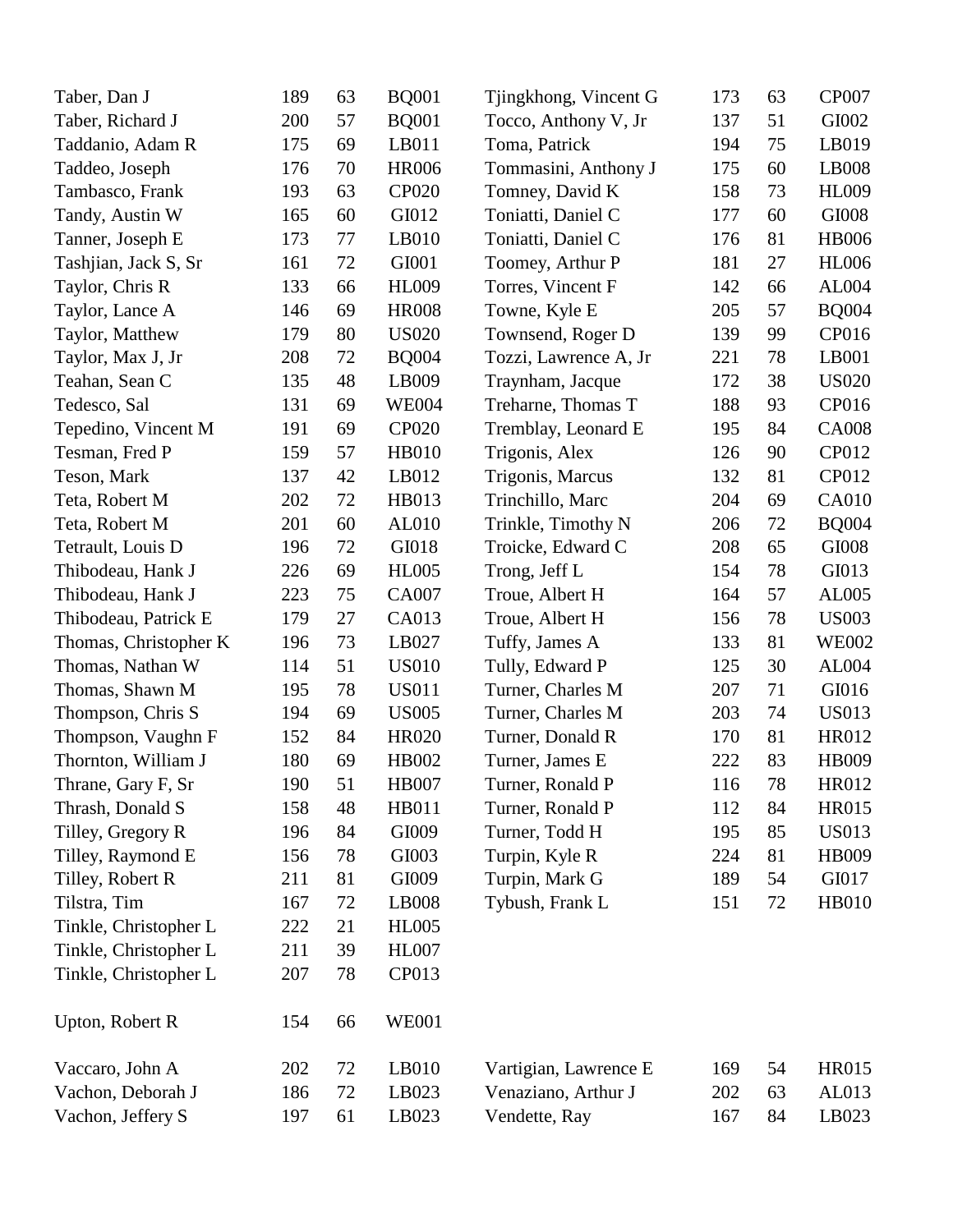| Valigorsky, Frank J     | 214 | 78  | GI012        | Venditti, Gianni        | 169 | 65 | <b>HR011</b> |
|-------------------------|-----|-----|--------------|-------------------------|-----|----|--------------|
| Valigorsky, Frank J     | 212 | 60  | <b>US011</b> | Venditti, John A        | 161 | 75 | LB020        |
| Vallee, Alexander J     | 175 | 81  | HB002        | Venson, Benjamin P      | 189 | 36 | GI016        |
| Van Brocklen, Charles F | 172 | 58  | HR015        | Venson, Benjamin P      | 177 | 37 | <b>US013</b> |
| Van Brunt, Chad         | 151 | 51  | LB005        | Vermilyea, Paul M       | 133 | 54 | <b>HL009</b> |
| Van Buskirk, Mark       | 132 | 48  | LB018        | Veshia, Michael F       | 206 | 88 | <b>HR009</b> |
| Van Denburgh, James D   | 136 | 71  | <b>CA008</b> | Vilardi, Anthony C      | 177 | 24 | <b>CP010</b> |
| Van Derlinden, Joseph F | 169 | 73  | LB006        | Vilardi, Justin A       | 161 | 36 | <b>CP010</b> |
| Van Pelt, Wayne E       | 170 | 72  | <b>US008</b> | Vilardi, Michael J      | 194 | 21 | CP010        |
| Van Vranken, Allan A    | 190 | 78  | <b>CA007</b> | Vilardi, Michael J      | 190 | 36 | CP011        |
| Van Vranken, Allan A    | 185 | 78  | CA002        | Villegas, Julio M       | 142 | 78 | GI026        |
| Van Wagner, Ken         | 153 | 39  | LB012        | Vincelette, Steve A     | 164 | 70 | LB027        |
| Van Wormer, Robert A    | 192 | 78  | LB010        | Vinson, Thomas E        | 143 | 93 | LB013        |
| VanAmburgh, Mark R      | 205 | 70  | HR021        | Viola, John P           | 133 | 63 | LB016        |
| Vandenburgh, Walter S   | 170 | 108 | CA012        | Visconti, Carl E        | 193 | 84 | CP014        |
| Vanderbogart, Connor P  | 188 | 83  | AL005        | Vitale, Joseph F        | 146 | 36 | CP023        |
| Vanderbogart, Connor P  | 184 | 78  | AL011        | Vogt, Jerry, Jr         | 129 | 45 | HB011        |
| VanDerhyden, Ralph R    | 164 | 78  | GI001        | Vogt, Stephen L         | 176 | 57 | AL004        |
| VanDerhyden, Ralph R    | 162 | 69  | <b>CA001</b> | Von Fricken, Alex J     | 217 | 33 | HB009        |
| VanDyke, John W         | 173 | 75  | <b>CP006</b> | Von Fricken, Alex J     | 206 | 72 | AL011        |
| VanWormer, Mike E       | 141 | 36  | <b>CP008</b> | Von Fricken, Eric L     | 203 | 69 | <b>HR011</b> |
| Vardaro, James F        | 160 | 69  | GI002        | Von Fricken, John D     | 229 | 84 | HB009        |
| Varin, Paul C           | 140 | 81  | CA013        | Von Fricken, John D     | 225 | 78 | <b>US011</b> |
| Vartigian, Joseph B, Sr | 158 | 66  | GI003        | Vooris, Richard E       | 149 | 50 | LB007        |
| Wagner, Mark E          | 162 | 30  | <b>HR005</b> | White, Todd D           | 118 | 78 | <b>CP022</b> |
| Wagner, Robert E        | 169 | 60  | <b>US004</b> | White, William J        | 184 | 75 | LB019        |
| Wait, Daniel A          | 163 | 45  | <b>CP015</b> | Whiting, Larry L        | 168 | 66 | LB016        |
| Wajda, Paul M           | 181 | 90  | <b>CP008</b> | Whiting, Lawrence L     | 159 | 75 | LB016        |
| Walders, James D        | 176 | 66  | <b>US012</b> | Whitman, Douglas C      | 159 | 48 | <b>BQ004</b> |
| Waldo, Charles J        | 189 | 59  | <b>US010</b> | Whitman, Keith          | 136 | 60 | <b>US012</b> |
| Waldron, Brian A        | 172 | 81  | GI013        | Whitney, Charles W      | 215 | 75 | CP013        |
| Walizer, Clinton E      | 213 | 77  | <b>BQ004</b> | Whitney, Franklin M     | 211 | 69 | CP013        |
| Walizer, Clinton E      | 212 | 78  | <b>BQ001</b> | Whitney, Thomas R       | 195 | 77 | CP013        |
| Walizer, Clinton E      | 209 | 84  | <b>BQ005</b> | Whitney, Thomas R       | 185 | 24 | <b>HB007</b> |
| Walizer, Edward F       | 161 | 78  | <b>BQ004</b> | Whittle, Geoffery E, Sr | 193 | 87 | LB015        |
| Walizer, Edward F       | 159 | 75  | <b>BQ001</b> | Whittle, Geoffrey E, Jr | 179 | 78 | LB015        |
| Walizer, Edward F       | 159 | 75  | <b>BQ005</b> | Whitworth, John W       | 130 | 72 | CA015        |
| Walker, Charles A       | 210 | 68  | <b>US013</b> | Wickes, Christopher E   | 212 | 78 | <b>HL005</b> |
| Walker, Dean E          | 195 | 72  | LB010        | Wickes, Jason W         | 187 | 83 | HL002        |
| Walker, Karen J         | 180 | 72  | LB023        | Wickes, Jeffrey C       | 180 | 65 | HL002        |
| Walker, Michael L       | 223 | 81  | <b>HL005</b> | Wickham, Dave P, Sr     | 183 | 77 | <b>CP006</b> |
| Walker, Randolph T      | 141 | 72  | LB023        | Wickham, David P, Jr    | 214 | 99 | <b>CP006</b> |
| Walker, Wayman, Jr      | 185 | 93  | <b>US013</b> | Wickham, Doug E         | 193 | 95 | <b>CP006</b> |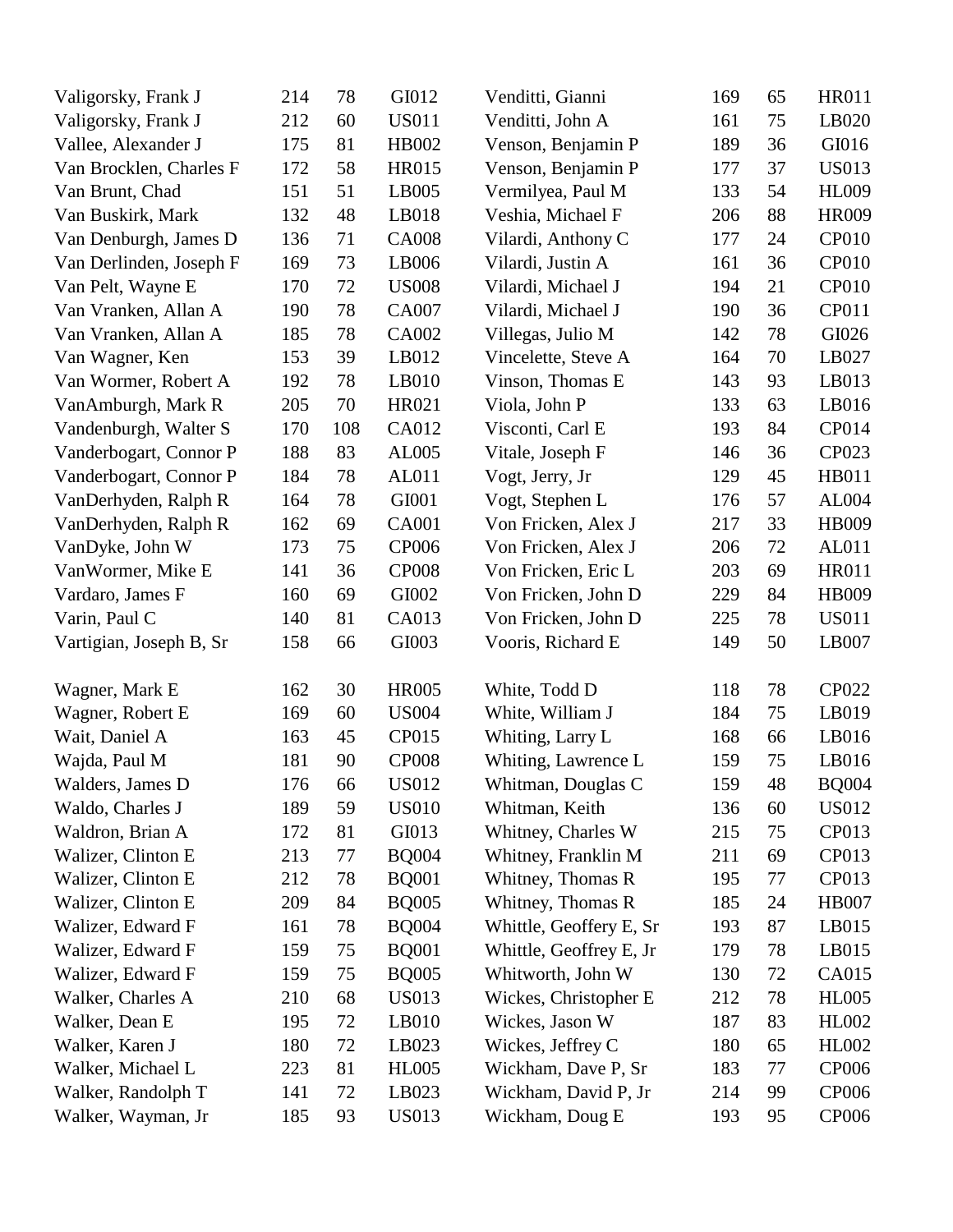| Wallace, Michael R     | 143 | 75      | LB009        | Wicks, Michael K       | 155 | 66  | HR021        |
|------------------------|-----|---------|--------------|------------------------|-----|-----|--------------|
| Wallace, Thomas P      | 198 | 78      | <b>CA008</b> | Wigger, Paul           | 178 | 51  | CP021        |
| Wallace, Thomas P      | 193 | 72      | CA004        | Wilber, David W        | 145 | 69  | LB011        |
| Walls, James P         | 177 | 60      | <b>CA005</b> | Wilbur, Michael R      | 191 | 38  | <b>BQ005</b> |
| Walsh, Bruce E         | 148 | 75      | HR015        | Wildberger, Charles E  | 207 | 75  | <b>HL001</b> |
| Walsh, Daniel M        | 220 | 81      | CA002        | Wildberger, Jeffrey C  | 208 | 81  | <b>HL001</b> |
| Walsh, Daniel M        | 215 | 66      | <b>CA010</b> | Wildberger, Jeffrey C  | 191 | 72  | <b>HB003</b> |
| Walsh, Daniel M        | 210 | 63      | <b>US009</b> | Wildberger, Susan F    | 154 | 81  | <b>HL001</b> |
| Walsh, David J         | 216 | 75      | CA002        | Wiley, Richard H, Sr   | 154 | 81  | <b>HL004</b> |
| Walsh, David J         | 208 | 72      | CA007        | Wilhelm, Bernie J      | 141 | 66  | AL002        |
| Walsh, David J         | 203 | 81      | <b>CA008</b> | Wilkins, Wayne L       | 166 | 81  | AL011        |
| Walsh, Matthew F       | 131 | 66      | CA006        | Willetts, Jeffrey A    | 166 | 102 | CP016        |
| Walsh, Paul E          | 180 | 81      | LB004        | Willey, John J         | 203 | 84  | LB023        |
| Walsh, Thomas D, Jr    | 226 | 66      | CA007        | Williams, Bryant L     | 188 | 69  | GI016        |
| Walsh, Thomas D, Jr    | 220 | 78      | <b>US011</b> | Williams, Nicholas R   | 161 | 54  | AL016        |
| Walsh, Tim J           | 159 | 78      | <b>US002</b> | Williams, Philip J     | 204 | 78  | <b>US011</b> |
| Walther, John C, III   | 243 | 75      | <b>US011</b> | Williams, Richard, Jr  | 143 | 54  | <b>WE001</b> |
| Walther, John C, III   | 239 | 78      | CA002        | Williams, Robert W     | 212 | 81  | <b>HL004</b> |
| Walts, John            | 170 | 45      | <b>HL006</b> | Williams, Robert W     | 209 | 81  | <b>HL007</b> |
| Walts, John            | 169 | 77      | <b>HL002</b> | Williams, Robert W     | 204 | 84  | <b>HL005</b> |
| Ware, Frank, Jr        | 207 | 84      | HB009        | Willsey, Donald E      | 171 | 84  | <b>US019</b> |
| Ware, Frank, Sr        | 213 | 66      | GI016        | Willson, John J        | 172 | 77  | GI009        |
| Ware, Frank, Sr        | 191 | 72      | LB002        | Willson, John W        | 170 | 72  | GI003        |
| Waring, Christopher R  | 174 | 66      | <b>CP007</b> | Wilmot, Earl M         | 176 | 78  | CA016        |
| Wark, Rick A, III      | 200 | 84      | AL011        | Wilson, Dennis G       | 188 | 69  | <b>CP020</b> |
| Warmt, Michael J       | 187 | 72      | <b>WE005</b> | Wilson, Jack R, Jr     | 203 | 42  | GI016        |
| Warn, Jeffrey J        | 145 | 90      | CP016        | Wilson, Mark S         | 191 | 69  | <b>CP020</b> |
| Warner, Mark F, Jr     | 199 | 45      | AL005        | Wilson, Timothy G      | 190 | 63  | <b>BQ004</b> |
| Warner, Paul M         | 152 | 75      | <b>US005</b> | Winaloski, Paul M      | 169 | 68  | <b>HB006</b> |
| Warner, Thomas J       | 212 | $77 \,$ | LB001        | Winglosky, Travis E    | 233 | 81  | LB017        |
| Warren, Dennis         | 132 | 29      | LB007        | Winglosky, Travis E    | 226 | 75  | <b>US011</b> |
| Washock, Jack J        | 131 | 75      | CA001        | Winterbourne, Donald E | 177 | 63  | <b>WE005</b> |
| Waters, Chris D        | 185 | 76      | <b>CP022</b> | Wishart, Stephen A     | 163 | 78  | <b>US023</b> |
| Watrobski, Alexander J | 88  | 51      | <b>WE002</b> | Wishart, Stephen A     | 156 | 71  | <b>US022</b> |
| Watson, Gregory C      | 189 | 79      | <b>US013</b> | Wisher, Eric E         | 220 | 33  | HB011        |
| Waugh, Edward L        | 180 | 72      | GI017        | Wisher, Eric E         | 208 | 57  | GI013        |
| Waugh, Edward L        | 170 | 84      | LB017        | Wissick, Wayne L       | 131 | 30  | <b>CP002</b> |
| Waytkus, Jeffrey S     | 168 | 84      | <b>BQ005</b> | Witazek, Joseph E      | 201 | 78  | CA015        |
| Waytkus, Steven T      | 159 | 81      | <b>BQ005</b> | Witazek, Joseph E      | 199 | 81  | CA002        |
| Weatherwax, George     | 193 | 57      | <b>HR006</b> | Witko, Victor P        | 150 | 78  | CA016        |
| Weber, Eric C          | 202 | 63      | CP013        | Witazek, Joseph E      | 162 | 49  | GI017        |
| Weber, Eric J          | 183 | 72      | <b>BQ004</b> | Witazek, Joseph E      | 149 | 54  | LB010        |
| Weber, Jacob K         | 196 | 78      | CP017        | Wojcik, Frank J, Sr    | 168 | 72  | CP001        |
| Weber, Richard J       | 174 | 81      | <b>BQ001</b> | Wojcik, John L         | 196 | 64  | <b>CA010</b> |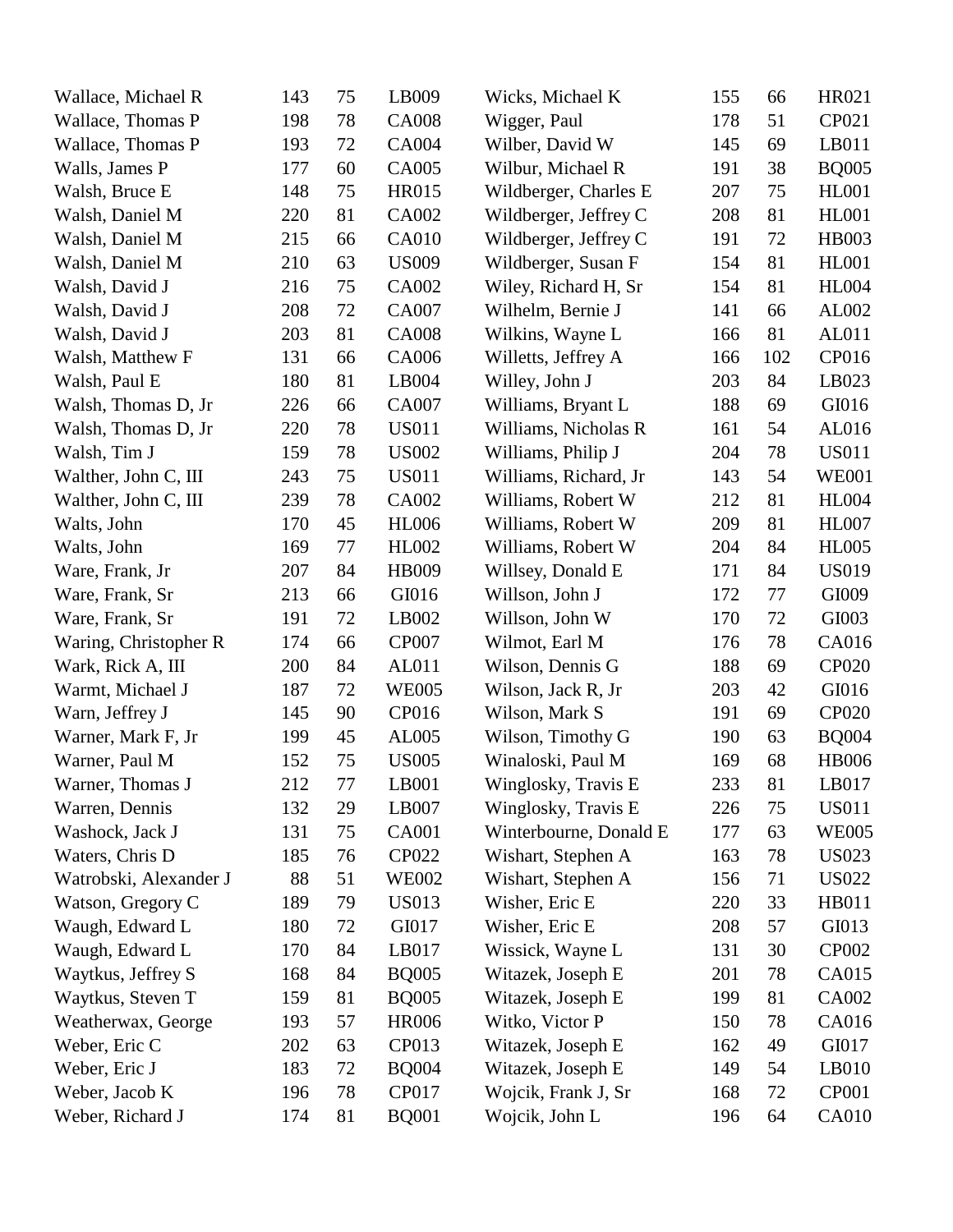| Wedro, James R        | 191 | 81  | GI023        | Wojnar, Gregory F      | 196 | 69  | AL010        |
|-----------------------|-----|-----|--------------|------------------------|-----|-----|--------------|
| Weeden, Alton E       | 166 | 42  | <b>HL011</b> | Wolfe, Zeke            | 199 | 45  | CP012        |
| Weeden, Alton E       | 143 | 45  | HR002        | Wolff, Peter           | 183 | 81  | <b>US015</b> |
| Weeden, Bruce W       | 195 | 75  | <b>BQ001</b> | Wolff, Peter           | 181 | 81  | <b>US019</b> |
| Weeden, Cory C        | 185 | 66  | <b>BQ001</b> | Wong, John P           | 178 | 72  | <b>US016</b> |
| Weeden, Richard F     | 180 | 50  | <b>BQ004</b> | Wood, Anthony          | 161 | 51  | CP021        |
| Weeden, Richard F     | 175 | 33  | <b>BQ001</b> | Wood, Raymond L        | 188 | 108 | CA012        |
| Weeden, Wesley J      | 200 | 47  | <b>BQ005</b> | Woodruff, Lawton       | 184 | 90  | CP012        |
| Weeden, Wesley J      | 195 | 72  | <b>BQ001</b> | Woodruff, Robert M, Jr | 178 | 72  | CP012        |
| Wehnau, Paul J        | 221 | 100 | <b>HR009</b> | Woodruff, Robert M, Sr | 188 | 78  | CP012        |
| Wehnau, Paul J        | 215 | 69  | <b>HR011</b> | Woodruff, Todd J       | 193 | 87  | CP012        |
| Wehnau, Paul L, Jr    | 161 | 66  | <b>HR018</b> | Wright, Eric M         | 166 | 66  | HB017        |
| Weiner, Robert W      | 154 | 62  | CA012        | Wright, Glen           | 155 | 71  | GI009        |
| Weir, James L         | 172 | 78  | GI011        | Wright, Mark J         | 139 | 87  | <b>CP006</b> |
| Weise, Andrew J       | 203 | 68  | <b>HL001</b> | Wright, Michael T      | 209 | 65  | GI009        |
| Wells, Daniel J       | 180 | 66  | AL016        | Wrinn, Christopher J   | 215 | 72  | <b>HL005</b> |
| Wendell, Thomas E, Jr | 139 | 66  | HR021        | Writer, Nathan A       | 190 | 77  | <b>US002</b> |
| Westcott, Leonard M   | 179 | 93  | <b>CP008</b> | Wrobel, Clay S         | 203 | 81  | <b>HL002</b> |
| Westervelt, Stanley P | 150 | 60  | <b>HL006</b> | Wunning, Frederick J   | 182 | 72  | GI013        |
| Westfall, Robert D    | 179 | 96  | LB013        | Wunschel, Matthew D    | 152 | 66  | GI013        |
| Westfall, Robert M    | 176 | 96  | LB013        | Wyld, Timothy S        | 196 | 39  | CP015        |
| Whalen, Mitchell P    | 197 | 78  | <b>BQ002</b> | Wyrshyhora, Brian P    | 205 | 75  | <b>CA007</b> |
| Whaley, Keith P       | 163 | 57  | GI026        | Wysocki, Chad A        | 197 | 36  | <b>BQ002</b> |
| Wheeler, Carl L       | 149 | 59  | <b>CP001</b> | Wysocki, Jeffrey J     | 202 | 27  | <b>BQ002</b> |
| White, Jack A         | 138 | 75  | LB011        | Wysocki, Jeffrey J     | 189 | 64  | <b>BQ004</b> |
| White, Kyle M         | 172 | 75  | AL004        | Wysocki, Josh J        | 200 | 78  | <b>BQ002</b> |
| White, Mark D         | 156 | 75  | GI026        | Wysocki, Josh J        | 198 | 51  | <b>BQ004</b> |
| White, Rita L         | 123 | 60  | AL004        |                        |     |     |              |
| Yakel, Willard H      | 165 | 69  | CA016        | Yankus, Edward V       | 185 | 76  | <b>BQ001</b> |
| Yando, Anthony C      | 194 | 69  | HB013        | Yankus, Vanessa J      | 145 | 78  | <b>BQ001</b> |
| Yando, Jeremy M       | 244 | 27  | HB013        | Yarrington, Steven M   | 199 | 63  | LB011        |
| Yando, Jeremy M       | 230 | 78  | CA007        | Yarter, Gerald L       | 172 | 69  | LB018        |
| Yando, Jeremy M       | 226 | 81  | CA002        | Yetto, John G, Jr      | 185 | 81  | HB017        |
| Yando, Jeremy M       | 224 | 71  | <b>US017</b> | Yetto, Ray             | 173 | 54  | <b>HL011</b> |
| Yando, Patrick H, Jr  | 180 | 84  | <b>US010</b> | Yetto, Wayne E, Jr     | 212 | 71  | <b>CA010</b> |
| Yando, Patrick H, Jr  | 176 | 81  | <b>US017</b> | Yeugelowitz, Derrick C | 195 | 81  | <b>HL007</b> |
| Yando, Patrick H, Sr  | 204 | 78  | CA002        | Yeugelowitz, Derrick C | 194 | 81  | <b>HL010</b> |
| Yando, Patrick H, Sr  | 201 | 80  | <b>US017</b> | Young, Donald J        | 202 | 39  | LB022        |
| Yando, Wayne R        | 182 | 39  | LB014        | Young, Randall I       | 176 | 71  | LB010        |
| Yando, Wayne R        | 174 | 72  | LB008        | Young, William J       | 149 | 60  | <b>HR006</b> |
| Zajesky, Robert K     | 197 | 66  | AL013        | Zennaiter, Joseph J    | 177 | 69  | <b>HL007</b> |
| Zajesky, William E    | 174 | 75  | AL013        | Zennaiter, Joseph J    | 166 | 63  | <b>HL004</b> |